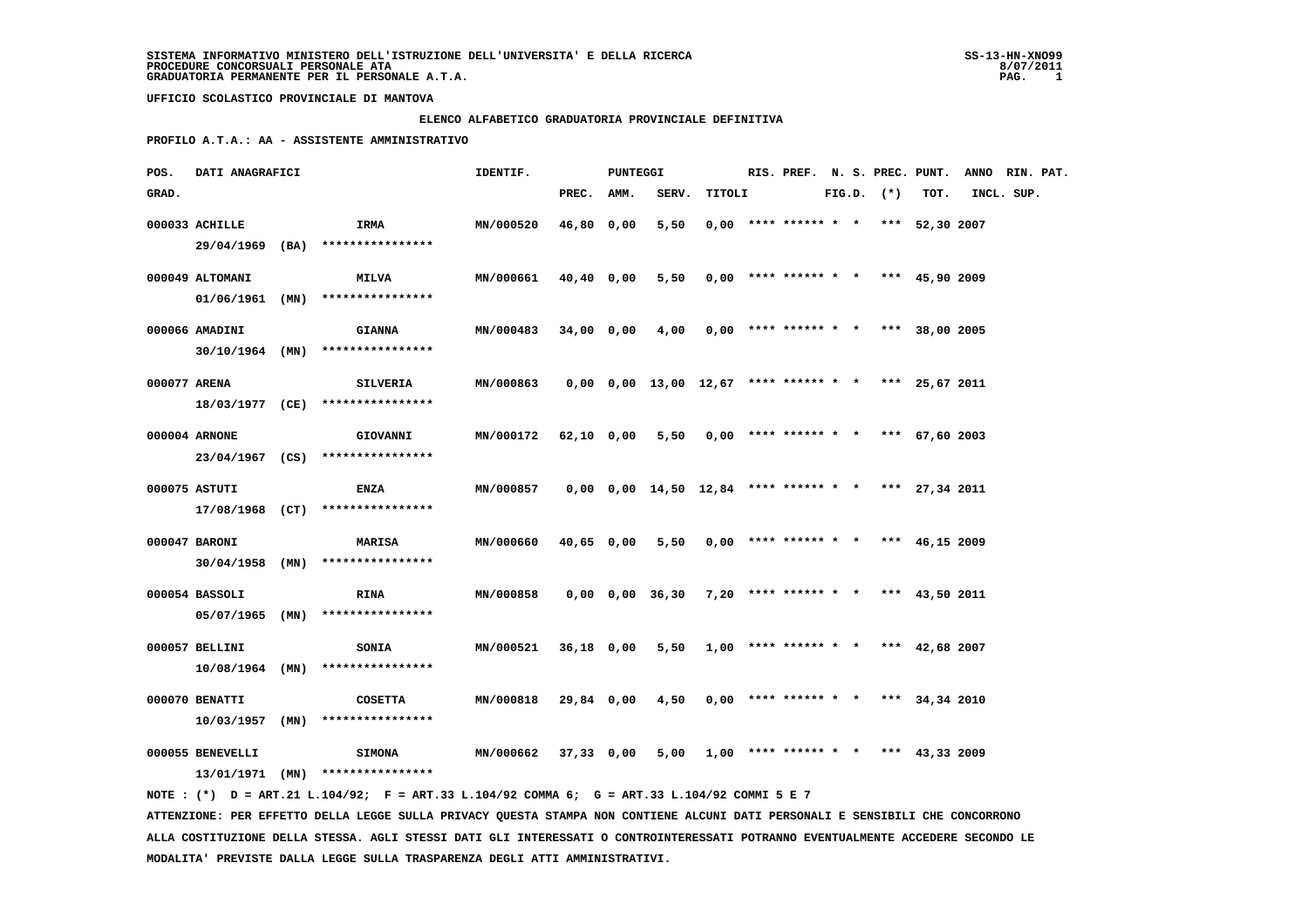# **ELENCO ALFABETICO GRADUATORIA PROVINCIALE DEFINITIVA**

 **PROFILO A.T.A.: AA - ASSISTENTE AMMINISTRATIVO**

| POS.         | DATI ANAGRAFICI    |      |                                                                                                                               | IDENTIF.  |              | PUNTEGGI |                                                            |        |                        |  |                |                                       | RIS. PREF. N. S. PREC. PUNT. ANNO RIN. PAT. |  |
|--------------|--------------------|------|-------------------------------------------------------------------------------------------------------------------------------|-----------|--------------|----------|------------------------------------------------------------|--------|------------------------|--|----------------|---------------------------------------|---------------------------------------------|--|
| GRAD.        |                    |      |                                                                                                                               |           | PREC.        | AMM.     | SERV.                                                      | TITOLI |                        |  | $FIG.D.$ $(*)$ | TOT.                                  | INCL. SUP.                                  |  |
|              | 000027 BERTAZZONI  |      | <b>SILVIA</b>                                                                                                                 | MN/000571 | 50,00 0,00   |          | 4,50                                                       |        | $0,00$ **** ****** * * |  |                | *** 54,50 2007                        |                                             |  |
|              | 20/03/1969 (MN)    |      | ****************                                                                                                              |           |              |          |                                                            |        |                        |  |                |                                       |                                             |  |
|              | 000056 BOMBANA     |      | <b>BARBARA</b>                                                                                                                | MN/000659 | 37,64 0,00   |          | 5,50                                                       |        | $0,00$ **** ****** * * |  |                | *** 43,14 2009                        |                                             |  |
|              | 21/10/1959         | (MN) | ****************                                                                                                              |           |              |          |                                                            |        |                        |  |                |                                       |                                             |  |
|              |                    |      |                                                                                                                               |           |              |          |                                                            |        |                        |  |                |                                       |                                             |  |
| 000018 BONI  |                    |      | <b>GIUSEPPINA</b>                                                                                                             | MN/000469 | 55,50 0,00   |          | 5,50                                                       |        |                        |  |                | $0,00$ **** ****** * * *** 61,00 2004 |                                             |  |
|              |                    |      | $01/01/1960$ (MN) ****************                                                                                            |           |              |          |                                                            |        |                        |  |                |                                       |                                             |  |
|              | 000045 BORSARI     |      | <b>ROBERTA</b>                                                                                                                | MN/000657 | 41,94 0,00   |          | 5,50                                                       |        |                        |  |                | $0,00$ **** ****** * * *** 47,44 2009 |                                             |  |
|              | 24/09/1966         | (MN) | ****************                                                                                                              |           |              |          |                                                            |        |                        |  |                |                                       |                                             |  |
|              | 000011 BOZZOLINI   |      | <b>ANTONELLA</b>                                                                                                              | MN/000607 | 58,60 0,00   |          | 5,50                                                       |        |                        |  |                | $0,00$ **** ****** * * *** 64,10 2008 |                                             |  |
|              | $30/01/1964$ (MN)  |      | ****************                                                                                                              |           |              |          |                                                            |        |                        |  |                |                                       |                                             |  |
|              | 000072 BRIGANTE    |      | <b>ANNUNZIATA</b>                                                                                                             | MN/000819 | 23,67 0,00   |          | 5,50                                                       |        | $0,00$ **** ****** * * |  |                | *** 29,17 2010                        |                                             |  |
|              |                    |      | $15/01/1974$ (TA) ****************                                                                                            |           |              |          |                                                            |        |                        |  |                |                                       |                                             |  |
|              |                    |      |                                                                                                                               |           |              |          |                                                            |        |                        |  |                |                                       |                                             |  |
|              | 000042 CALDORA     |      | MICHELE                                                                                                                       | MN/000656 | 42,90 0,00   |          | 5,50                                                       |        | $0,00$ **** ****** * * |  |                | *** 48,40 2009                        |                                             |  |
|              |                    |      | 19/08/1966 (NA) ****************                                                                                              |           |              |          |                                                            |        |                        |  |                |                                       |                                             |  |
|              | 000076 CARDAROPOLI |      | LOREDANA                                                                                                                      | MN/000859 |              |          | $0,00$ $0,00$ $14,00$ $12,67$ **** ****** * *** 26,67 2011 |        |                        |  |                |                                       |                                             |  |
|              |                    |      | 27/07/1972 (SA) ****************                                                                                              |           |              |          |                                                            |        |                        |  |                |                                       |                                             |  |
|              | 000046 CASTELLI    |      | LUCILLA                                                                                                                       | MN/000606 | 42,15 0,00   |          | 4,50                                                       |        | $0,00$ **** ****** * * |  |                | *** $46,65$ 2008                      |                                             |  |
|              |                    |      | $04/06/1965$ (PZ) ****************                                                                                            |           |              |          |                                                            |        |                        |  |                |                                       |                                             |  |
|              | 000065 CHERSUL     |      | MARIA CONCETTA                                                                                                                | MN/000808 | $32,94$ 0,00 |          | 5,50                                                       |        | $0,00$ **** ****** * * |  |                | *** $38,44$ 2010                      |                                             |  |
|              |                    |      | 06/02/1976 (AG) ****************                                                                                              |           |              |          |                                                            |        |                        |  |                |                                       |                                             |  |
|              |                    |      |                                                                                                                               |           |              |          |                                                            |        |                        |  |                |                                       |                                             |  |
| 000050 CHIVA |                    |      | <b>SIMONA</b>                                                                                                                 | MN/000815 | 38,54 0,00   |          | 5,50                                                       |        | $1,00$ **** ****** * * |  |                | *** 45,04 2010                        |                                             |  |
|              |                    |      | $13/04/1971$ (MN) *****************                                                                                           |           |              |          |                                                            |        |                        |  |                |                                       |                                             |  |
|              |                    |      | NOTE: (*) D = ART.21 L.104/92; F = ART.33 L.104/92 COMMA 6; G = ART.33 L.104/92 COMMI 5 E 7                                   |           |              |          |                                                            |        |                        |  |                |                                       |                                             |  |
|              |                    |      | ATTENZIONE: PER EFFETTO DELLA LEGGE SULLA PRIVACY QUESTA STAMPA NON CONTIENE ALCUNI DATI PERSONALI E SENSIBILI CHE CONCORRONO |           |              |          |                                                            |        |                        |  |                |                                       |                                             |  |

 **ALLA COSTITUZIONE DELLA STESSA. AGLI STESSI DATI GLI INTERESSATI O CONTROINTERESSATI POTRANNO EVENTUALMENTE ACCEDERE SECONDO LE MODALITA' PREVISTE DALLA LEGGE SULLA TRASPARENZA DEGLI ATTI AMMINISTRATIVI.**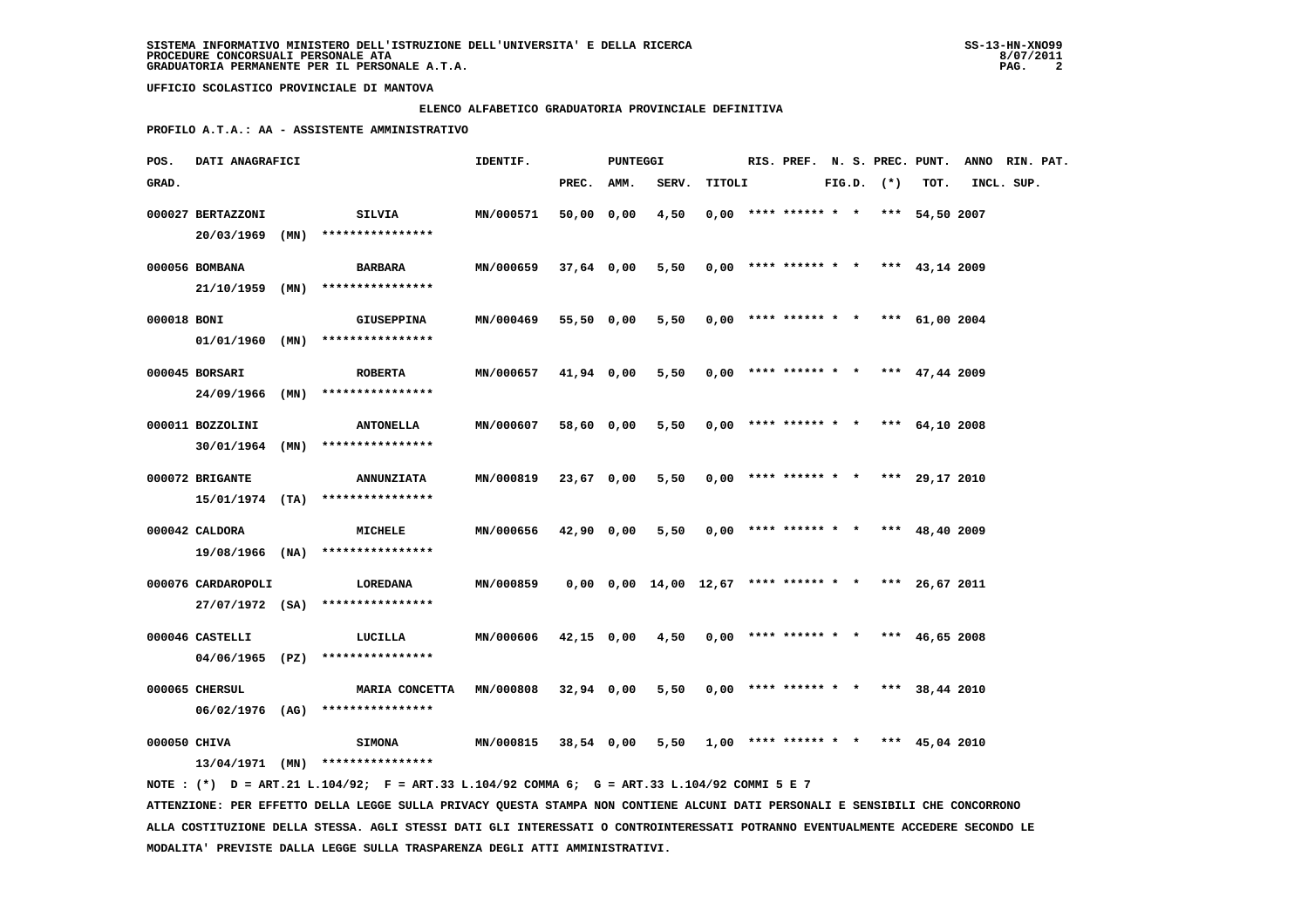### **ELENCO ALFABETICO GRADUATORIA PROVINCIALE DEFINITIVA**

 **PROFILO A.T.A.: AA - ASSISTENTE AMMINISTRATIVO**

| POS.         | DATI ANAGRAFICI     |                                                          | IDENTIF.  |            | PUNTEGGI |                                                       |        |                                       |  |                |                | RIS. PREF. N. S. PREC. PUNT. ANNO RIN. PAT. |  |
|--------------|---------------------|----------------------------------------------------------|-----------|------------|----------|-------------------------------------------------------|--------|---------------------------------------|--|----------------|----------------|---------------------------------------------|--|
| GRAD.        |                     |                                                          |           | PREC. AMM. |          | SERV.                                                 | TITOLI |                                       |  | $FIG.D.$ $(*)$ | TOT.           | INCL. SUP.                                  |  |
| 000019 COLPO |                     | <b>DONATA</b>                                            | MN/000482 | 54,00 0,00 |          | 5,00                                                  |        | $0,00$ **** ****** * * *** 59,00 2005 |  |                |                |                                             |  |
|              |                     | 24/02/1958 (AL) ****************                         |           |            |          |                                                       |        |                                       |  |                |                |                                             |  |
|              | 000061 COMPARONE    | <b>FILOMENA</b>                                          | MN/000655 |            |          | $33,40$ 0,00 4,70 1,00 **** ****** * * *** 39,10 2009 |        |                                       |  |                |                |                                             |  |
|              |                     | 05/01/1970 (CE) ****************                         |           |            |          |                                                       |        |                                       |  |                |                |                                             |  |
|              | 000010 CUGOLA       | CLAUDIA                                                  | MN/000471 | 59,00 0,00 |          | 5,50                                                  |        | $0,00$ **** ****** * * *** 64,50 2004 |  |                |                |                                             |  |
|              |                     | $04/12/1964$ (MN) ****************                       |           |            |          |                                                       |        |                                       |  |                |                |                                             |  |
|              |                     |                                                          |           |            |          |                                                       |        |                                       |  |                |                |                                             |  |
|              | 000043 D'ANSELMO    | INES<br>23/11/1956 (TE) ****************                 | MN/000654 | 42,17 0,00 |          | 5,50                                                  |        | $0.00$ **** ****** * * *** 47.67 2009 |  |                |                |                                             |  |
|              |                     |                                                          |           |            |          |                                                       |        |                                       |  |                |                |                                             |  |
|              | 000002 DE LEONARDIS | LUCIA                                                    | MN/000180 | 64,00 0,00 |          | 5,50                                                  |        | $0,00$ **** ****** * * *** 69,50 2003 |  |                |                |                                             |  |
|              |                     | 27/09/1975 (SA) ****************                         |           |            |          |                                                       |        |                                       |  |                |                |                                             |  |
|              | 000005 DOFFINI      | LUCIA                                                    | MN/000181 | 62,00 0,00 |          | 5,50                                                  |        | $0.00$ **** ****** * * *** 67.50 2003 |  |                |                |                                             |  |
|              |                     | $13/12/1962$ (MN) *****************                      |           |            |          |                                                       |        |                                       |  |                |                |                                             |  |
| 000028 DONDI |                     | <b>ENRICA</b>                                            | MN/000860 |            |          | $0,00$ $0,00$ $46,40$                                 |        | 8,00 **** ****** * * *** 54,40 2011   |  |                |                |                                             |  |
|              |                     | 29/10/1958 (MN) ****************                         |           |            |          |                                                       |        |                                       |  |                |                |                                             |  |
|              | 000017 FALAVIGNA    | STEFANIA                                                 | MN/000182 | 56,15 0,00 |          | 5,50                                                  |        | $0.00$ **** ****** * * *** 61.65 2003 |  |                |                |                                             |  |
|              |                     | 15/02/1971 (VB) ****************                         |           |            |          |                                                       |        |                                       |  |                |                |                                             |  |
| 000040 FEO   |                     | <b>ANNUNZIATA</b>                                        | MN/000652 | 43,45 0,00 |          | 5,50                                                  |        | $0,00$ **** ****** * * *** 48,95 2009 |  |                |                |                                             |  |
|              |                     | 16/02/1965 (LE) ****************                         |           |            |          |                                                       |        |                                       |  |                |                |                                             |  |
|              |                     |                                                          |           |            |          |                                                       |        |                                       |  |                |                |                                             |  |
|              | 000026 FERRARI      | <b>ALESSANDRA</b><br>$03/04/1967$ (RC) ***************** | MN/000604 | 49,50 0,00 |          | 5,50                                                  |        | $0.00$ **** ****** * * *** 55.00 2008 |  |                |                |                                             |  |
|              |                     |                                                          |           |            |          |                                                       |        |                                       |  |                |                |                                             |  |
|              | 000029 FERRARI      | CHIARA                                                   | MN/000524 | 48,80 0,00 |          | 5,50                                                  |        | $0,00$ **** ****** * *                |  |                | *** 54,30 2007 |                                             |  |
|              |                     | $05/02/1958$ (MN) ****************                       |           |            |          |                                                       |        |                                       |  |                |                |                                             |  |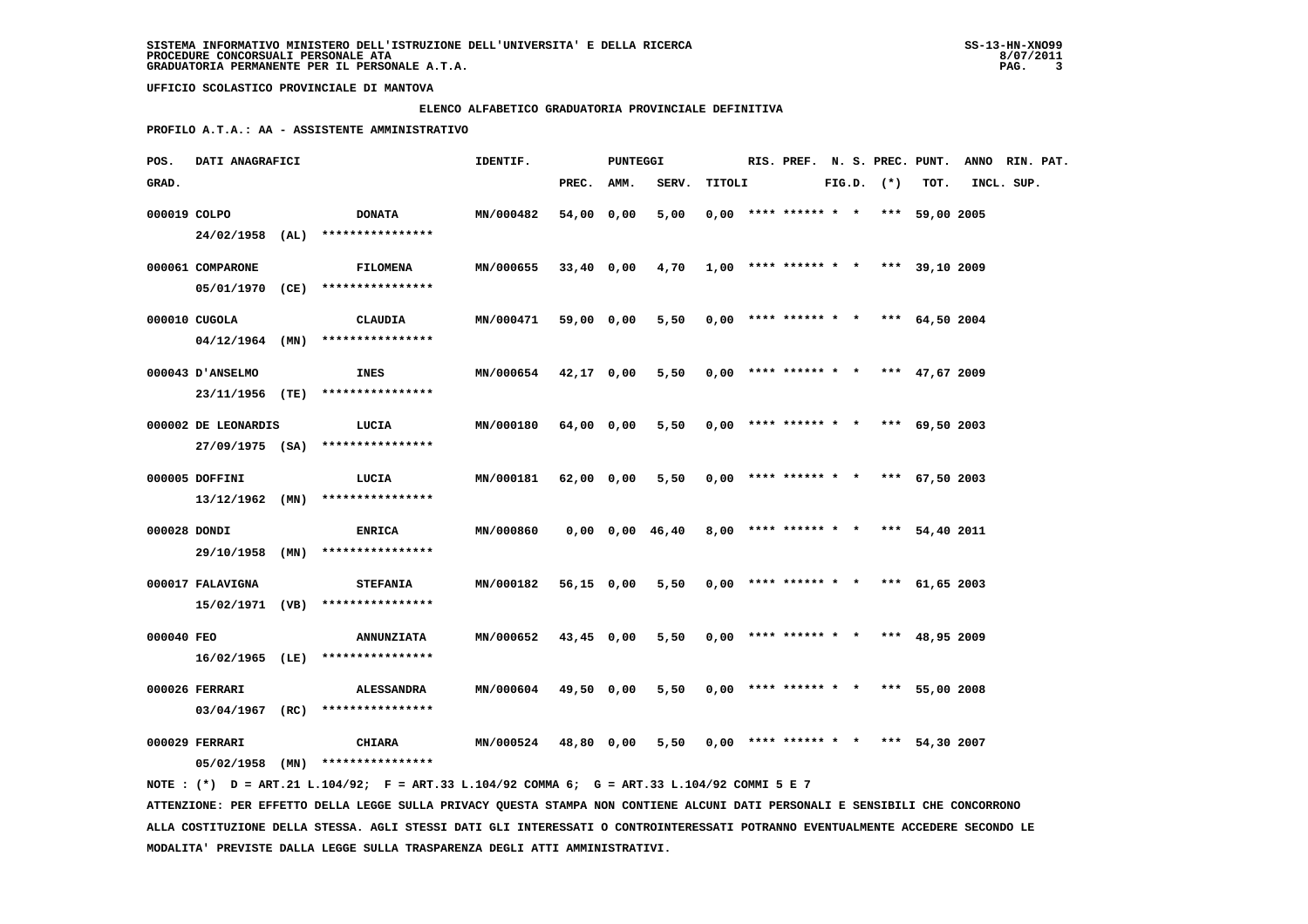### **ELENCO ALFABETICO GRADUATORIA PROVINCIALE DEFINITIVA**

 **PROFILO A.T.A.: AA - ASSISTENTE AMMINISTRATIVO**

| POS.        | DATI ANAGRAFICI     |      |                                                                                             | IDENTIF.  |            | PUNTEGGI |                             |        |  |                                       |  |                |                  | RIS. PREF. N. S. PREC. PUNT. ANNO RIN. PAT. |  |
|-------------|---------------------|------|---------------------------------------------------------------------------------------------|-----------|------------|----------|-----------------------------|--------|--|---------------------------------------|--|----------------|------------------|---------------------------------------------|--|
| GRAD.       |                     |      |                                                                                             |           | PREC. AMM. |          | SERV.                       | TITOLI |  |                                       |  | $FIG.D.$ $(*)$ | TOT.             | INCL. SUP.                                  |  |
|             | 000008 FORNONI      |      | PAOLA                                                                                       | MN/000184 | 60,00 0,00 |          | 5,50                        |        |  | $0.00$ **** ****** * * *** 65.50 2003 |  |                |                  |                                             |  |
|             | $11/01/1965$ (MN)   |      | ****************                                                                            |           |            |          |                             |        |  |                                       |  |                |                  |                                             |  |
|             | 000021 FURLAN       |      | <b>ROSSANA</b>                                                                              | MN/000185 | 53,00 0,00 |          | 5,00                        |        |  | $0,00$ **** ****** * * *** 58,00 2003 |  |                |                  |                                             |  |
|             | 28/11/1960 (MN)     |      | ****************                                                                            |           |            |          |                             |        |  |                                       |  |                |                  |                                             |  |
| 000006 GHIO |                     |      | ITALA                                                                                       | MN/000187 | 61,62 0,00 |          | 5,50                        |        |  | $0,00$ **** ****** * * *** 67,12 2003 |  |                |                  |                                             |  |
|             | $13/04/1958$ (MN)   |      | ****************                                                                            |           |            |          |                             |        |  |                                       |  |                |                  |                                             |  |
|             | 000009 GIACOMAZZI   |      | <b>MIRELLA</b>                                                                              | MN/000472 | 59,00 0,00 |          | 5,50                        |        |  | $0.00$ **** ****** * * *** 64,50 2004 |  |                |                  |                                             |  |
|             | $02/02/1955$ (MN)   |      | ****************                                                                            |           |            |          |                             |        |  |                                       |  |                |                  |                                             |  |
|             | 000078 GIOVENALI    |      | <b>ALESSANDRA</b>                                                                           | MN/000760 | 22,27 0,00 |          | 0,00                        |        |  | $0,00$ **** ****** * *                |  |                | *** $22,27$ 2010 |                                             |  |
|             |                     |      | $03/09/1973$ (MN) ****************                                                          |           |            |          |                             |        |  |                                       |  |                |                  |                                             |  |
|             | 000007 GRASSI       |      | <b>MARIA RITA</b>                                                                           | MN/000188 | 60,50 0,00 |          | 5,50                        |        |  | $0,00$ **** ****** * *                |  |                | *** 66,00 2003   |                                             |  |
|             |                     |      | 27/05/1955 (PR) ****************                                                            |           |            |          |                             |        |  |                                       |  |                |                  |                                             |  |
|             | 000058 GUARNIERI    |      | <b>GELMINA</b>                                                                              | MN/000861 |            |          | 0,00 0,00 35,10             |        |  | $6,34$ **** ****** * * *** 41,44 2011 |  |                |                  |                                             |  |
|             | 11/10/1958          | (MN) | ****************                                                                            |           |            |          |                             |        |  |                                       |  |                |                  |                                             |  |
|             | 000048 INVERSI      |      | CRISTIANO                                                                                   | MN/000670 | 40,45 0,00 |          | 5,50                        |        |  | $0,00$ **** ****** * * *** 45,95 2009 |  |                |                  |                                             |  |
|             |                     |      | $06/07/1962$ (MN) ****************                                                          |           |            |          |                             |        |  |                                       |  |                |                  |                                             |  |
|             | 000030 LAGUARDIA    |      | <b>MARIA</b>                                                                                | MN/000525 | 48,58 0,00 |          | 5,50                        |        |  | $0,00$ **** ****** * * *** 54,08 2007 |  |                |                  |                                             |  |
|             | $01/04/1965$ (MT)   |      | ****************                                                                            |           |            |          |                             |        |  |                                       |  |                |                  |                                             |  |
|             |                     |      |                                                                                             |           |            |          |                             |        |  |                                       |  |                |                  |                                             |  |
|             | 000068 LODI RIZZINI |      | <b>FABIO</b>                                                                                | MN/000658 | 31,08 0,00 |          | 5,50                        |        |  | $0.00$ **** ****** * * *** 36,58 2009 |  |                |                  |                                             |  |
|             | $22/12/1967$ (MN)   |      | ****************                                                                            |           |            |          |                             |        |  |                                       |  |                |                  |                                             |  |
|             | 000034 LUCERINO     |      | <b>GIOVINA</b>                                                                              | MN/000653 | 45,03 0,00 |          | $5,50$ 1,00 **** ****** * * |        |  |                                       |  |                | *** 51,53 2009   |                                             |  |
|             |                     |      | $18/02/1965$ (AV) ****************                                                          |           |            |          |                             |        |  |                                       |  |                |                  |                                             |  |
|             |                     |      | NOTE: (*) D = ART.21 L.104/92; F = ART.33 L.104/92 COMMA 6; G = ART.33 L.104/92 COMMI 5 E 7 |           |            |          |                             |        |  |                                       |  |                |                  |                                             |  |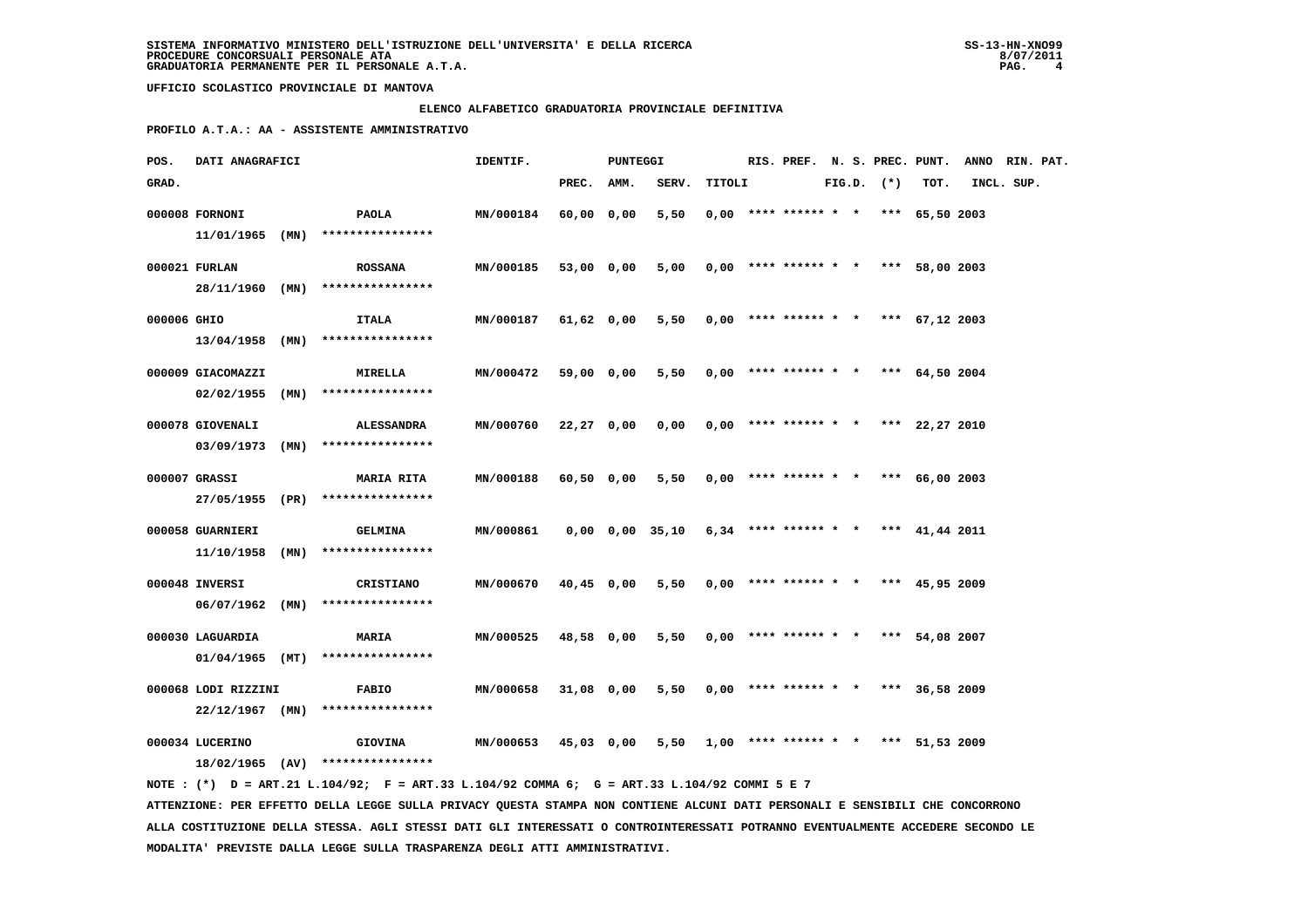### **ELENCO ALFABETICO GRADUATORIA PROVINCIALE DEFINITIVA**

 **PROFILO A.T.A.: AA - ASSISTENTE AMMINISTRATIVO**

| POS.        | DATI ANAGRAFICI                       |                                                                                                                                    | IDENTIF.             |            | PUNTEGGI |                 |        |  |                                       |  |                |      | RIS. PREF. N. S. PREC. PUNT. ANNO RIN. PAT. |  |
|-------------|---------------------------------------|------------------------------------------------------------------------------------------------------------------------------------|----------------------|------------|----------|-----------------|--------|--|---------------------------------------|--|----------------|------|---------------------------------------------|--|
| GRAD.       |                                       |                                                                                                                                    |                      | PREC.      | AMM.     | SERV.           | TITOLI |  |                                       |  | $FIG.D.$ $(*)$ | TOT. | INCL. SUP.                                  |  |
|             | 000025 MARAZIA                        | <b>ALFONSO</b><br>30/06/1948 (SA) ****************                                                                                 | MN/000497            | 50,17 0,00 |          | 5,50            |        |  | $0.00$ **** ****** * * *** 55,67 2006 |  |                |      |                                             |  |
|             | 000037 MARGONARI<br>$24/02/1972$ (MN) | SIMONA<br>****************                                                                                                         | MN/000616            | 44,85 0,00 |          | 5,50            |        |  | $0,00$ **** ****** * * *** 50,35 2008 |  |                |      |                                             |  |
|             | 000038 MARINI                         | ALEARDO                                                                                                                            | MN/000583 44,25 0,00 |            |          | 5,50            |        |  | $0,00$ **** ****** * * *** 49,75 2008 |  |                |      |                                             |  |
|             | 29/11/1966 (MN)<br>000044 MISSORA     | ****************<br><b>DANIELA</b>                                                                                                 | MN/000502            | 43,00 0,00 |          | 4,50            |        |  | $0.00$ **** ****** * * *** 47,50 2006 |  |                |      |                                             |  |
|             | 20/11/1963 (MN)<br>000031 MOLINARI    | ****************<br><b>ELISA</b>                                                                                                   | MN/000527            | 47,20 0,00 |          | 5,50            |        |  | $0,00$ **** ****** * * *** 52,70 2007 |  |                |      |                                             |  |
|             |                                       | 18/06/1965 (MN) ****************                                                                                                   |                      |            |          |                 |        |  |                                       |  |                |      |                                             |  |
|             | 000003 NIZZOLI                        | PATRIZIA<br>29/07/1965 (MN) ****************                                                                                       | <b>MN/000194</b>     | 63,55 0,00 |          | 5,50            |        |  | $0,00$ **** ****** * * *** 69,05 2003 |  |                |      |                                             |  |
|             | 000013 NOVELLINI                      | PATRIZIA<br>27/08/1972 (MN) ****************                                                                                       | MN/000481            | 58,38 0,00 |          | 5,50            |        |  | $0,00$ **** ****** * * *** 63,88 2005 |  |                |      |                                             |  |
|             | 000014 OCZOLI                         | <b>TATIANA</b><br>$07/11/1964$ (MN) *****************                                                                              | MN/000528            | 57,65 0,00 |          | 5,50            |        |  | $0,00$ **** ****** * * *** 63,15 2007 |  |                |      |                                             |  |
|             | 000063 ONGARO                         | <b>IVANA</b><br>$05/10/1965$ (MN) ****************                                                                                 | MN/000862            |            |          | 0,00 0,00 32,30 |        |  | $6,67$ **** ****** * * *** 38,97 2011 |  |                |      |                                             |  |
| 000079 PACE |                                       | <b>GIOVANNA</b>                                                                                                                    | MN/000503            | 21,12 0,00 |          | 0,00            |        |  | $0,00$ **** ****** * * *** 21,12 2006 |  |                |      |                                             |  |
|             | 000016 PAGANINI                       | $31/03/1968$ (TO) ****************<br><b>STEFANIA</b>                                                                              | <b>MN/000474</b>     | 56,38 0,00 |          | 5,50            |        |  | $0,00$ **** ****** * * *** 61,88 2004 |  |                |      |                                             |  |
|             |                                       | $14/05/1966$ (MN) *****************<br>NOTE: (*) D = ART.21 L.104/92; F = ART.33 L.104/92 COMMA 6; G = ART.33 L.104/92 COMMI 5 E 7 |                      |            |          |                 |        |  |                                       |  |                |      |                                             |  |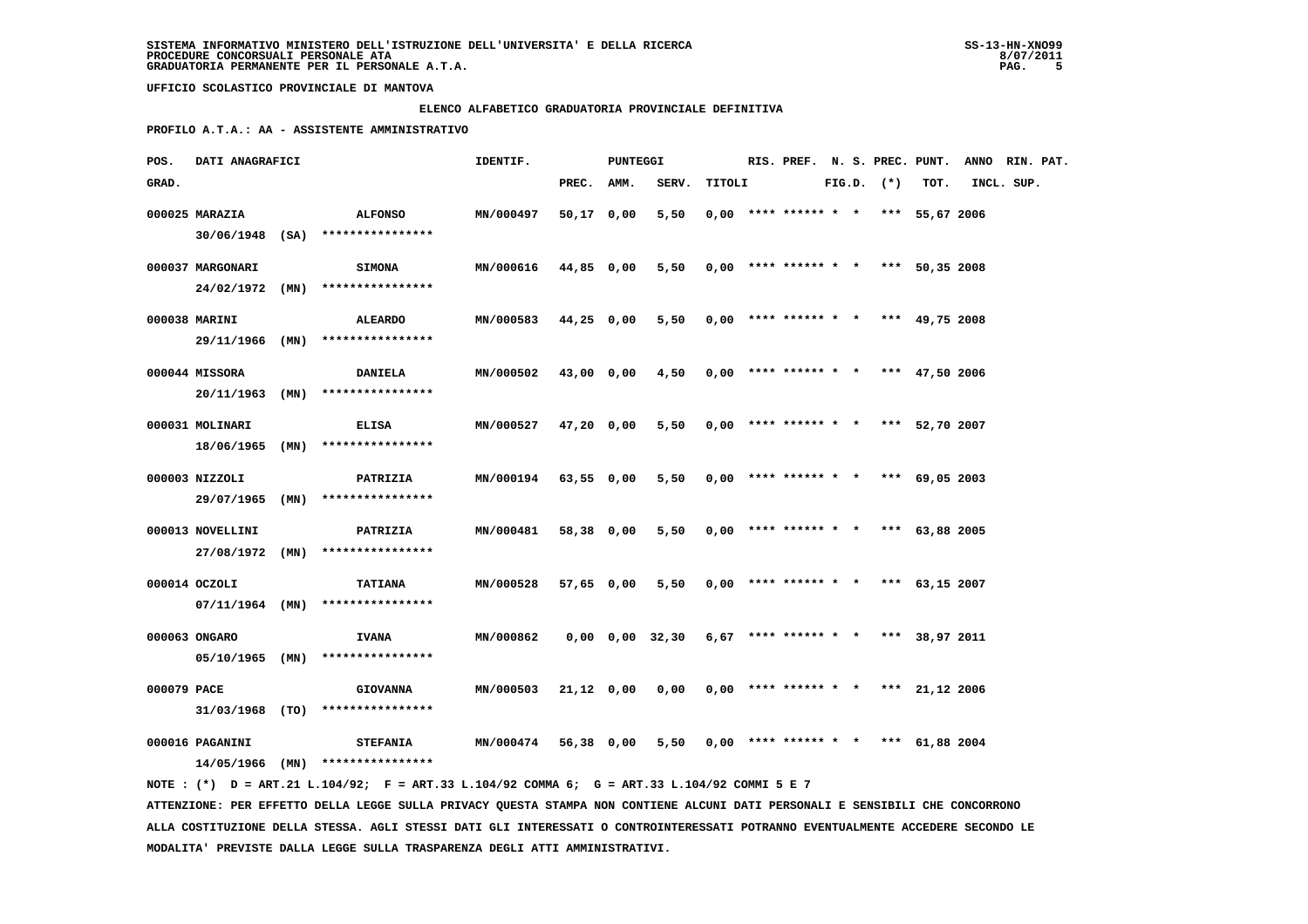### **ELENCO ALFABETICO GRADUATORIA PROVINCIALE DEFINITIVA**

 **PROFILO A.T.A.: AA - ASSISTENTE AMMINISTRATIVO**

| POS.         | DATI ANAGRAFICI     |                                                                                             | IDENTIF.         |            | PUNTEGGI |                                                            |                                            |  |                                       |  |                |                | RIS. PREF. N. S. PREC. PUNT. ANNO RIN. PAT. |  |
|--------------|---------------------|---------------------------------------------------------------------------------------------|------------------|------------|----------|------------------------------------------------------------|--------------------------------------------|--|---------------------------------------|--|----------------|----------------|---------------------------------------------|--|
| GRAD.        |                     |                                                                                             |                  | PREC. AMM. |          | SERV.                                                      | TITOLI                                     |  |                                       |  | $FIG.D.$ $(*)$ | TOT.           | INCL. SUP.                                  |  |
|              | 000001 PALOSCHI     | <b>GINA</b>                                                                                 | MN/000197        | 64,00 0,00 |          | 5,50                                                       |                                            |  | $0,00$ **** ****** * * *** 69,50 2003 |  |                |                |                                             |  |
|              | 15/12/1960 (MN)     | ****************                                                                            |                  |            |          |                                                            |                                            |  |                                       |  |                |                |                                             |  |
|              |                     |                                                                                             |                  |            |          |                                                            |                                            |  |                                       |  |                |                |                                             |  |
|              | 000053 PASOTTI      | ARTURA                                                                                      | MN/000650        | 37,40 0,00 |          |                                                            | $5,50$ 1,00 **** ****** * * *** 43,90 2009 |  |                                       |  |                |                |                                             |  |
|              |                     | 24/01/1956 (MN) ****************                                                            |                  |            |          |                                                            |                                            |  |                                       |  |                |                |                                             |  |
|              | 000069 PASQUARIELLO | NICOLA                                                                                      | MN/000649        | 36,40 0,00 |          | 0,00                                                       |                                            |  | $0,00$ **** ****** * * *** 36,40 2009 |  |                |                |                                             |  |
|              |                     | $17/07/1967$ (MT) *****************                                                         |                  |            |          |                                                            |                                            |  |                                       |  |                |                |                                             |  |
| 000022 PAVAN |                     | <b>MARIA CRISTINA</b>                                                                       | MN/000530        | 52,55 0,00 |          | 5,00                                                       |                                            |  | $0,00$ **** ****** * * *** 57,55 2007 |  |                |                |                                             |  |
|              |                     | 29/12/1963 (MN) ****************                                                            |                  |            |          |                                                            |                                            |  |                                       |  |                |                |                                             |  |
|              |                     |                                                                                             |                  |            |          |                                                            |                                            |  |                                       |  |                |                |                                             |  |
| 000023 PEGNA |                     | <b>SEBASTIANA</b>                                                                           | MN/000648        | 49,73 0,00 |          | 5,50                                                       |                                            |  | $1,00$ **** ****** * *                |  |                | *** 56,23 2009 |                                             |  |
|              |                     | $11/04/1958$ (RC) ****************                                                          |                  |            |          |                                                            |                                            |  |                                       |  |                |                |                                             |  |
| 000060 PIVA  |                     | <b>ROSETTA</b>                                                                              | MN/000864        |            |          | 0,00 0,00 33,85                                            |                                            |  | $6,00$ **** ****** * * *** 39,85 2011 |  |                |                |                                             |  |
|              |                     | $02/03/1964$ (MN) ****************                                                          |                  |            |          |                                                            |                                            |  |                                       |  |                |                |                                             |  |
|              |                     |                                                                                             |                  |            |          |                                                            |                                            |  |                                       |  |                |                |                                             |  |
|              | 000035 PRATICO'     | <b>DANIELA</b>                                                                              | MN/000531        | 46,00 0,00 |          | 5,50                                                       |                                            |  | $0,00$ **** ****** * * *** 51,50 2007 |  |                |                |                                             |  |
|              |                     | 22/03/1977 (RC) ****************                                                            |                  |            |          |                                                            |                                            |  |                                       |  |                |                |                                             |  |
|              | 000073 PROVENZANO   | LEIDA                                                                                       | MN/000884        |            |          | $0,00$ $0,00$ $13,80$ $14,10$ **** ****** * *** 27,90 2011 |                                            |  |                                       |  |                |                |                                             |  |
|              |                     | $12/08/1983$ (CS) ****************                                                          |                  |            |          |                                                            |                                            |  |                                       |  |                |                |                                             |  |
|              | 000074 PUGLIESE     | <b>GEROLAMA</b>                                                                             | MN/000820        | 23,15 0,00 |          | 4,50                                                       |                                            |  | $0,00$ **** ****** * * *** 27,65 2010 |  |                |                |                                             |  |
|              |                     | 15/09/1968 (VV) ****************                                                            |                  |            |          |                                                            |                                            |  |                                       |  |                |                |                                             |  |
|              |                     |                                                                                             |                  |            |          |                                                            |                                            |  |                                       |  |                |                |                                             |  |
|              | 000067 RACANATI     | <b>GIOVANNI</b>                                                                             | MN/000647        | 32,63 0,00 |          | 5,00                                                       |                                            |  | $0,00$ **** ****** * * *** 37,63 2009 |  |                |                |                                             |  |
|              |                     | 18/06/1972 (BA) ****************                                                            |                  |            |          |                                                            |                                            |  |                                       |  |                |                |                                             |  |
|              | 000064 RACCANELLI   | <b>MARIO</b>                                                                                | <b>MN/000877</b> |            |          | 0,00 0,00 31,00                                            |                                            |  | 7,50 **** ****** * * *** 38,50 2011   |  |                |                |                                             |  |
|              |                     | 26/11/1958 (MN) ****************                                                            |                  |            |          |                                                            |                                            |  |                                       |  |                |                |                                             |  |
|              |                     | NOTE: (*) D = ART.21 L.104/92; F = ART.33 L.104/92 COMMA 6; G = ART.33 L.104/92 COMMI 5 E 7 |                  |            |          |                                                            |                                            |  |                                       |  |                |                |                                             |  |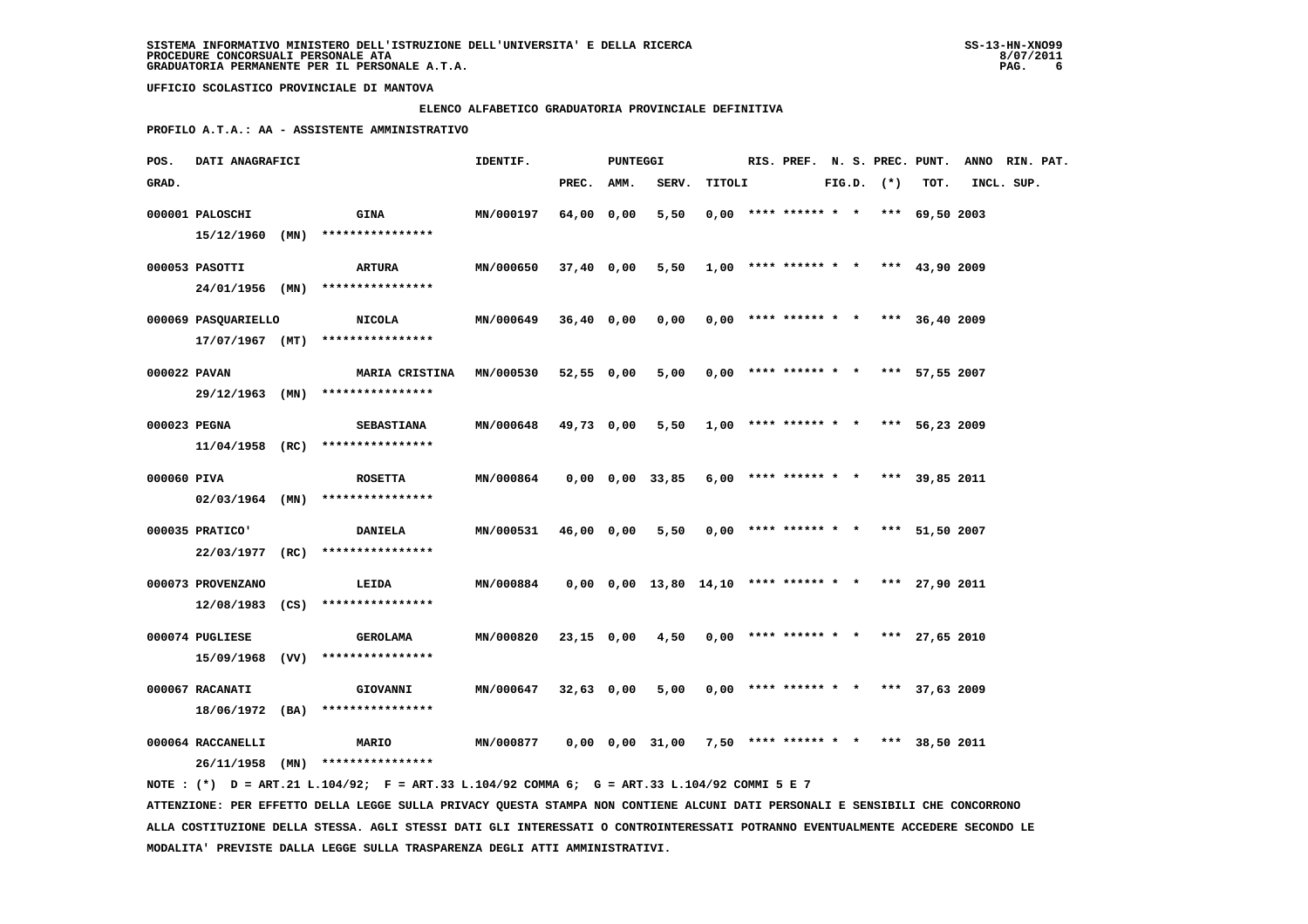### **ELENCO ALFABETICO GRADUATORIA PROVINCIALE DEFINITIVA**

 **PROFILO A.T.A.: AA - ASSISTENTE AMMINISTRATIVO**

| POS.         | DATI ANAGRAFICI                     |                                                                                                                                 | IDENTIF.         |            | PUNTEGGI |                                                             |        |  |                                       |  |                |                | RIS. PREF. N. S. PREC. PUNT. ANNO RIN. PAT. |  |
|--------------|-------------------------------------|---------------------------------------------------------------------------------------------------------------------------------|------------------|------------|----------|-------------------------------------------------------------|--------|--|---------------------------------------|--|----------------|----------------|---------------------------------------------|--|
| GRAD.        |                                     |                                                                                                                                 |                  | PREC.      | AMM.     | SERV.                                                       | TITOLI |  |                                       |  | $FIG.D.$ $(*)$ | TOT.           | INCL. SUP.                                  |  |
|              | 000020 RAVANI                       | ELENA<br>25/02/1964 (MI) ****************                                                                                       | MN/000504        | 52,85 0,00 |          | 5,50                                                        |        |  | $0,00$ **** ****** * * *** 58,35 2006 |  |                |                |                                             |  |
| 000051 ROSSI | 10/09/1957 (MN)                     | ORNELLA<br>****************                                                                                                     | MN/000635        | 38,90 0,00 |          | 5,50                                                        |        |  | $0,00$ **** ****** * * *** 44,40 2009 |  |                |                |                                             |  |
|              | 000071 RUBERTI                      | SANDRA                                                                                                                          | <b>MN/000817</b> | 29,09 0,00 |          | 4,50                                                        |        |  | $0,00$ **** ****** * * *** 33,59 2010 |  |                |                |                                             |  |
|              | 000059 SAVALLI                      | $18/11/1977$ (NA) *****************<br>LUCIA MARIA                                                                              | MN/000865        |            |          | $0,00$ $0,00$ $32,70$ $8,70$ **** ****** * *** $41,40$ 2011 |        |  |                                       |  |                |                |                                             |  |
|              | 000036 SCARMAGNAN                   | $12/08/1960$ (TP) ****************<br><b>MARIA</b>                                                                              | MN/000532        | 45,90 0,00 |          | 5,50                                                        |        |  | $0.00$ **** ****** * *                |  |                | *** 51,40 2007 |                                             |  |
|              | 000015 SEVERGNINI                   | $05/08/1949$ (MN) ****************<br><b>GIUSEPPINA</b>                                                                         | MN/000533        | 54,80 0,00 |          | 5,50                                                        |        |  | $2,00$ **** ****** * * *** 62,30 2007 |  |                |                |                                             |  |
|              |                                     | $11/06/1964$ (CR) ****************                                                                                              |                  |            |          |                                                             |        |  |                                       |  |                |                |                                             |  |
|              | 000032 SIMONELLI<br>25/02/1967 (MN) | <b>MANUELA</b><br>****************                                                                                              | MN/000646        | 47,10 0,00 |          | 5,50                                                        |        |  | $0,00$ **** ****** * * *** 52,60 2009 |  |                |                |                                             |  |
|              | 000039 TOMASI<br>30/11/1960         | <b>ROSALIA</b><br>$(MN)$ *****************                                                                                      | MN/000645        | 43,05 0,00 |          | 5,50                                                        |        |  | $1,00$ **** ****** * * *** 49,55 2009 |  |                |                |                                             |  |
|              | 000041 TRONCONE<br>22/10/1959       | CINZIA<br>$(MI)$ ******************                                                                                             | MN/000508        | 44,14 0,00 |          | 4,50                                                        |        |  | $0,00$ **** ****** * * *** 48,64 2006 |  |                |                |                                             |  |
|              | 000062 URCIUOLI                     | <b>MARILENA</b>                                                                                                                 | MN/000620        | 31,50 0,00 |          | 5,50                                                        |        |  | $2,00$ **** ****** * * *** 39,00 2009 |  |                |                |                                             |  |
|              | 000012 VERBENI                      | $03/11/1981$ (AV) ****************<br>LUCA                                                                                      | MN/000611        | 58,40 0,00 |          | 5,50                                                        |        |  | $0,00$ **** ****** * * *** 63,90 2008 |  |                |                |                                             |  |
|              |                                     | 29/11/1962 (MN) ****************<br>NOTE: (*) D = ART.21 L.104/92; F = ART.33 L.104/92 COMMA 6; G = ART.33 L.104/92 COMMI 5 E 7 |                  |            |          |                                                             |        |  |                                       |  |                |                |                                             |  |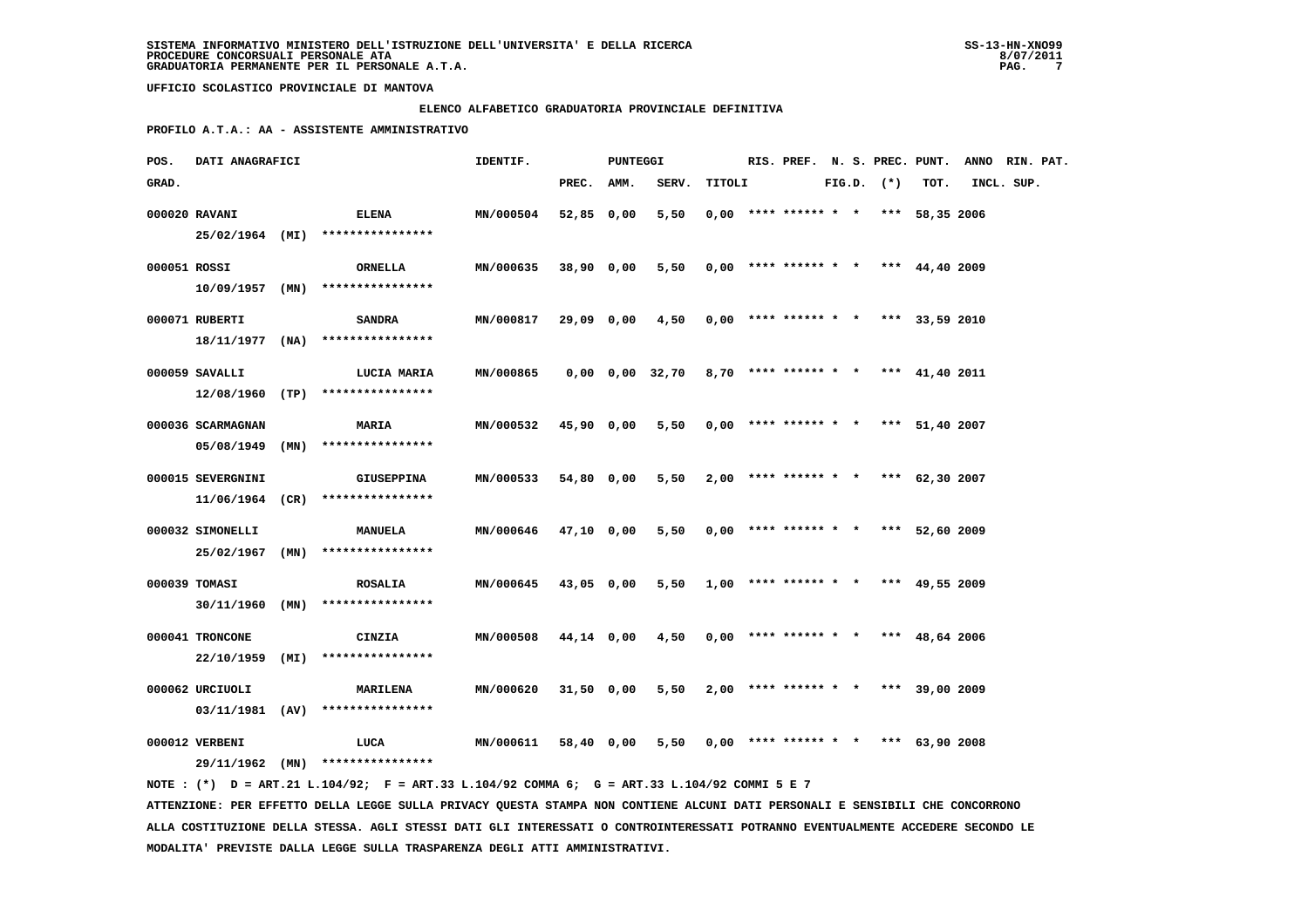# **ELENCO ALFABETICO GRADUATORIA PROVINCIALE DEFINITIVA**

 **PROFILO A.T.A.: AA - ASSISTENTE AMMINISTRATIVO**

| POS.  | DATI ANAGRAFICI                |      |                                 | IDENTIF.  |            | PUNTEGGI |       |        |                 |        |        | RIS. PREF. N. S. PREC. PUNT. | <b>ANNO</b> | RIN. PAT. |
|-------|--------------------------------|------|---------------------------------|-----------|------------|----------|-------|--------|-----------------|--------|--------|------------------------------|-------------|-----------|
| GRAD. |                                |      |                                 |           | PREC.      | AMM.     | SERV. | TITOLI |                 | FIG.D. | $(* )$ | тот.                         | INCL. SUP.  |           |
|       | 000052 VIVALDINI<br>25/05/1967 | (MN) | LUCIA<br>****************       | MN/000644 | 38,50 0,00 |          | 5,50  | 0,00   | **** ****** * * |        | ***    | 44,00 2009                   |             |           |
|       | 000024 ZENARI<br>14/12/1960    | (VR) | MARIA LUISA<br>**************** | MN/000821 | 50,75 0,00 |          | 5,10  | 0,00   | **** ****** * * |        | ***    | 55,85 2010                   |             |           |

 **NOTE : (\*) D = ART.21 L.104/92; F = ART.33 L.104/92 COMMA 6; G = ART.33 L.104/92 COMMI 5 E 7**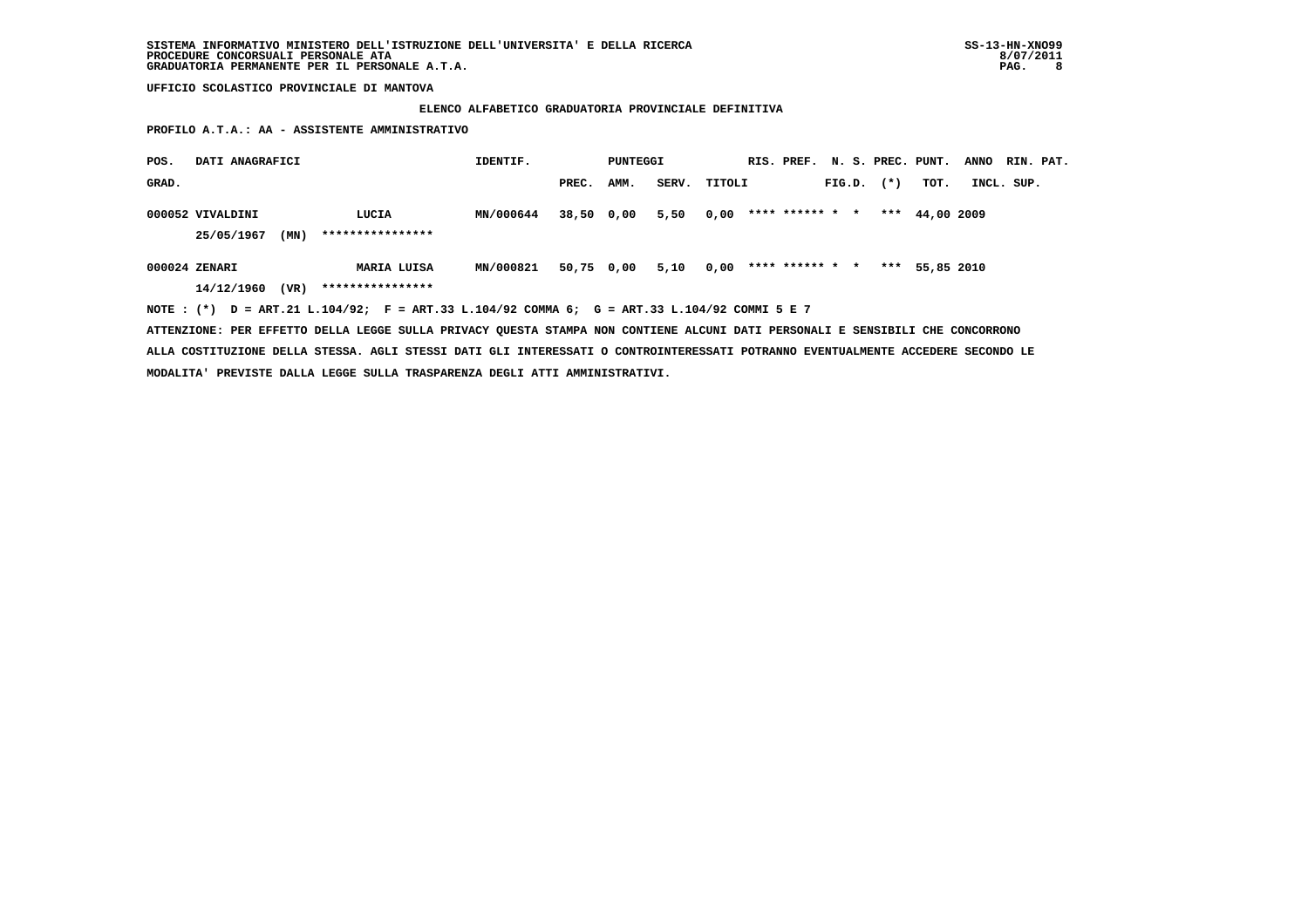# **ELENCO ALFABETICO GRADUATORIA PROVINCIALE DEFINITIVA**

 **PROFILO A.T.A.: AT - ASSISTENTE TECNICO**

| POS.         | DATI ANAGRAFICI   |                                                                                                                                 | IDENTIF.  |              | PUNTEGGI |                       |        |                        |  |                |                                       | RIS. PREF. N. S. PREC. PUNT. ANNO RIN. PAT. |   |
|--------------|-------------------|---------------------------------------------------------------------------------------------------------------------------------|-----------|--------------|----------|-----------------------|--------|------------------------|--|----------------|---------------------------------------|---------------------------------------------|---|
| GRAD.        |                   |                                                                                                                                 |           | PREC. AMM.   |          | SERV.                 | TITOLI |                        |  | $FIG.D.$ $(*)$ | TOT.                                  | INCL. SUP.                                  |   |
|              | 000014 ACCORSI    | CIRO                                                                                                                            | MN/000475 | $38,20$ 0,00 |          | 0,00                  |        |                        |  |                | $0,00$ **** ****** * * *** 38,20 2005 |                                             |   |
|              | $31/03/1968$ (MN) | ****************                                                                                                                |           |              |          |                       |        |                        |  |                |                                       |                                             |   |
|              |                   |                                                                                                                                 |           |              |          |                       |        |                        |  |                |                                       |                                             |   |
|              | 000019 BAGGETTA   | <b>GIUSEPPE</b>                                                                                                                 | MN/000639 | $28,38$ 0,00 |          | 0,00                  |        |                        |  |                | $0,00$ **** ****** * * *** 28,38 2009 |                                             |   |
|              | 05/06/1977 (MN)   | ****************                                                                                                                |           |              |          |                       |        |                        |  |                |                                       |                                             |   |
| 000010 DENTI |                   | <b>MARILENA</b>                                                                                                                 | MN/000516 | $41,59$ 0,00 |          | 5,50                  |        |                        |  |                | $0,00$ **** ****** * * *** 47,09 2007 |                                             |   |
|              |                   | 27/12/1972 (CR) ****************                                                                                                |           |              |          |                       |        |                        |  |                |                                       |                                             |   |
|              | 000003 GAGLIANO   | MAURIZIO                                                                                                                        | MN/000464 | 57,55 0,00   |          | 5,50                  |        | $0,00$ **** ****** * * |  |                | *** $63,05$ 2004                      |                                             |   |
|              | 20/10/1972 (EE)   | ****************                                                                                                                |           |              |          |                       |        |                        |  |                |                                       |                                             |   |
|              |                   |                                                                                                                                 |           |              |          |                       |        |                        |  |                |                                       |                                             |   |
|              | 000021 GIACOMELLI | <b>ANNAMARIA</b>                                                                                                                | MN/000006 | $25,90$ 0,00 |          | 0,00                  |        | $0,00$ **** ****** * * |  |                | *** 25,90 1996                        |                                             |   |
|              | $01/01/1961$ (MN) | ****************                                                                                                                |           |              |          |                       |        |                        |  |                |                                       |                                             |   |
| 000007 GOZZI |                   | <b>SANDRA</b>                                                                                                                   | MN/000477 | 51,50 0,00   |          | 5,00                  |        | $0,00$ **** ****** * * |  |                | *** 56,50 2005                        |                                             |   |
|              | 20/08/1968 (MN)   | ****************                                                                                                                |           |              |          |                       |        |                        |  |                |                                       |                                             |   |
|              | 000002 GUARINO    | GIUSEPPE                                                                                                                        | MN/000478 | 57,94 0,00   |          | 5,50                  |        |                        |  |                | $0,00$ **** ****** * * *** 63,44 2005 |                                             |   |
|              | 05/01/1976 (KR)   | ****************                                                                                                                |           |              |          |                       |        |                        |  |                |                                       |                                             |   |
|              |                   |                                                                                                                                 |           |              |          |                       |        |                        |  |                |                                       |                                             |   |
|              | 000001 LA MACCHIA | <b>FELICE</b>                                                                                                                   | MN/000214 | 62,62 0,00   |          | 5,50                  |        | $0,00$ **** ****** * * |  |                | *** $68,12$ 2003                      |                                             | D |
|              | $03/11/1969$ (CS) | ****************                                                                                                                |           |              |          |                       |        |                        |  |                |                                       |                                             |   |
|              | 000024 LASTRUCCI  | <b>STEFANO</b>                                                                                                                  | MN/000875 |              |          | $0,00$ $0,00$ $16,70$ |        |                        |  |                | $7,00$ **** ****** * * *** 23,70 2011 |                                             |   |
|              | 18/11/1986 (FI)   | ****************                                                                                                                |           |              |          |                       |        |                        |  |                |                                       |                                             |   |
|              |                   |                                                                                                                                 |           |              |          |                       |        |                        |  |                |                                       |                                             |   |
|              | 000012 LAVELLI    | LUCA                                                                                                                            | MN/000517 | 40,10 0,00   |          | 5,50                  |        | $0,00$ **** ****** * * |  |                | *** $45,60$ 2007                      |                                             |   |
|              | $22/10/1965$ (MN) | ****************                                                                                                                |           |              |          |                       |        |                        |  |                |                                       |                                             |   |
|              | 000015 MARTINA    | GIOVANNA MARIA                                                                                                                  | MN/000643 | 31,23 0,00   |          | 4,50                  |        |                        |  |                | $0,00$ **** ****** * * *** 35,73 2009 |                                             |   |
|              |                   | 05/08/1972 (BR) ****************                                                                                                |           |              |          |                       |        |                        |  |                |                                       |                                             |   |
|              |                   | NOTE: (*) D = ART.21 L.104/92; F = ART.33 L.104/92 COMMA 6; G = ART.33 L.104/92 COMMI 5 E 7                                     |           |              |          |                       |        |                        |  |                |                                       |                                             |   |
|              |                   | ATTENZIONE: PER EFFETTO DELLA LEGGE SULLA PRIVACY QUESTA STAMPA NON CONTIENE ALCUNI DATI PERSONALI E SENSIBILI CHE CONCORRONO   |           |              |          |                       |        |                        |  |                |                                       |                                             |   |
|              |                   | ALLA COSTITUZIONE DELLA STESSA. AGLI STESSI DATI GLI INTERESSATI O CONTROINTERESSATI POTRANNO EVENTUALMENTE ACCEDERE SECONDO LE |           |              |          |                       |        |                        |  |                |                                       |                                             |   |

 **MODALITA' PREVISTE DALLA LEGGE SULLA TRASPARENZA DEGLI ATTI AMMINISTRATIVI.**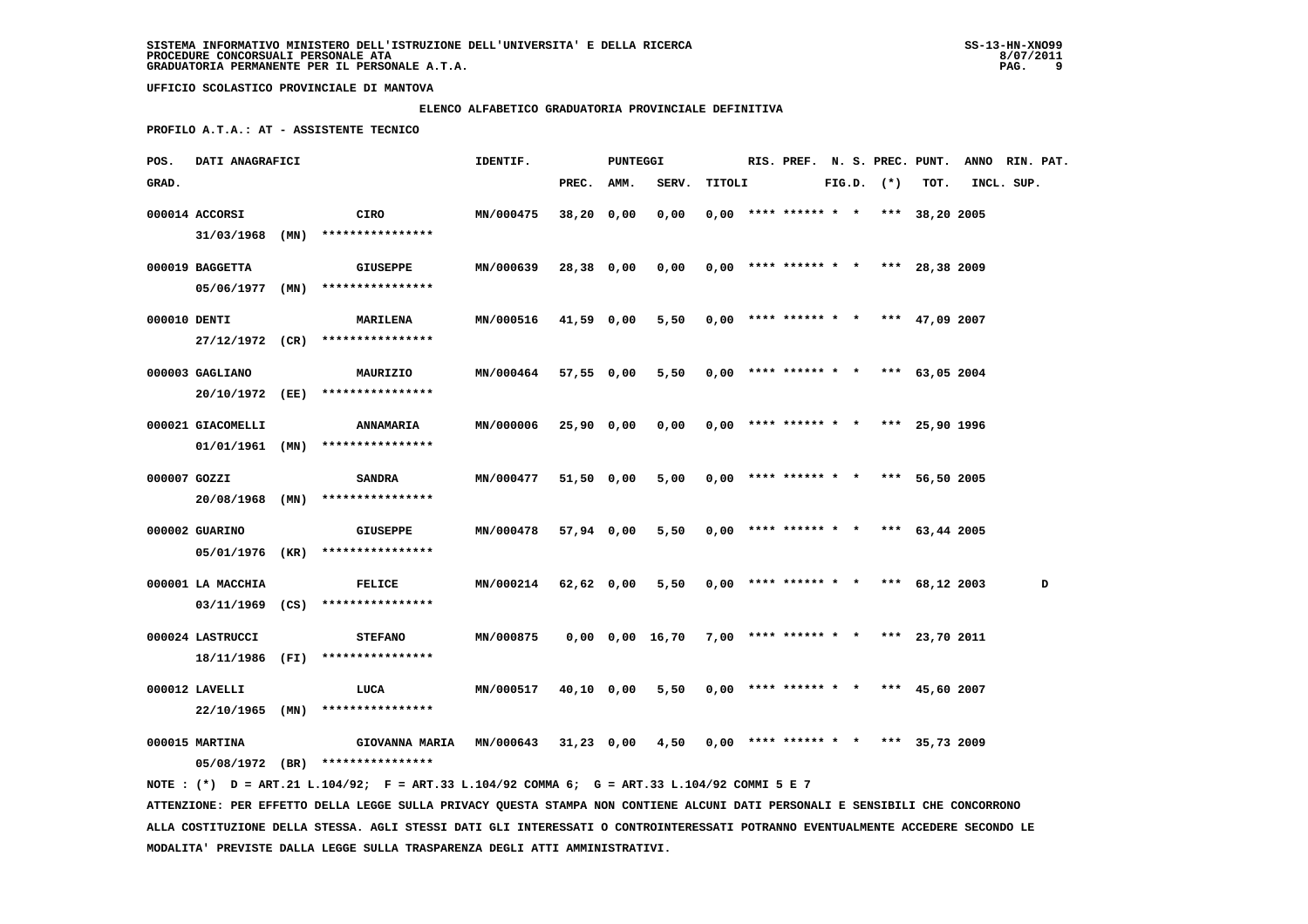# **ELENCO ALFABETICO GRADUATORIA PROVINCIALE DEFINITIVA**

 **PROFILO A.T.A.: AT - ASSISTENTE TECNICO**

| POS.         | DATI ANAGRAFICI |                                                                                             | IDENTIF.         |            | PUNTEGGI |                                                            |                                              |                                       |  |                |      | RIS. PREF. N. S. PREC. PUNT. ANNO RIN. PAT. |   |
|--------------|-----------------|---------------------------------------------------------------------------------------------|------------------|------------|----------|------------------------------------------------------------|----------------------------------------------|---------------------------------------|--|----------------|------|---------------------------------------------|---|
| GRAD.        |                 |                                                                                             |                  | PREC. AMM. |          | SERV.                                                      | TITOLI                                       |                                       |  | $FIG.D.$ $(*)$ | TOT. | INCL. SUP.                                  |   |
|              | 000011 MAZZOLA  | <b>ELENA</b>                                                                                | MN/000518        | 41,10 0,00 |          | 5,00                                                       |                                              | $0,00$ **** ****** * * *** 46,10 2007 |  |                |      |                                             |   |
|              |                 | $14/03/1965$ (MN) ****************                                                          |                  |            |          |                                                            |                                              |                                       |  |                |      |                                             |   |
|              |                 |                                                                                             |                  |            |          |                                                            |                                              |                                       |  |                |      |                                             |   |
|              | 000018 MAZZUCCO | <b>ROBERTO</b>                                                                              | MN/000641        | 28,07 0,00 |          |                                                            | 5,50 0,00 **** ****** * * *** 33,57 2009     |                                       |  |                |      |                                             |   |
|              |                 | $13/02/1977$ (MN) ****************                                                          |                  |            |          |                                                            |                                              |                                       |  |                |      |                                             |   |
|              | 000005 MENOSSI  | <b>ALVIERO</b>                                                                              | <b>MN/000598</b> | 56,94 0,00 |          |                                                            | 5,50 $0,00$ **** ****** * * *** 62,44 2008   |                                       |  |                |      |                                             |   |
|              |                 | 15/04/1955 (MN) ****************                                                            |                  |            |          |                                                            |                                              |                                       |  |                |      |                                             |   |
|              | 000023 NUNZIATA | <b>FRANCESCO</b>                                                                            | MN/000876        |            |          | $0,00$ $0,00$ $14,30$ $10,00$ **** ****** * *** 24,30 2011 |                                              |                                       |  |                |      |                                             |   |
|              |                 | $27/01/1972$ (NA) ****************                                                          |                  |            |          |                                                            |                                              |                                       |  |                |      |                                             |   |
|              |                 |                                                                                             |                  |            |          |                                                            |                                              |                                       |  |                |      |                                             |   |
|              | 000009 OZZIMO   | <b>FRANCESCO</b>                                                                            | <b>MN/000519</b> | 43,55 0,00 |          |                                                            | 5,50 $0,00$ **** ****** * * *** 49,05 2007   |                                       |  |                |      |                                             |   |
|              |                 | $01/01/1977$ (RC) ****************                                                          |                  |            |          |                                                            |                                              |                                       |  |                |      |                                             |   |
|              | 000016 PIRANI   | <b>SABRINA</b>                                                                              | <b>MN/000640</b> | 30,10 0,00 |          |                                                            | 5,50 0,00 **** ****** * * *** 35,60 2009     |                                       |  |                |      |                                             |   |
|              |                 | 01/02/1975 (FE) ****************                                                            |                  |            |          |                                                            |                                              |                                       |  |                |      |                                             |   |
|              |                 |                                                                                             |                  |            |          |                                                            |                                              |                                       |  |                |      |                                             |   |
| 000008 ROSSI |                 | <b>ANGELA</b>                                                                               | <b>MN/000499</b> | 50,00 0,00 |          |                                                            | 5,50 0,00 **** ****** * * *** 55,50 2006     |                                       |  |                |      |                                             |   |
|              |                 | 26/03/1976 (CE) ****************                                                            |                  |            |          |                                                            |                                              |                                       |  |                |      |                                             |   |
| 000004 RUNCO |                 | <b>SETTIMIO</b>                                                                             | <b>MN/000479</b> | 57,00 0,00 |          |                                                            | $5,50$ 0,00 **** ****** * * *** 62,50 2005   |                                       |  |                |      |                                             | D |
|              |                 | $13/07/1974$ (CS) ****************                                                          |                  |            |          |                                                            |                                              |                                       |  |                |      |                                             |   |
|              | 000022 SACCHI   | <b>ENRICA</b>                                                                               | MN/000852        | 24,33 0,00 |          |                                                            | $0,90$ $0,00$ **** ****** * * *** 25,23 2010 |                                       |  |                |      |                                             |   |
|              |                 | 19/08/1976 (MN) ****************                                                            |                  |            |          |                                                            |                                              |                                       |  |                |      |                                             |   |
|              |                 |                                                                                             |                  |            |          |                                                            |                                              |                                       |  |                |      |                                             |   |
|              | 000006 SALVETTI | MICHELE                                                                                     | MN/000480        | 52,65 0,00 |          | 5,50                                                       |                                              | $0,00$ **** ****** * * *** 58,15 2005 |  |                |      |                                             | v |
|              |                 | $11/08/1967$ (VR) ****************                                                          |                  |            |          |                                                            |                                              |                                       |  |                |      |                                             |   |
|              | 000025 SARTOR   | <b>FABRIZIO</b>                                                                             | MN/000637        | 22,57 0,00 |          | 0,00                                                       |                                              | $0,00$ **** ****** * * *** 22,57 2009 |  |                |      |                                             |   |
|              |                 | 21/07/1962 (TO) ****************                                                            |                  |            |          |                                                            |                                              |                                       |  |                |      |                                             |   |
|              |                 | NOTE: (*) D = ART.21 L.104/92; F = ART.33 L.104/92 COMMA 6; G = ART.33 L.104/92 COMMI 5 E 7 |                  |            |          |                                                            |                                              |                                       |  |                |      |                                             |   |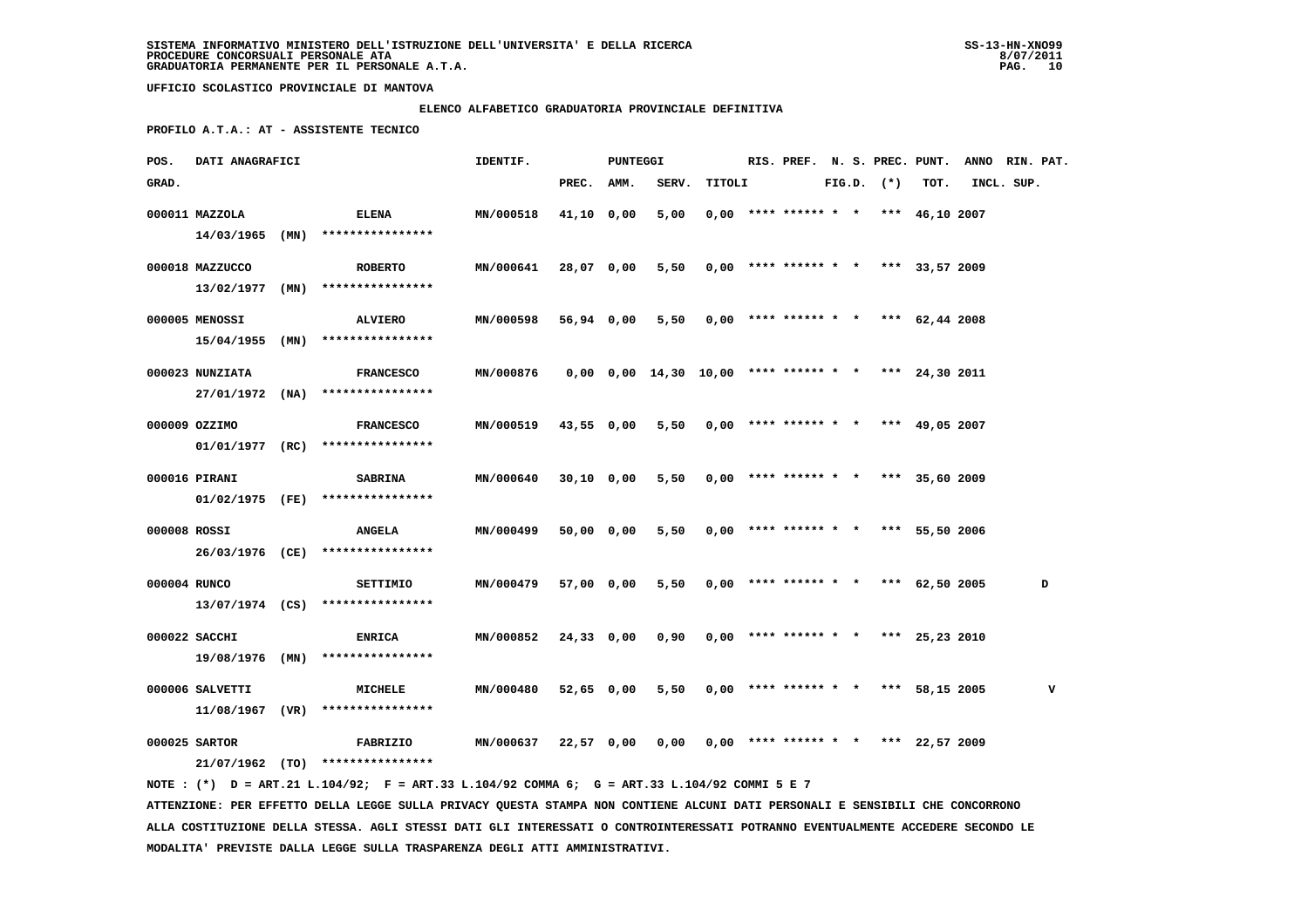# **ELENCO ALFABETICO GRADUATORIA PROVINCIALE DEFINITIVA**

 **PROFILO A.T.A.: AT - ASSISTENTE TECNICO**

| POS.         | DATI ANAGRAFICI  |      |                                                                                             | IDENTIF.  |            | PUNTEGGI   |       |        | RIS. PREF.      |  |                | N. S. PREC. PUNT. | <b>ANNO</b> | RIN. PAT.  |   |
|--------------|------------------|------|---------------------------------------------------------------------------------------------|-----------|------------|------------|-------|--------|-----------------|--|----------------|-------------------|-------------|------------|---|
| GRAD.        |                  |      |                                                                                             |           | PREC.      | AMM.       | SERV. | TITOLI |                 |  | $FIG.D.$ $(*)$ | тот.              |             | INCL. SUP. |   |
|              | 000017 SFERRAZZA |      | CALOGERA                                                                                    | MN/000638 | 29,10 0,00 |            | 5,50  | 0,00   | **** ****** * * |  |                | *** 34,60 2009    |             |            |   |
|              | 17/01/1964       | (AG) | ****************                                                                            |           |            |            |       |        |                 |  |                |                   |             |            |   |
| 000013 SPINA |                  |      | <b>ANGELO</b>                                                                               | MN/000642 |            | 33,37 0,00 | 5,50  | 0,00   | **** ****** * * |  | ***            | 38,87 2009        |             |            |   |
|              | 19/10/1972       | (AG) | ****************                                                                            |           |            |            |       |        |                 |  |                |                   |             |            |   |
|              | 000020 SPINOSA   |      | <b>DOMENICO</b>                                                                             | MN/000853 |            | 21,75 0,00 | 4,50  | 0,00   | **** ****** * * |  |                | *** $26.25$ 2010  |             |            | D |
|              | 12/06/1983       | (CE) | ****************                                                                            |           |            |            |       |        |                 |  |                |                   |             |            |   |
|              |                  |      | NOTE: (*) D = ART.21 L.104/92; F = ART.33 L.104/92 COMMA 6; G = ART.33 L.104/92 COMMI 5 E 7 |           |            |            |       |        |                 |  |                |                   |             |            |   |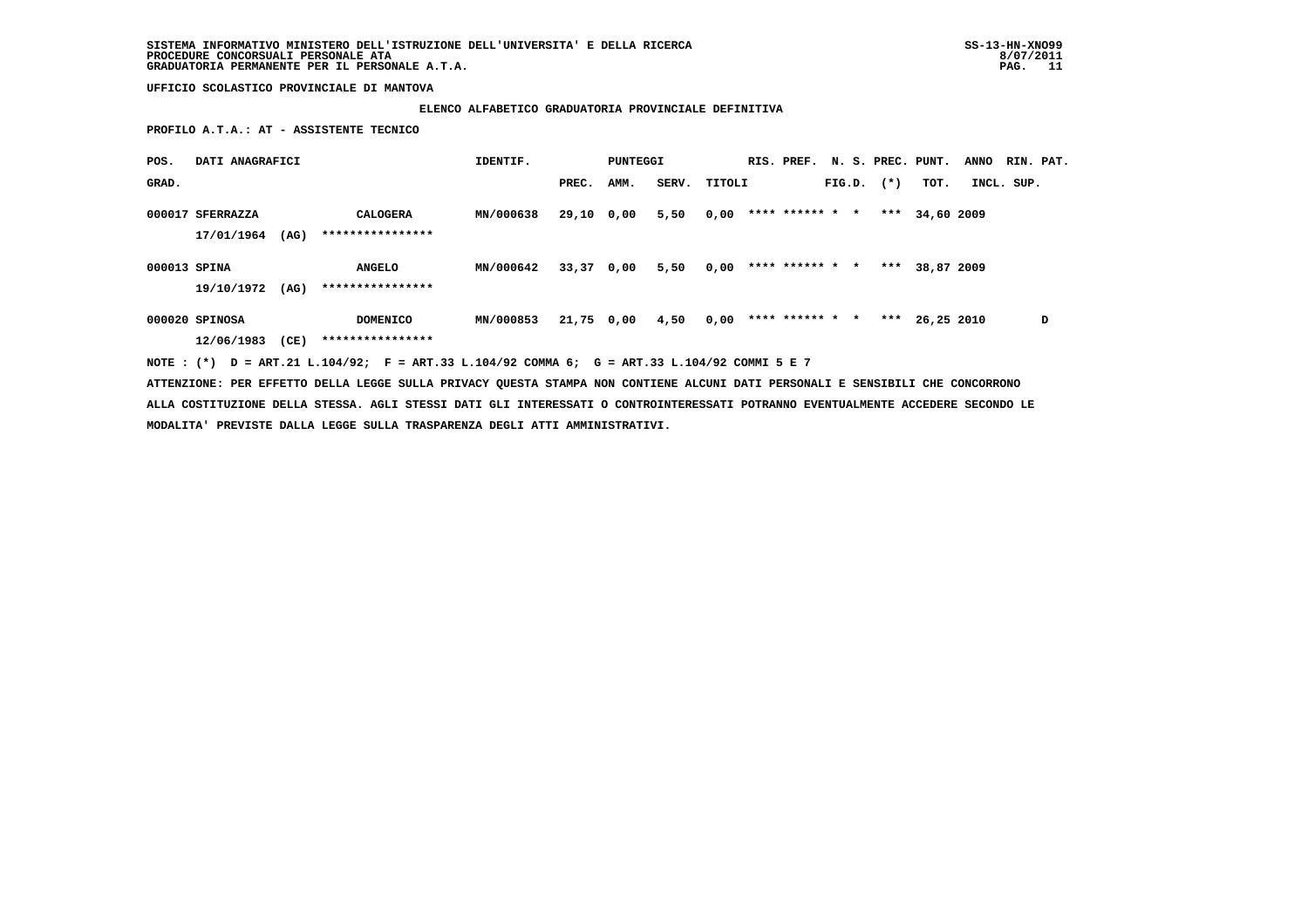#### **ELENCO ALFABETICO GRADUATORIA PROVINCIALE DEFINITIVA**

 **PROFILO A.T.A.: CS - COLLABORATORE SCOLASTICO**

| POS.         | DATI ANAGRAFICI       |                                                                                             | IDENTIF.         | PUNTEGGI   |            |                                          |        |  |                                       |  |                |      | RIS. PREF. N. S. PREC. PUNT. ANNO RIN. PAT. |  |
|--------------|-----------------------|---------------------------------------------------------------------------------------------|------------------|------------|------------|------------------------------------------|--------|--|---------------------------------------|--|----------------|------|---------------------------------------------|--|
| GRAD.        |                       |                                                                                             |                  | PREC. AMM. |            | SERV.                                    | TITOLI |  |                                       |  | $FIG.D.$ $(*)$ | TOT. | INCL. SUP.                                  |  |
|              | 000068 ADAMES VASQUEZ | DILIA MERCEDES                                                                              | MN/000429        | 54,65 0,00 |            | 5,50                                     |        |  | $0,00$ **** ****** * * *** 60,15 2004 |  |                |      |                                             |  |
|              |                       | 31/03/1959 (EE) *****************                                                           |                  |            |            |                                          |        |  |                                       |  |                |      |                                             |  |
|              | 000245 AIELLO         | <b>ROSA STEFANIA</b>                                                                        | MN/000733        |            | 21,50 0,00 | 5,50                                     |        |  | $0,00$ **** ****** * * *** 27,00 2009 |  |                |      |                                             |  |
|              |                       | 11/04/1966 (PA) ****************                                                            |                  |            |            |                                          |        |  |                                       |  |                |      |                                             |  |
|              | 000128 ALBANESE       | RITA VINCENZA                                                                               | <b>MN/000535</b> |            | 34,50 0,00 | 5,50 0,00 **** ****** * * *** 40,00 2007 |        |  |                                       |  |                |      |                                             |  |
|              |                       | $11/10/1966$ (AG) ****************                                                          |                  |            |            |                                          |        |  |                                       |  |                |      |                                             |  |
|              | 000158 ALBANESE       | <b>ROCCHINA</b>                                                                             | MN/000599        |            | 27,41 0,00 | 7,50                                     |        |  | $0.00$ **** ****** * * *** 34,91 2008 |  |                |      |                                             |  |
|              |                       | 21/11/1971 (FG) *****************                                                           |                  |            |            |                                          |        |  |                                       |  |                |      |                                             |  |
|              |                       |                                                                                             |                  |            |            |                                          |        |  |                                       |  |                |      |                                             |  |
|              | 000305 ALLEGRI        | <b>ANNALISA</b>                                                                             | MN/000822        |            | 19,50 0,00 | 4,50                                     |        |  | $0.00$ **** ****** * * *** 24,00 2010 |  |                |      |                                             |  |
|              |                       | 27/08/1962 (MN) ****************                                                            |                  |            |            |                                          |        |  |                                       |  |                |      |                                             |  |
|              | 000306 ALONGI         | <b>SANTA</b>                                                                                | MN/000711        |            | 19,50 0,00 | 4,50                                     |        |  | $0,00$ **** ****** * * *** 24,00 2009 |  |                |      |                                             |  |
|              |                       | 24/02/1951 (PA) ****************                                                            |                  |            |            |                                          |        |  |                                       |  |                |      |                                             |  |
| 000296 AMATO |                       | <b>CATERINA</b>                                                                             | <b>MN/000773</b> | 18,50 0,00 |            | 5,50                                     |        |  | $0,00$ **** ****** * * *** 24,00 2010 |  |                |      |                                             |  |
|              |                       | $31/03/1970$ (PA) ****************                                                          |                  |            |            |                                          |        |  |                                       |  |                |      |                                             |  |
|              | 000270 AMIDANI        | <b>DAVIDE</b>                                                                               | MN/000690        |            | 21,05 0,00 | 4,50                                     |        |  | $0,00$ **** ****** * * *** 25,55 2009 |  |                |      |                                             |  |
|              | $10/01/1963$ (MN)     | ****************                                                                            |                  |            |            |                                          |        |  |                                       |  |                |      |                                             |  |
|              |                       |                                                                                             |                  |            |            |                                          |        |  |                                       |  |                |      |                                             |  |
|              | 000061 ANASTASI       | <b>CATERINA</b>                                                                             | MN/000430        | 55,05 0,00 |            | 5,50                                     |        |  | $0,00$ **** ****** * * *** 60,55 2004 |  |                |      |                                             |  |
|              | 06/03/1973 (EE)       | ****************                                                                            |                  |            |            |                                          |        |  |                                       |  |                |      |                                             |  |
|              | 000011 ANCESCHI       | LISA                                                                                        | MN/000422        | 58,30 0,00 |            | 5,50                                     |        |  | $0,00$ **** ****** * * *** 63,80 2003 |  |                |      |                                             |  |
|              | $05/01/1972$ (MN)     | ****************                                                                            |                  |            |            |                                          |        |  |                                       |  |                |      |                                             |  |
|              | 000017 ANDREOLI       | <b>PAOLA</b>                                                                                | <b>MN/000421</b> |            | 58,00 0,00 | 5,50                                     |        |  | $0,00$ **** ****** * * *** 63,50 2003 |  |                |      |                                             |  |
|              |                       | $04/03/1971$ (MN) ****************                                                          |                  |            |            |                                          |        |  |                                       |  |                |      |                                             |  |
|              |                       | NOTE: (*) D = ART.21 L.104/92; F = ART.33 L.104/92 COMMA 6; G = ART.33 L.104/92 COMMI 5 E 7 |                  |            |            |                                          |        |  |                                       |  |                |      |                                             |  |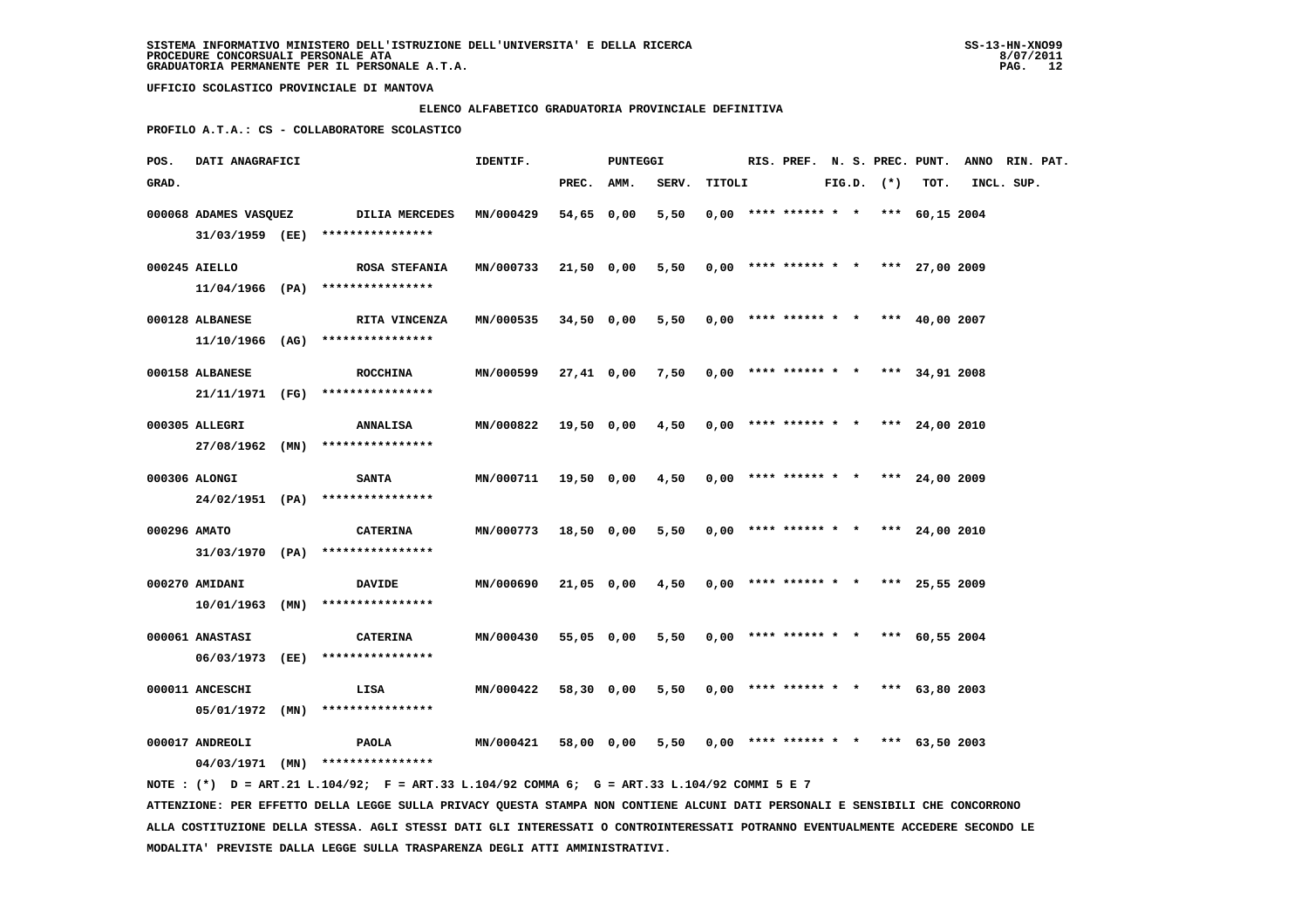### **ELENCO ALFABETICO GRADUATORIA PROVINCIALE DEFINITIVA**

 **PROFILO A.T.A.: CS - COLLABORATORE SCOLASTICO**

| POS.         | DATI ANAGRAFICI      |                                                                                             | IDENTIF.         |              | PUNTEGGI   |                                                     |        |  |                                       |  |                |      | RIS. PREF. N. S. PREC. PUNT. ANNO RIN. PAT. |  |
|--------------|----------------------|---------------------------------------------------------------------------------------------|------------------|--------------|------------|-----------------------------------------------------|--------|--|---------------------------------------|--|----------------|------|---------------------------------------------|--|
| GRAD.        |                      |                                                                                             |                  | PREC. AMM.   |            | SERV.                                               | TITOLI |  |                                       |  | $FIG.D.$ $(*)$ | TOT. | INCL. SUP.                                  |  |
|              | 000269 ANTONUCCI     | <b>GERARDO</b>                                                                              | MN/000810        | $22,20$ 0,00 |            | 3,50                                                |        |  | $0,00$ **** ****** * * *** 25,70 2010 |  |                |      |                                             |  |
|              |                      | 29/03/1969 (PZ) ****************                                                            |                  |              |            |                                                     |        |  |                                       |  |                |      |                                             |  |
|              |                      |                                                                                             |                  |              |            |                                                     |        |  |                                       |  |                |      |                                             |  |
|              | 000117 APPRATTI      | <b>CARMEN</b>                                                                               | MN/000536        | 37,50 0,00   |            | $5,50$ 0,00 **** ****** * * *** 43,00 2007          |        |  |                                       |  |                |      |                                             |  |
|              |                      | 15/10/1976 (SA) ****************                                                            |                  |              |            |                                                     |        |  |                                       |  |                |      |                                             |  |
|              | 000193 APRILE        | <b>ANNA MARIA</b>                                                                           | <b>MN/000722</b> |              | 24,50 0,00 | 5,50                                                |        |  | $0,00$ **** ****** * * *** 30,00 2009 |  |                |      |                                             |  |
|              |                      | $14/01/1981$ (CZ) ****************                                                          |                  |              |            |                                                     |        |  |                                       |  |                |      |                                             |  |
|              | 000291 AROLDI NODARI |                                                                                             | MN/000596        |              | 24,50 0,00 |                                                     |        |  |                                       |  |                |      |                                             |  |
|              |                      | ARTURA<br>$21/04/1957$ (MN) ****************                                                |                  |              |            | 0,00                                                |        |  | $0,00$ **** ****** * * *** 24,50 2008 |  |                |      |                                             |  |
|              |                      |                                                                                             |                  |              |            |                                                     |        |  |                                       |  |                |      |                                             |  |
|              | 000120 BALZANO       | <b>NUNZIA</b>                                                                               | <b>MN/000537</b> |              | 36,65 0,00 | 5,50 0,00 **** ****** * * *** 42,15 2007            |        |  |                                       |  |                |      |                                             |  |
|              |                      | $06/08/1975$ (NA) ****************                                                          |                  |              |            |                                                     |        |  |                                       |  |                |      |                                             |  |
|              | 000309 BARBARO       | <b>FRANCESCA</b>                                                                            | MN/000636        |              | 18,50 0,00 | 5,00                                                |        |  | $0.00$ **** ****** * * *** 23,50 2009 |  |                |      |                                             |  |
|              |                      | 23/01/1965 (RC) ****************                                                            |                  |              |            |                                                     |        |  |                                       |  |                |      |                                             |  |
|              |                      |                                                                                             |                  |              |            |                                                     |        |  |                                       |  |                |      |                                             |  |
|              | 000209 BARTOLI       | GUIDO                                                                                       | <b>MN/000814</b> |              | 24,45 0,00 | 4,50                                                |        |  | $0,00$ **** ****** * * *** 28,95 2010 |  |                |      |                                             |  |
|              |                      | $27/09/1963$ (MN) *****************                                                         |                  |              |            |                                                     |        |  |                                       |  |                |      |                                             |  |
|              | 000105 BARUFFALDI    |                                                                                             | <b>MN/000514</b> |              | 43,50 0,00 | 5,50                                                |        |  | $0,00$ **** ****** * * *** 49,00 2006 |  |                |      |                                             |  |
|              |                      | <b>ROMANA</b><br>$03/12/1955$ (MN) ****************                                         |                  |              |            |                                                     |        |  |                                       |  |                |      |                                             |  |
|              |                      |                                                                                             |                  |              |            |                                                     |        |  |                                       |  |                |      |                                             |  |
| 000009 BASSI |                      | <b>MARIA GRAZIA</b>                                                                         | MN/000411        |              | 58,39 0,00 | 5,50                                                |        |  | $0,00$ **** ****** * * *** 63,89 2003 |  |                |      |                                             |  |
|              |                      | 09/05/1957 (RO) ****************                                                            |                  |              |            |                                                     |        |  |                                       |  |                |      |                                             |  |
|              | 000114 BATTAGLIA     | ANNA                                                                                        | MN/000086        | 40,59 0,00   |            | 5,50                                                |        |  | $0.00$ **** ****** * * *** 46.09 2002 |  |                |      |                                             |  |
|              |                      | 12/09/1951 (MN) ****************                                                            |                  |              |            |                                                     |        |  |                                       |  |                |      |                                             |  |
|              |                      |                                                                                             |                  |              |            |                                                     |        |  |                                       |  |                |      |                                             |  |
|              | 000249 BATTIATO      | <b>ANGELO</b>                                                                               | MN/000748        |              |            | 20,15 0,00 6,50 0,00 **** ****** * * *** 26,65 2009 |        |  |                                       |  |                |      |                                             |  |
|              |                      | 09/02/1967 (TO) ****************                                                            |                  |              |            |                                                     |        |  |                                       |  |                |      |                                             |  |
|              |                      | NOTE: (*) D = ART.21 L.104/92; F = ART.33 L.104/92 COMMA 6; G = ART.33 L.104/92 COMMI 5 E 7 |                  |              |            |                                                     |        |  |                                       |  |                |      |                                             |  |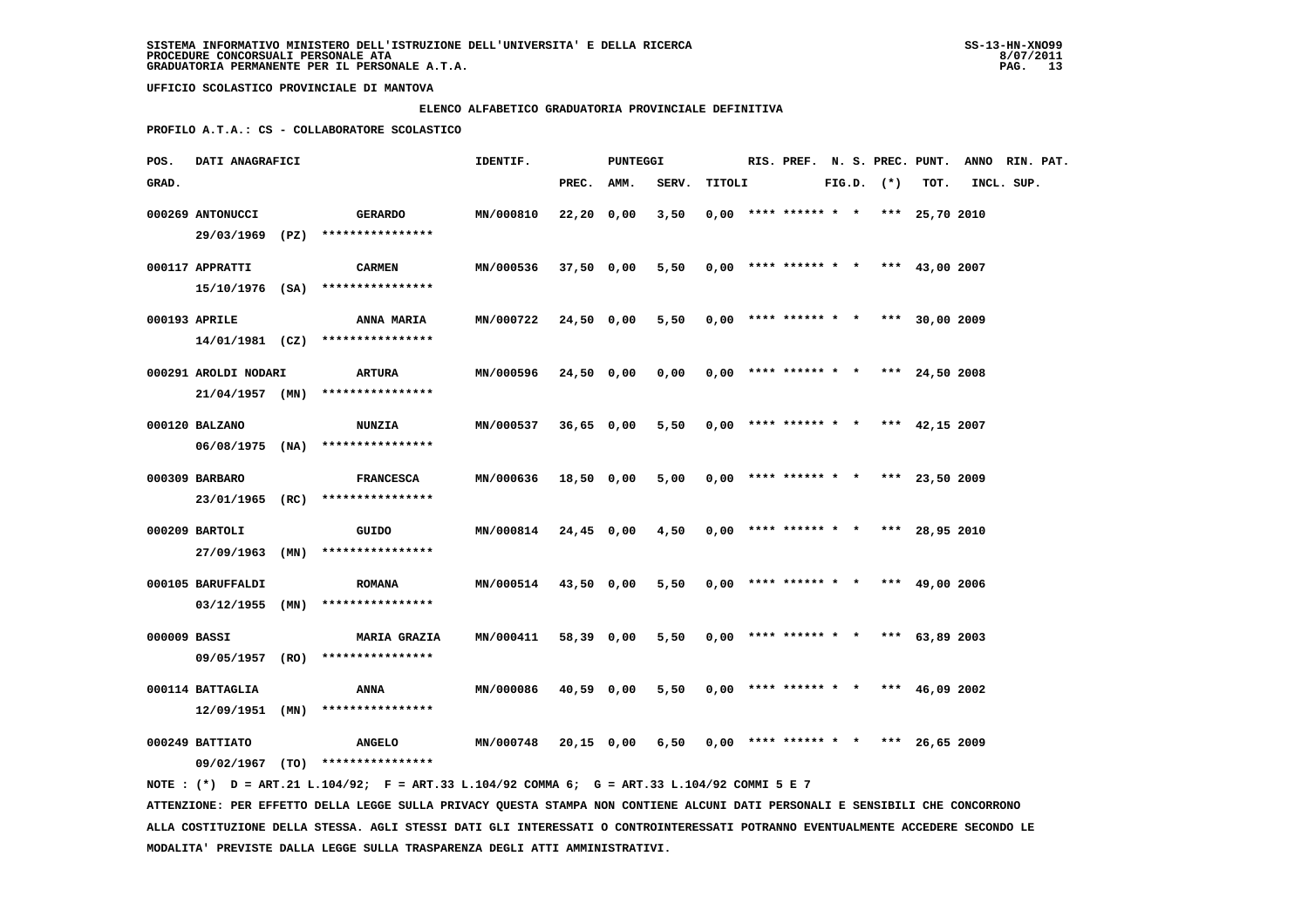### **ELENCO ALFABETICO GRADUATORIA PROVINCIALE DEFINITIVA**

 **PROFILO A.T.A.: CS - COLLABORATORE SCOLASTICO**

| POS.         | DATI ANAGRAFICI                    |      |                                                                                             | IDENTIF.         |            | PUNTEGGI |                                                             |        |  |  |                |                                       | RIS. PREF. N. S. PREC. PUNT. ANNO RIN. PAT. |  |
|--------------|------------------------------------|------|---------------------------------------------------------------------------------------------|------------------|------------|----------|-------------------------------------------------------------|--------|--|--|----------------|---------------------------------------|---------------------------------------------|--|
| GRAD.        |                                    |      |                                                                                             |                  | PREC. AMM. |          | SERV.                                                       | TITOLI |  |  | $FIG.D.$ $(*)$ | TOT.                                  | INCL. SUP.                                  |  |
|              | 000313 BAUCINA                     |      | <b>FRANCESCO</b><br>$02/08/1975$ (PA) *****************                                     | MN/000867        |            |          | $0,00$ $0,00$ $21,00$                                       |        |  |  |                | $2,00$ **** ****** * * *** 23,00 2011 |                                             |  |
|              | 000094 BECATTINI                   |      | <b>CATERINA</b><br>18/09/1967 (VT) ****************                                         | MN/000496        | 48,05 0,00 |          | 5,50                                                        |        |  |  |                | $0,00$ **** ****** * * *** 53,55 2005 |                                             |  |
| 000178 BEGHI | $30/08/1965$ (MN)                  |      | MONICA<br>****************                                                                  | MN/000612        | 26,00 0,00 |          | 5,50                                                        |        |  |  |                | $0.00$ **** ****** * * *** 31.50 2008 |                                             |  |
|              | 000387 BENATTI                     |      | <b>EVA</b>                                                                                  | MN/000868        |            |          | $0.00$ $0.00$ $13.50$ $2.50$ **** ****** * * *** 16.00 2011 |        |  |  |                |                                       |                                             |  |
|              | 20/07/1961 (MN)<br>000048 BENEDUSI |      | ****************<br><b>MARIA ASSUNTA</b>                                                    | MN/000413        | 56,50 0,00 |          | 5,50                                                        |        |  |  |                | $0,00$ **** ****** * * *** 62,00 2003 |                                             |  |
|              | 000110 BERNARDI                    |      | $11/01/1951$ (MN) ****************<br><b>AZZURRA</b>                                        | <b>MN/000414</b> | 47,50 0,00 |          | 0,00                                                        |        |  |  |                | $0,00$ **** ****** * * *** 47,50 2003 |                                             |  |
| 000034 BERNI | 03/10/1974 (MN)                    |      | ****************<br><b>DONATELLA</b>                                                        | MN/000412        | 57,30 0,00 |          | 5,50                                                        |        |  |  |                | $0,00$ **** ****** * * *** 62,80 2003 |                                             |  |
|              | 000156 BERTOLI                     |      | 23/07/1964 (MN) ****************<br><b>ANTONINA</b>                                         | MN/000538        | 29,80 0,00 |          | 5,50                                                        |        |  |  |                | $0,00$ **** ****** * * *** 35,30 2007 |                                             |  |
|              | 22/11/1959                         | (MN) | ****************                                                                            |                  |            |          |                                                             |        |  |  |                |                                       |                                             |  |
|              | 000223 BERTOLINI<br>15/03/1968     | (MN) | <b>MALVINA</b><br>****************                                                          | MN/000734        | 22,50 0,00 |          | 5,50                                                        |        |  |  |                | $0,00$ **** ****** * * *** 28,00 2009 |                                             |  |
|              | 000185 BIANCARDI<br>03/09/1969     | (MN) | CATIA<br>****************                                                                   | MN/000408        | 25,35 0,00 |          | 5,50                                                        |        |  |  |                | $0,00$ **** ****** * * *** 30,85 2003 |                                             |  |
|              | 000142 BIANCHI                     |      | ANNA ELISA<br>23/03/1964 (VR) ****************                                              | <b>MN/000539</b> | 32,50 0,00 |          | 6,00                                                        |        |  |  |                | $0.00$ **** ****** * * *** 38,50 2007 |                                             |  |
|              |                                    |      | NOTE: (*) D = ART.21 L.104/92; F = ART.33 L.104/92 COMMA 6; G = ART.33 L.104/92 COMMI 5 E 7 |                  |            |          |                                                             |        |  |  |                |                                       |                                             |  |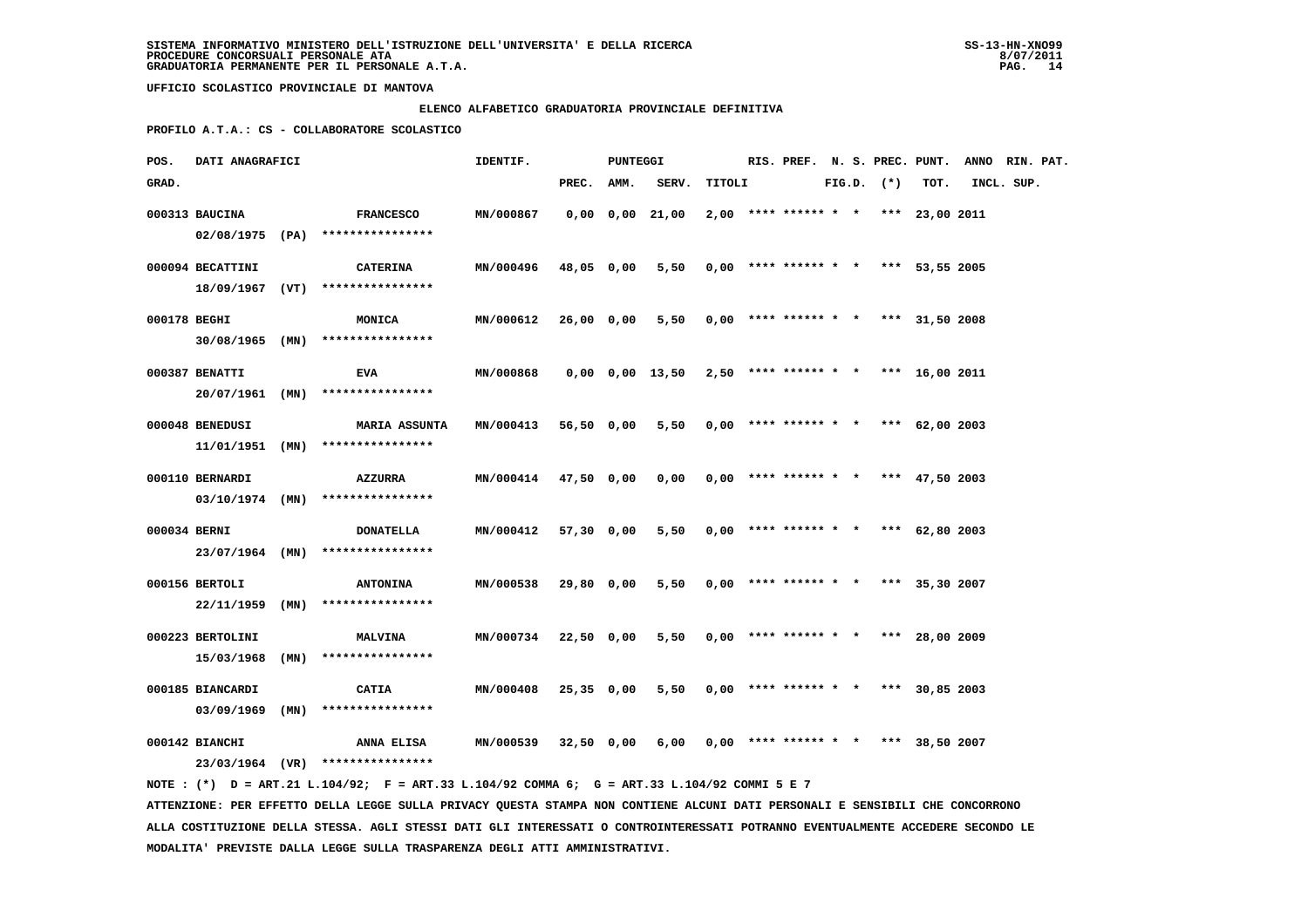# **ELENCO ALFABETICO GRADUATORIA PROVINCIALE DEFINITIVA**

 **PROFILO A.T.A.: CS - COLLABORATORE SCOLASTICO**

| POS.        | DATI ANAGRAFICI   |      |                                                                                                                               | IDENTIF.             |              | PUNTEGGI |       |        |  |  |                | RIS. PREF. N. S. PREC. PUNT.          | ANNO RIN. PAT. |  |
|-------------|-------------------|------|-------------------------------------------------------------------------------------------------------------------------------|----------------------|--------------|----------|-------|--------|--|--|----------------|---------------------------------------|----------------|--|
| GRAD.       |                   |      |                                                                                                                               |                      | PREC. AMM.   |          | SERV. | TITOLI |  |  | $FIG.D.$ $(*)$ | TOT.                                  | INCL. SUP.     |  |
|             | 000246 BIANCO     |      | TERESA                                                                                                                        | MN/000706            | $22,45$ 0,00 |          | 4,50  |        |  |  |                | $0.00$ **** ****** * * *** 26.95 2009 |                |  |
|             | 30/09/1961 (KR)   |      | ****************                                                                                                              |                      |              |          |       |        |  |  |                |                                       |                |  |
|             |                   |      |                                                                                                                               |                      |              |          |       |        |  |  |                |                                       |                |  |
|             | 000316 BIGNOTTI   |      | LUCIANA                                                                                                                       | MN/000695            | 19,00 0,00   |          | 4,00  |        |  |  |                | $0,00$ **** ****** * * *** 23,00 2009 |                |  |
|             | $26/04/1960$ (MN) |      | ****************                                                                                                              |                      |              |          |       |        |  |  |                |                                       |                |  |
|             | 000289 BITASI     |      | <b>DANIELA</b>                                                                                                                | MN/000764            | 20,00 0,00   |          | 4,50  |        |  |  |                | $0,00$ **** ****** * * *** 24,50 2010 |                |  |
|             | 29/04/1958 (MN)   |      | ****************                                                                                                              |                      |              |          |       |        |  |  |                |                                       |                |  |
|             |                   |      |                                                                                                                               |                      |              |          |       |        |  |  |                |                                       |                |  |
|             | 000274 BOGONCELLO |      | <b>ANTONIA</b>                                                                                                                | MN/000732            | 20,50 0,00   |          | 5,00  |        |  |  |                | $0,00$ **** ****** * * *** 25,50 2009 |                |  |
|             | 28/05/1963 (VR)   |      | ****************                                                                                                              |                      |              |          |       |        |  |  |                |                                       |                |  |
|             | 000363 BOLDRINI   |      | <b>ANGIOLINA</b>                                                                                                              | MN/000823            | 15,50 0,00   |          | 4,00  |        |  |  |                | $0,00$ **** ****** * * *** 19,50 2010 |                |  |
|             | 18/05/1961 (BS)   |      | ****************                                                                                                              |                      |              |          |       |        |  |  |                |                                       |                |  |
|             | 000111 BOLDRINI   |      | <b>ROBERTA</b>                                                                                                                | MN/000726            | 47,50 0,00   |          | 0,00  |        |  |  |                | $0,00$ **** ****** * * *** 47,50 2009 |                |  |
|             | 08/08/1973        | (MO) | ****************                                                                                                              |                      |              |          |       |        |  |  |                |                                       |                |  |
|             |                   |      |                                                                                                                               |                      |              |          |       |        |  |  |                |                                       |                |  |
|             | 000104 BOMBANA    |      | <b>BARBARA</b>                                                                                                                | MN/000433            | 47,45 0,00   |          | 1,65  |        |  |  |                | $0,00$ **** ****** * * *** 49,10 2004 |                |  |
|             | 21/10/1959        | (MN) | ****************                                                                                                              |                      |              |          |       |        |  |  |                |                                       |                |  |
| 000364 BONO |                   |      | ANGELA MARIA                                                                                                                  | MN/000779            | 15,50 0,00   |          | 4,00  |        |  |  |                | $0,00$ **** ****** * * *** 19,50 2010 |                |  |
|             | 10/12/1966 (TP)   |      | ****************                                                                                                              |                      |              |          |       |        |  |  |                |                                       |                |  |
|             |                   |      |                                                                                                                               |                      |              |          |       |        |  |  |                |                                       |                |  |
|             | 000280 BORRELLI   |      | <b>ASSUNTA</b>                                                                                                                | MN/000669            | 19,51 0,00   |          | 5,50  |        |  |  |                | $0,00$ **** ****** * * *** 25,01 2009 |                |  |
|             | 11/11/1959        | (NA) | ****************                                                                                                              |                      |              |          |       |        |  |  |                |                                       |                |  |
|             | 000311 BORRELLI   |      | <b>MARIA</b>                                                                                                                  | MN/000763            | 19,00 0,00   |          | 4,50  |        |  |  |                | $0,00$ **** ****** * * *** 23,50 2010 |                |  |
|             | 15/05/1966 (NA)   |      | ****************                                                                                                              |                      |              |          |       |        |  |  |                |                                       |                |  |
|             |                   |      |                                                                                                                               |                      |              |          |       |        |  |  |                |                                       |                |  |
|             | 000095 BORSATTI   |      | <b>MARIA CRISTINA</b>                                                                                                         | MN/000484 47,00 0,00 |              |          | 5,50  |        |  |  |                | $0,00$ **** ****** * * *** 52,50 2005 |                |  |
|             |                   |      | 22/04/1965 (MN) ****************                                                                                              |                      |              |          |       |        |  |  |                |                                       |                |  |
|             |                   |      | NOTE: (*) D = ART.21 L.104/92; F = ART.33 L.104/92 COMMA 6; G = ART.33 L.104/92 COMMI 5 E 7                                   |                      |              |          |       |        |  |  |                |                                       |                |  |
|             |                   |      | ATTENZIONE: PER EFFETTO DELLA LEGGE SULLA PRIVACY QUESTA STAMPA NON CONTIENE ALCUNI DATI PERSONALI E SENSIBILI CHE CONCORRONO |                      |              |          |       |        |  |  |                |                                       |                |  |

 **ALLA COSTITUZIONE DELLA STESSA. AGLI STESSI DATI GLI INTERESSATI O CONTROINTERESSATI POTRANNO EVENTUALMENTE ACCEDERE SECONDO LE MODALITA' PREVISTE DALLA LEGGE SULLA TRASPARENZA DEGLI ATTI AMMINISTRATIVI.**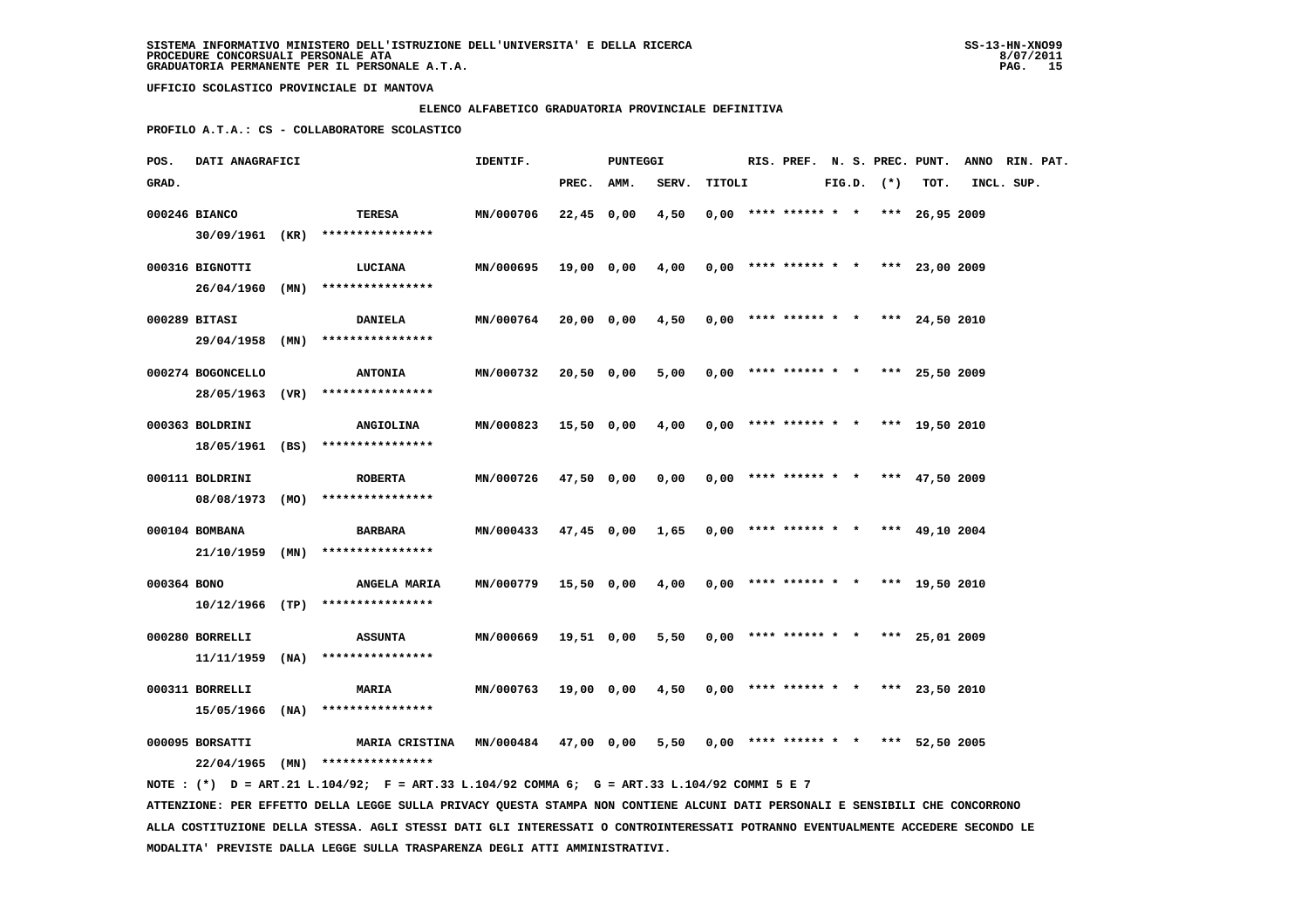### **ELENCO ALFABETICO GRADUATORIA PROVINCIALE DEFINITIVA**

 **PROFILO A.T.A.: CS - COLLABORATORE SCOLASTICO**

| POS.         | DATI ANAGRAFICI   |                                                                                             | IDENTIF.                                                    |            | PUNTEGGI   |       |        |                                       |  |                |           | RIS. PREF. N. S. PREC. PUNT. ANNO RIN. PAT. |  |
|--------------|-------------------|---------------------------------------------------------------------------------------------|-------------------------------------------------------------|------------|------------|-------|--------|---------------------------------------|--|----------------|-----------|---------------------------------------------|--|
| GRAD.        |                   |                                                                                             |                                                             | PREC. AMM. |            | SERV. | TITOLI |                                       |  | $FIG.D.$ $(*)$ | TOT.      | INCL. SUP.                                  |  |
|              | 000362 BOSCHINI   | <b>ROMANA</b>                                                                               | MN/000756                                                   | 15,50 0,00 |            | 4,00  |        | $0.00$ **** ****** * * *** 19.50 2010 |  |                |           |                                             |  |
|              | 19/12/1960 (MN)   | ****************                                                                            |                                                             |            |            |       |        |                                       |  |                |           |                                             |  |
| 000167 BOSI  |                   |                                                                                             | MN/000540                                                   | 29,50 0,00 |            | 3,50  |        |                                       |  |                |           |                                             |  |
|              |                   | ANNA<br>08/11/1950 (CE) ****************                                                    |                                                             |            |            |       |        | $0,00$ **** ****** * * *** 33,00 2007 |  |                |           |                                             |  |
|              |                   |                                                                                             |                                                             |            |            |       |        |                                       |  |                |           |                                             |  |
|              | 000333 BOSONI     | CARLA                                                                                       | MN/000824 17,00 0,00 4,50 0,00 **** ****** * *** 21,50 2010 |            |            |       |        |                                       |  |                |           |                                             |  |
|              | 07/10/1960 (MN)   | ****************                                                                            |                                                             |            |            |       |        |                                       |  |                |           |                                             |  |
|              | 000057 BOTTAZZARI | ARMANDA                                                                                     | MN/000400                                                   | 55,50 0,00 |            | 5,50  |        | $0,00$ **** ****** * * *** 61,00 2003 |  |                |           |                                             |  |
|              |                   | 20/01/1974 (MN) ****************                                                            |                                                             |            |            |       |        |                                       |  |                |           |                                             |  |
|              |                   |                                                                                             |                                                             |            |            |       |        |                                       |  |                |           |                                             |  |
|              | 000030 BRAGHIROLI | EMMA                                                                                        | <b>MN/000434</b>                                            |            | 57,50 0,00 | 5,50  |        | $0,00$ **** ****** * * *** 63,00 2004 |  |                |           |                                             |  |
|              |                   | $12/04/1977$ (MN) ****************                                                          |                                                             |            |            |       |        |                                       |  |                |           |                                             |  |
|              | 000404 BRIGANTE   | <b>ANNUNZIATA</b>                                                                           | MN/000883                                                   |            | 0,00 0,00  | 6,15  |        | $2,00$ **** ****** * * ***            |  |                | 8,15 2011 |                                             |  |
|              |                   | $15/01/1974$ (TA) ****************                                                          |                                                             |            |            |       |        |                                       |  |                |           |                                             |  |
|              |                   |                                                                                             |                                                             |            |            |       |        |                                       |  |                |           |                                             |  |
| 000217 BRUNI |                   | <b>MARIA ASSUNTA</b>                                                                        | MN/000702                                                   | 23,00 0,00 |            | 5,50  |        | $0,00$ **** ****** * * *** 28,50 2009 |  |                |           |                                             |  |
|              |                   | 08/09/1979 (CS) ****************                                                            |                                                             |            |            |       |        |                                       |  |                |           |                                             |  |
| 000371 BRUNO |                   | <b>GENOVEFFA</b>                                                                            | MN/000802 17,85 0,00 1,00                                   |            |            |       |        | $0,00$ **** ****** * * *** 18,85 2010 |  |                |           |                                             |  |
|              |                   | 28/09/1969 (CS) ****************                                                            |                                                             |            |            |       |        |                                       |  |                |           |                                             |  |
| 000067 BRUNO |                   | <b>ROSARIA</b>                                                                              | MN/000388                                                   |            | 55,00 0,00 | 5,50  |        | $0,00$ **** ****** * * *** 60,50 2003 |  |                |           |                                             |  |
|              |                   | 28/03/1975 (NA) ****************                                                            |                                                             |            |            |       |        |                                       |  |                |           |                                             |  |
|              |                   |                                                                                             |                                                             |            |            |       |        |                                       |  |                |           |                                             |  |
|              | 000180 BRUNONI    | <b>MARA</b>                                                                                 | MN/000751                                                   | 25,85 0,00 |            | 5,50  |        | $0,00$ **** ****** * * *** 31,35 2009 |  |                |           |                                             |  |
|              | 23/10/1958 (MN)   | ****************                                                                            |                                                             |            |            |       |        |                                       |  |                |           |                                             |  |
|              | 000029 BRUZZI     | <b>MARIA TERESA</b>                                                                         | <b>MN/000389</b>                                            |            | 57,50 0,00 | 5,50  |        | $0,00$ **** ****** * * *** 63,00 2003 |  |                |           |                                             |  |
|              |                   | 20/11/1955 (MN) ****************                                                            |                                                             |            |            |       |        |                                       |  |                |           |                                             |  |
|              |                   | NOTE: (*) D = ART.21 L.104/92; F = ART.33 L.104/92 COMMA 6; G = ART.33 L.104/92 COMMI 5 E 7 |                                                             |            |            |       |        |                                       |  |                |           |                                             |  |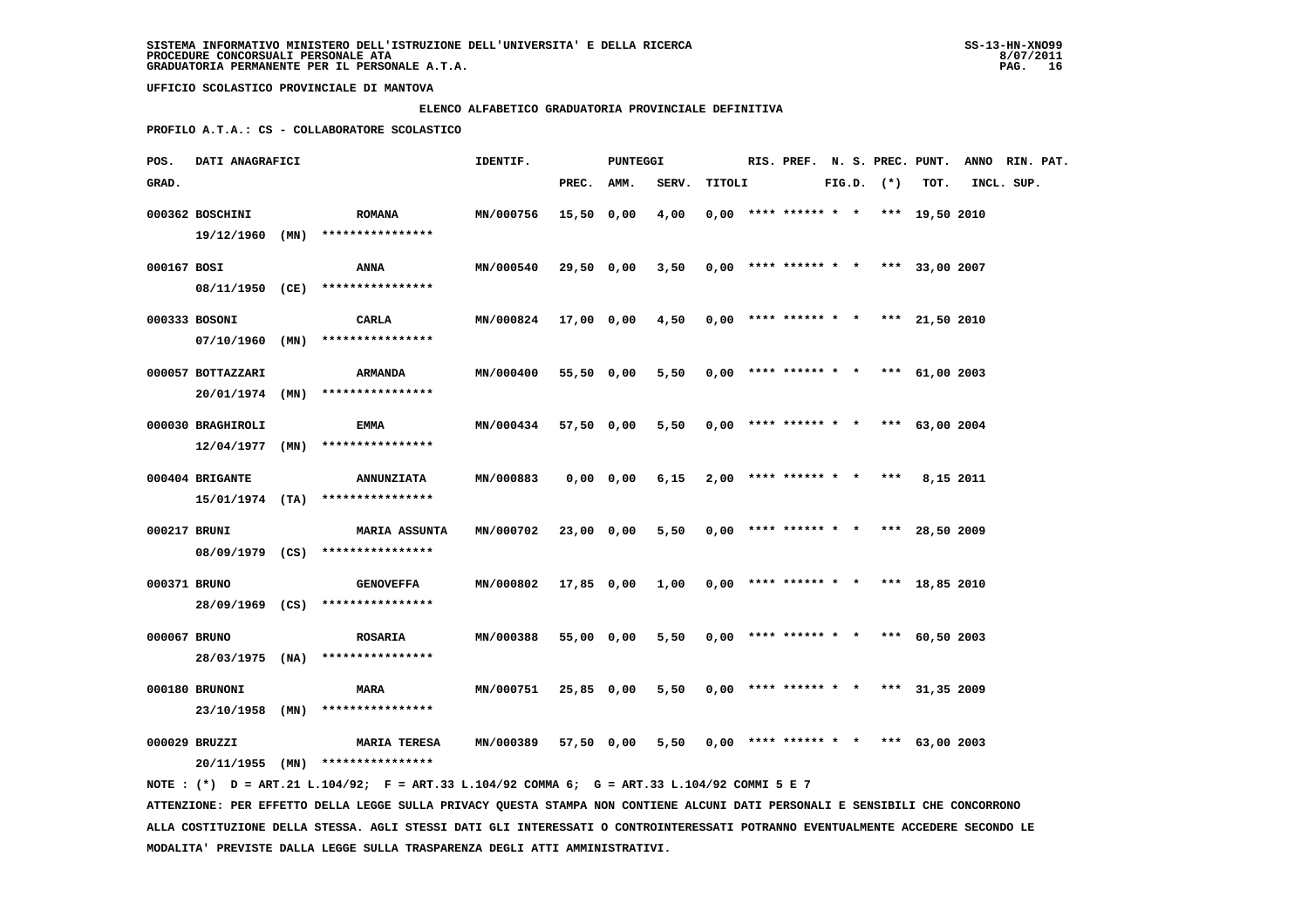### **ELENCO ALFABETICO GRADUATORIA PROVINCIALE DEFINITIVA**

 **PROFILO A.T.A.: CS - COLLABORATORE SCOLASTICO**

| POS.         | DATI ANAGRAFICI    | IDENTIF.<br><b>PUNTEGGI</b> |                                     |                  |            |            | RIS. PREF. N. S. PREC. PUNT. |        |                                       |  | ANNO RIN. PAT. |                  |            |  |
|--------------|--------------------|-----------------------------|-------------------------------------|------------------|------------|------------|------------------------------|--------|---------------------------------------|--|----------------|------------------|------------|--|
| GRAD.        |                    |                             |                                     |                  | PREC. AMM. |            | SERV.                        | TITOLI |                                       |  | $FIG.D.$ $(*)$ | TOT.             | INCL. SUP. |  |
|              | 000369 CACIOPPO    |                             | FABIOLA                             | <b>MN/000774</b> | 15,00 0,00 |            | 4,00                         |        | $0,00$ **** ****** * * *** 19,00 2010 |  |                |                  |            |  |
|              |                    |                             | 22/01/1980 (PA) ****************    |                  |            |            |                              |        |                                       |  |                |                  |            |  |
|              | 000179 CALORE      |                             | MARIA                               | MN/000676        | 26,50 0,00 |            | 5,00                         |        | $0,00$ **** ****** * * *** 31,50 2009 |  |                |                  |            |  |
|              | $30/03/1979$ (NA)  |                             | ****************                    |                  |            |            |                              |        |                                       |  |                |                  |            |  |
|              | 000085 CALZONI     |                             | <b>GIOVANNI</b>                     | MN/000436        | 51,25 0,00 |            | 5,50                         |        | $0.00$ **** ****** * *                |  |                | *** 56,75 2004   |            |  |
|              | 22/05/1978 (MN)    |                             | ****************                    |                  |            |            |                              |        |                                       |  |                |                  |            |  |
|              | 000285 CAMPAGNARI  |                             | <b>MARISA</b>                       | MN/000630        |            | 20,50 0,00 | 4,50                         |        | $0,00$ **** ****** * * *** 25,00 2009 |  |                |                  |            |  |
|              | 02/01/1954 (MN)    |                             | ****************                    |                  |            |            |                              |        |                                       |  |                |                  |            |  |
|              | 000192 CANALI      |                             | <b>MONIA</b>                        | <b>MN/000714</b> | 24,50 0,00 |            | 5,50                         |        | $0,00$ **** ****** * * *** 30,00 2009 |  |                |                  |            |  |
|              | 26/12/1969 (PR)    |                             | ****************                    |                  |            |            |                              |        |                                       |  |                |                  |            |  |
|              | 000059 CANNATA     |                             | CARMELA                             | MN/000381        | 55,30 0,00 |            | 5,50                         |        | $0,00$ **** ****** * * *** 60,80 2003 |  |                |                  |            |  |
|              | 25/03/1966 (RG)    |                             | ****************                    |                  |            |            |                              |        |                                       |  |                |                  |            |  |
| 000002 CANTA |                    |                             | <b>ELENA</b>                        | MN/000424        | 58,50 0,00 |            | 5,50                         |        | $0,00$ **** ****** * *                |  |                | *** $64,00$ 2003 |            |  |
|              | 19/09/1980 (MN)    |                             | ****************                    |                  |            |            |                              |        |                                       |  |                |                  |            |  |
|              | 000108 CANTATORE   |                             | <b>TIZIANA</b>                      | MN/000485        | 42,75 0,00 |            | 5,50                         |        | $0,00$ **** ****** * * *** 48,25 2005 |  |                |                  |            |  |
|              | 20/04/1971 (BA)    |                             | ****************                    |                  |            |            |                              |        |                                       |  |                |                  |            |  |
|              | 000016 CAPOSENO    |                             | <b>MARIANNA</b>                     | MN/000380        | 58,00 0,00 |            | 5,50                         |        | $0.00$ **** ****** * * *** 63.50 2003 |  |                |                  |            |  |
|              |                    |                             | $10/08/1977$ (FG) ***************** |                  |            |            |                              |        |                                       |  |                |                  |            |  |
|              | 000206 CAPPELLETTI |                             | TERESA                              | MN/000737        |            | 21,50 0,00 | 7,50                         |        | $0.00$ **** ****** * * *** 29.00 2009 |  |                |                  |            |  |
|              | 19/06/1957 (EE)    |                             | ****************                    |                  |            |            |                              |        |                                       |  |                |                  |            |  |
|              | 000126 CAPUCCI     |                             | <b>LIANA</b>                        | MN/000541        | 34,98 0,00 |            | 5,50                         |        | $0,00$ **** ****** * *                |  |                | *** 40,48 2007   |            |  |
|              |                    |                             | 27/04/1963 (VR) ****************    |                  |            |            |                              |        |                                       |  |                |                  |            |  |
|              |                    |                             |                                     |                  |            |            |                              |        |                                       |  |                |                  |            |  |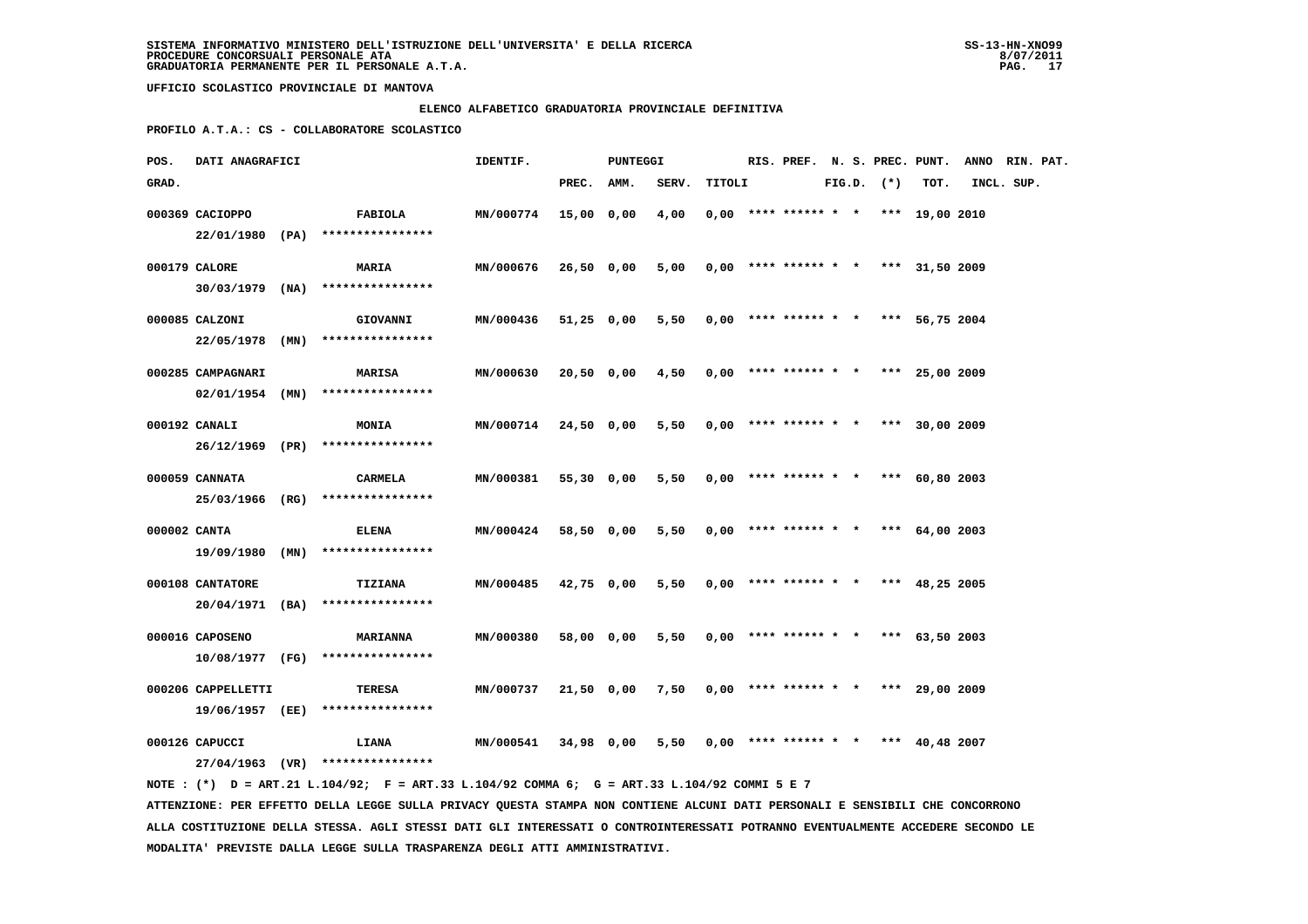### **ELENCO ALFABETICO GRADUATORIA PROVINCIALE DEFINITIVA**

 **PROFILO A.T.A.: CS - COLLABORATORE SCOLASTICO**

| POS.         | DATI ANAGRAFICI                         |                                                                                             | IDENTIF.         |            | PUNTEGGI   |       |        | RIS. PREF. N. S. PREC. PUNT.          |  |                |      | ANNO RIN. PAT. |  |
|--------------|-----------------------------------------|---------------------------------------------------------------------------------------------|------------------|------------|------------|-------|--------|---------------------------------------|--|----------------|------|----------------|--|
| GRAD.        |                                         |                                                                                             |                  | PREC.      | AMM.       | SERV. | TITOLI |                                       |  | $FIG.D.$ $(*)$ | TOT. | INCL. SUP.     |  |
|              | 000006 CAPUTO                           | GIGLIOLA                                                                                    | MN/000379        | 58,50 0,00 |            | 5,50  |        | $0,00$ **** ****** * * *** 64,00 2003 |  |                |      |                |  |
|              |                                         | 18/09/1959 (CS) ****************                                                            |                  |            |            |       |        |                                       |  |                |      |                |  |
|              | 000069 CARDARELLI                       | <b>ANTONIETTA</b>                                                                           | MN/000377        | 54,65 0,00 |            | 5,50  |        | $0,00$ **** ****** * * *** 60,15 2003 |  |                |      |                |  |
|              |                                         | $01/05/1962$ (NA) ****************                                                          |                  |            |            |       |        |                                       |  |                |      |                |  |
|              |                                         |                                                                                             |                  |            |            |       |        |                                       |  |                |      |                |  |
| 000052 CARIA |                                         | <b>ROSANNA</b>                                                                              | <b>MN/000344</b> |            | 56,00 0,00 | 5,50  |        | $0,00$ **** ****** * * *** 61,50 2003 |  |                |      |                |  |
|              |                                         | $14/12/1971$ (CA) *****************                                                         |                  |            |            |       |        |                                       |  |                |      |                |  |
|              | 000064 CARRARA                          | <b>CRISTINA</b>                                                                             | MN/000342        | 55,00 0,00 |            | 5,50  |        | $0,00$ **** ****** * * *** 60,50 2003 |  |                |      |                |  |
|              | 01/10/1968 (MN)                         | ****************                                                                            |                  |            |            |       |        |                                       |  |                |      |                |  |
|              |                                         |                                                                                             |                  |            |            |       |        |                                       |  |                |      |                |  |
|              | 000290 CARUSO                           | IMMACOLATA<br>$05/12/1957$ (CS) ****************                                            | MN/000804        |            | 19,00 0,00 | 5,50  |        | $0,00$ **** ****** * * *** 24,50 2010 |  |                |      |                |  |
|              |                                         |                                                                                             |                  |            |            |       |        |                                       |  |                |      |                |  |
|              | 000234 CARUSO                           | <b>RITA</b>                                                                                 | <b>MN/000634</b> |            | 22,00 0,00 | 5,50  |        | $0,00$ **** ****** * * *** 27,50 2009 |  |                |      |                |  |
|              |                                         | 19/10/1962 (W) ****************                                                             |                  |            |            |       |        |                                       |  |                |      |                |  |
|              | 000331 CARVELLI                         | <b>GIULIANA</b>                                                                             | MN/000778        | 17,00 0,00 |            | 4,50  |        | $0,00$ **** ****** * * *** 21,50 2010 |  |                |      |                |  |
|              |                                         | 20/01/1975 (KR) ****************                                                            |                  |            |            |       |        |                                       |  |                |      |                |  |
|              |                                         |                                                                                             |                  |            |            |       |        |                                       |  |                |      |                |  |
|              | 000338 CARVELLI                         | <b>MARIA ROSA</b>                                                                           | <b>MN/000769</b> |            | 17,00 0,00 | 4,00  |        | $0,00$ **** ****** * * *** 21,00 2010 |  |                |      |                |  |
|              |                                         | 20/05/1976 (KR) ****************                                                            |                  |            |            |       |        |                                       |  |                |      |                |  |
|              | 000335 CASELLA                          | <b>GRAZIA</b>                                                                               | MN/000825        |            | 17,50 0,00 | 4,00  |        | $0,00$ **** ****** * * *** 21,50 2010 |  |                |      |                |  |
|              |                                         | 20/06/1966 (PA) ****************                                                            |                  |            |            |       |        |                                       |  |                |      |                |  |
|              |                                         |                                                                                             |                  |            |            |       |        | $0.00$ **** ****** * * *** 62.50 2003 |  |                |      |                |  |
|              | 000039 CASTELLETTI<br>$12/03/1962$ (MN) | MARISA<br>****************                                                                  | MN/000349        | 57,00 0,00 |            | 5,50  |        |                                       |  |                |      |                |  |
|              |                                         |                                                                                             |                  |            |            |       |        |                                       |  |                |      |                |  |
|              | 000043 CASTELLI                         | LUIGINA                                                                                     | MN/000348        |            | 56,70 0,00 | 5,50  |        | $0,00$ **** ****** * * *** 62,20 2003 |  |                |      |                |  |
|              |                                         | $07/07/1956$ (MN) ****************                                                          |                  |            |            |       |        |                                       |  |                |      |                |  |
|              |                                         | NOTE: (*) D = ART.21 L.104/92; F = ART.33 L.104/92 COMMA 6; G = ART.33 L.104/92 COMMI 5 E 7 |                  |            |            |       |        |                                       |  |                |      |                |  |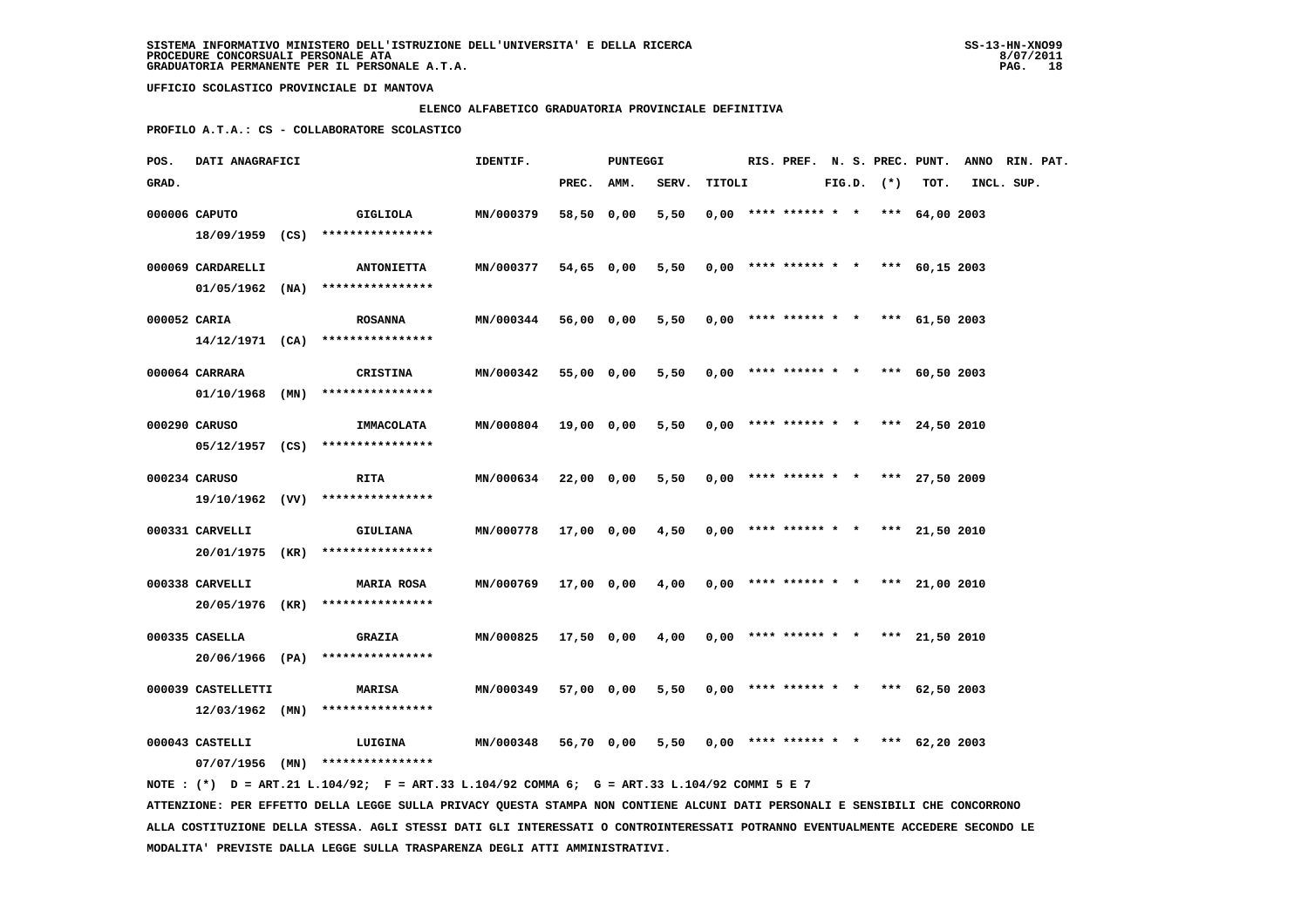### **ELENCO ALFABETICO GRADUATORIA PROVINCIALE DEFINITIVA**

 **PROFILO A.T.A.: CS - COLLABORATORE SCOLASTICO**

| POS.        | DATI ANAGRAFICI     |                                                                                             | IDENTIF.         |            | PUNTEGGI |                 |        |                                            |  |                |                | RIS. PREF. N. S. PREC. PUNT. ANNO RIN. PAT. |  |
|-------------|---------------------|---------------------------------------------------------------------------------------------|------------------|------------|----------|-----------------|--------|--------------------------------------------|--|----------------|----------------|---------------------------------------------|--|
| GRAD.       |                     |                                                                                             |                  | PREC. AMM. |          | SERV.           | TITOLI |                                            |  | $FIG.D.$ $(*)$ | TOT.           | INCL. SUP.                                  |  |
|             | 000053 CASTELLINI   | <b>MARIA GRAZIA</b>                                                                         | MN/000347        | 56,00 0,00 |          | 5,50            |        | $0.00$ **** ****** * * *** 61,50 2003      |  |                |                |                                             |  |
|             |                     | 15/08/1965 (MN) ****************                                                            |                  |            |          |                 |        |                                            |  |                |                |                                             |  |
|             | 000091 CASTELLUCCIO | <b>MARIA</b>                                                                                | MN/000488        | 48,50 0,00 |          | 5,50            |        | $0,00$ **** ****** * * *** 54,00 2005      |  |                |                |                                             |  |
|             |                     | $11/05/1972$ (PZ) ****************                                                          |                  |            |          |                 |        |                                            |  |                |                |                                             |  |
|             |                     |                                                                                             |                  |            |          |                 |        |                                            |  |                |                |                                             |  |
| 000129 CASU |                     | <b>MARIA</b>                                                                                | MN/000542        | 34,50 0,00 |          |                 |        | $5,50$ 0,00 **** ****** * * *** 40,00 2007 |  |                |                |                                             |  |
|             |                     | 20/03/1968 (SS) ****************                                                            |                  |            |          |                 |        |                                            |  |                |                |                                             |  |
|             | 000329 CATALANO     | GABRIELLA                                                                                   | MN/000803        | 17,13 0,00 |          | 4,50            |        | $0,00$ **** ****** * * *** 21,63 2010      |  |                |                |                                             |  |
|             |                     | 22/04/1977 (LE) ****************                                                            |                  |            |          |                 |        |                                            |  |                |                |                                             |  |
|             |                     |                                                                                             |                  |            |          |                 |        |                                            |  |                |                |                                             |  |
|             | 000202 CATALANO     | <b>GIOVANNA</b>                                                                             | <b>MN/000674</b> | 23,55 0,00 |          | 5,50            |        | $0,00$ **** ****** * *                     |  |                | *** 29,05 2009 |                                             |  |
|             |                     | 19/10/1969 (EE) ****************                                                            |                  |            |          |                 |        |                                            |  |                |                |                                             |  |
|             | 000336 CATILLO      | GLORIA                                                                                      | MN/000826        | 17,00 0,00 |          | 4,00            |        | $0,00$ **** ****** * * *** 21,00 2010      |  |                |                |                                             |  |
|             |                     | $16/09/1972$ (BN) ****************                                                          |                  |            |          |                 |        |                                            |  |                |                |                                             |  |
|             | 000397 CATILLO      | <b>ROSA</b>                                                                                 | MN/000878        |            |          | 0,00 0,00 12,05 |        | $2,50$ **** ****** * * *** 14,55 2011      |  |                |                |                                             |  |
|             |                     | 22/02/1965 (BN) ****************                                                            |                  |            |          |                 |        |                                            |  |                |                |                                             |  |
|             |                     |                                                                                             |                  |            |          |                 |        |                                            |  |                |                |                                             |  |
|             | 000392 CAVALLINI    | LAURA                                                                                       | MN/000882        |            |          | 0,00 0,00 12,50 |        | $2,50$ **** ****** * * *** 15,00 2011      |  |                |                |                                             |  |
|             |                     | $30/08/1964$ (MN) ****************                                                          |                  |            |          |                 |        |                                            |  |                |                |                                             |  |
|             | 000049 CAVANZANI    | MARIAGRAZIA                                                                                 | MN/000353        | 56,35 0,00 |          | 5,50            |        | $0,00$ **** ****** * * *** 61,85 2003      |  |                |                |                                             |  |
|             | 16/06/1966 (MN)     | ****************                                                                            |                  |            |          |                 |        |                                            |  |                |                |                                             |  |
|             |                     |                                                                                             |                  |            |          |                 |        |                                            |  |                |                |                                             |  |
|             | 000098 CEFARIELLO   | LUISA                                                                                       | MN/000486        | 45,25 0,00 |          | 5,50            |        | $0.00$ **** ****** * * *** 50.75 2005      |  |                |                |                                             |  |
|             | $30/10/1961$ (NA)   | ****************                                                                            |                  |            |          |                 |        |                                            |  |                |                |                                             |  |
|             | 000310 CELLAMARE    | <b>MARIA</b>                                                                                | MN/000827        | 19,00 0,00 |          | 4,50            |        | $0,00$ **** ****** * * *** 23,50 2010      |  |                |                |                                             |  |
|             |                     | $16/09/1961$ (BR) ****************                                                          |                  |            |          |                 |        |                                            |  |                |                |                                             |  |
|             |                     | NOTE: (*) D = ART.21 L.104/92; F = ART.33 L.104/92 COMMA 6; G = ART.33 L.104/92 COMMI 5 E 7 |                  |            |          |                 |        |                                            |  |                |                |                                             |  |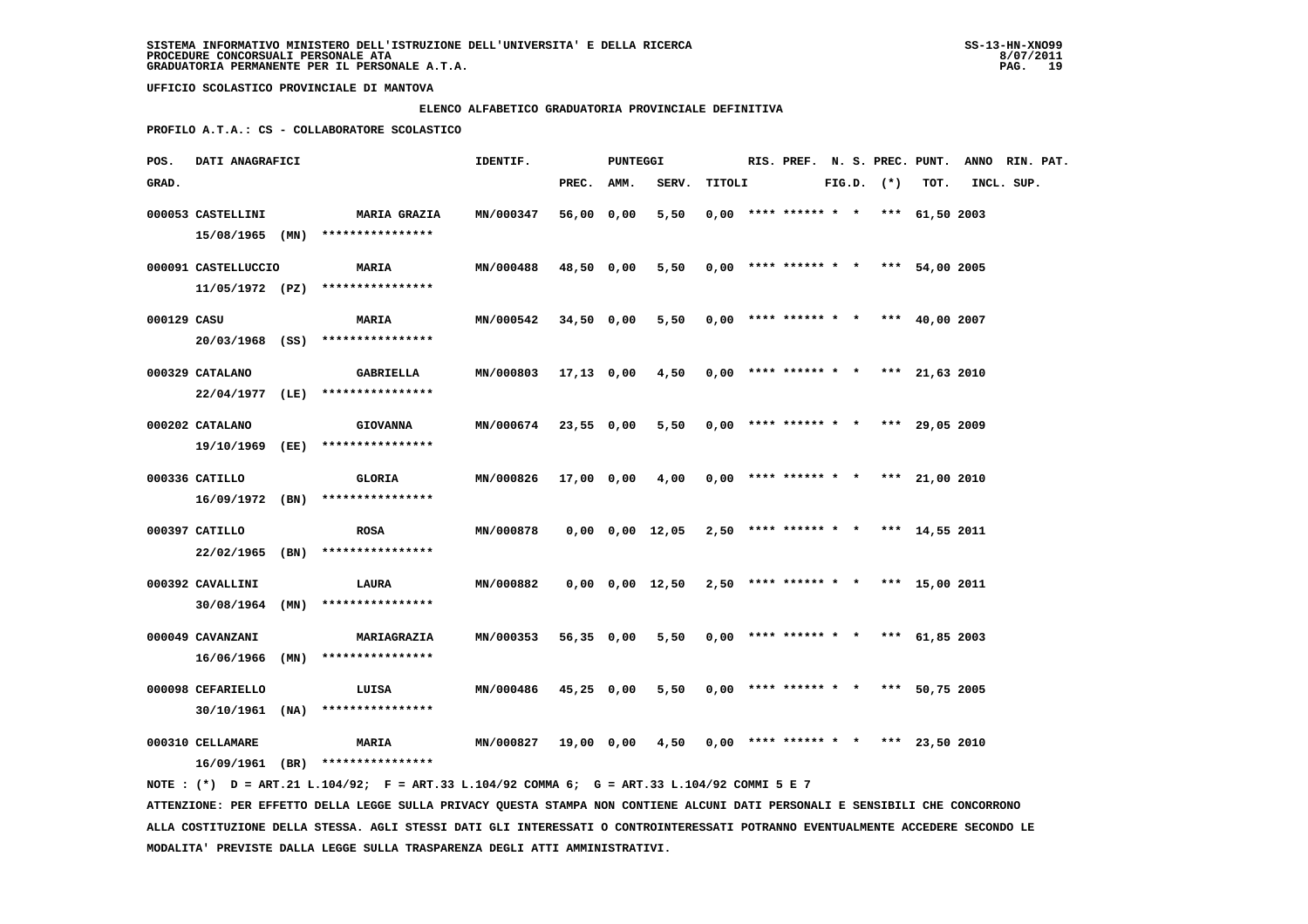# **ELENCO ALFABETICO GRADUATORIA PROVINCIALE DEFINITIVA**

 **PROFILO A.T.A.: CS - COLLABORATORE SCOLASTICO**

| POS.        | DATI ANAGRAFICI   |      |                                                                                                                               | IDENTIF.  |              | PUNTEGGI |       |        | RIS. PREF. N. S. PREC. PUNT.          |  |                |            | ANNO RIN. PAT. |  |
|-------------|-------------------|------|-------------------------------------------------------------------------------------------------------------------------------|-----------|--------------|----------|-------|--------|---------------------------------------|--|----------------|------------|----------------|--|
| GRAD.       |                   |      |                                                                                                                               |           | PREC. AMM.   |          | SERV. | TITOLI |                                       |  | $FIG.D.$ $(*)$ | TOT.       | INCL. SUP.     |  |
|             | 000138 CHIERICI   |      | LETIZIA                                                                                                                       | MN/000543 | 33,63 0,00   |          | 5,50  |        | $0,00$ **** ****** * * *** 39,13 2007 |  |                |            |                |  |
|             | $20/02/1961$ (MN) |      | ****************                                                                                                              |           |              |          |       |        |                                       |  |                |            |                |  |
|             |                   |      |                                                                                                                               |           |              |          |       |        |                                       |  |                |            |                |  |
|             | 000027 CHIOZZI    |      | <b>STEFANIA</b>                                                                                                               | MN/000376 | 57,50 0,00   |          | 5,50  |        | $0,00$ **** ****** * * *** 63,00 2003 |  |                |            |                |  |
|             | 07/09/1966 (MN)   |      | ****************                                                                                                              |           |              |          |       |        |                                       |  |                |            |                |  |
|             | 000199 CILENTO    |      | <b>DANIELA</b>                                                                                                                | MN/000708 | 24,00 0,00   |          | 5,50  |        | $0,00$ **** ****** * * *** 29,50 2009 |  |                |            |                |  |
|             | 10/10/1966 (CS)   |      | ****************                                                                                                              |           |              |          |       |        |                                       |  |                |            |                |  |
|             | 000101 CIMBALO    |      | <b>ROSELLA</b>                                                                                                                | MN/000506 | 44,50 0,00   |          | 5,50  |        | $0,00$ **** ****** * * ***            |  |                | 50,00 2006 |                |  |
|             | $03/04/1967$ (CZ) |      | ****************                                                                                                              |           |              |          |       |        |                                       |  |                |            |                |  |
|             |                   |      |                                                                                                                               |           |              |          |       |        |                                       |  |                |            |                |  |
| 000007 CITO |                   |      | <b>ARGENIA</b>                                                                                                                | MN/000374 | 58,50 0,00   |          | 5,50  |        | $0,00$ **** ****** * * *** 64,00 2003 |  |                |            |                |  |
|             | $07/02/1959$ (NA) |      | ****************                                                                                                              |           |              |          |       |        |                                       |  |                |            |                |  |
|             | 000385 CODOGNATO  |      | ALBERTA                                                                                                                       | MN/000766 | 15,00 0,00   |          | 1,00  |        | $0,00$ **** ****** * * *** 16,00 2010 |  |                |            |                |  |
|             | $13/04/1962$ (MN) |      | ****************                                                                                                              |           |              |          |       |        |                                       |  |                |            |                |  |
| 000076 COIA |                   |      |                                                                                                                               |           |              |          |       |        |                                       |  |                |            |                |  |
|             | 28/09/1966 (LE)   |      | COSIMA ALESSANDR MN/000437<br>****************                                                                                |           | 54,00 0,00   |          | 5,50  |        | $0,00$ **** ****** * * *** 59,50 2004 |  |                |            |                |  |
|             |                   |      |                                                                                                                               |           |              |          |       |        |                                       |  |                |            |                |  |
|             | 000188 COLAMARINO |      | <b>FRANCESCA</b>                                                                                                              | MN/000675 | 25,00 0,00   |          | 5,50  |        | $0,00$ **** ****** * * *** 30,50 2009 |  |                |            |                |  |
|             | 10/09/1979        | (NA) | ****************                                                                                                              |           |              |          |       |        |                                       |  |                |            |                |  |
|             | 000026 COLAMARINO |      | <b>MARIA ANNA</b>                                                                                                             | MN/000373 | 57,50 0,00   |          | 5,50  |        | $0,00$ **** ****** * * *** 63,00 2003 |  |                |            |                |  |
|             | 07/02/1969        | (NA) | ****************                                                                                                              |           |              |          |       |        |                                       |  |                |            |                |  |
|             |                   |      |                                                                                                                               |           |              |          |       |        |                                       |  |                |            |                |  |
|             | 000314 COLUMBRO   |      | <b>ANTONIETTA</b>                                                                                                             | MN/000828 | $17,50$ 0,00 |          | 5,50  |        | $0,00$ **** ****** * * *** 23,00 2010 |  |                |            |                |  |
|             | 28/12/1972 (VV)   |      | ****************                                                                                                              |           |              |          |       |        |                                       |  |                |            |                |  |
|             | 000166 COMINOTTI  |      | <b>MILVA</b>                                                                                                                  | MN/000597 | 27,95 0,00   |          | 5,50  |        | $0.00$ **** ****** * * *** 33,45 2008 |  |                |            |                |  |
|             |                   |      | 23/08/1961 (MN) ****************                                                                                              |           |              |          |       |        |                                       |  |                |            |                |  |
|             |                   |      | NOTE : (*) D = ART.21 L.104/92; F = ART.33 L.104/92 COMMA 6; G = ART.33 L.104/92 COMMI 5 E 7                                  |           |              |          |       |        |                                       |  |                |            |                |  |
|             |                   |      | ATTENZIONE: PER EFFETTO DELLA LEGGE SULLA PRIVACY QUESTA STAMPA NON CONTIENE ALCUNI DATI PERSONALI E SENSIBILI CHE CONCORRONO |           |              |          |       |        |                                       |  |                |            |                |  |

 **ALLA COSTITUZIONE DELLA STESSA. AGLI STESSI DATI GLI INTERESSATI O CONTROINTERESSATI POTRANNO EVENTUALMENTE ACCEDERE SECONDO LE MODALITA' PREVISTE DALLA LEGGE SULLA TRASPARENZA DEGLI ATTI AMMINISTRATIVI.**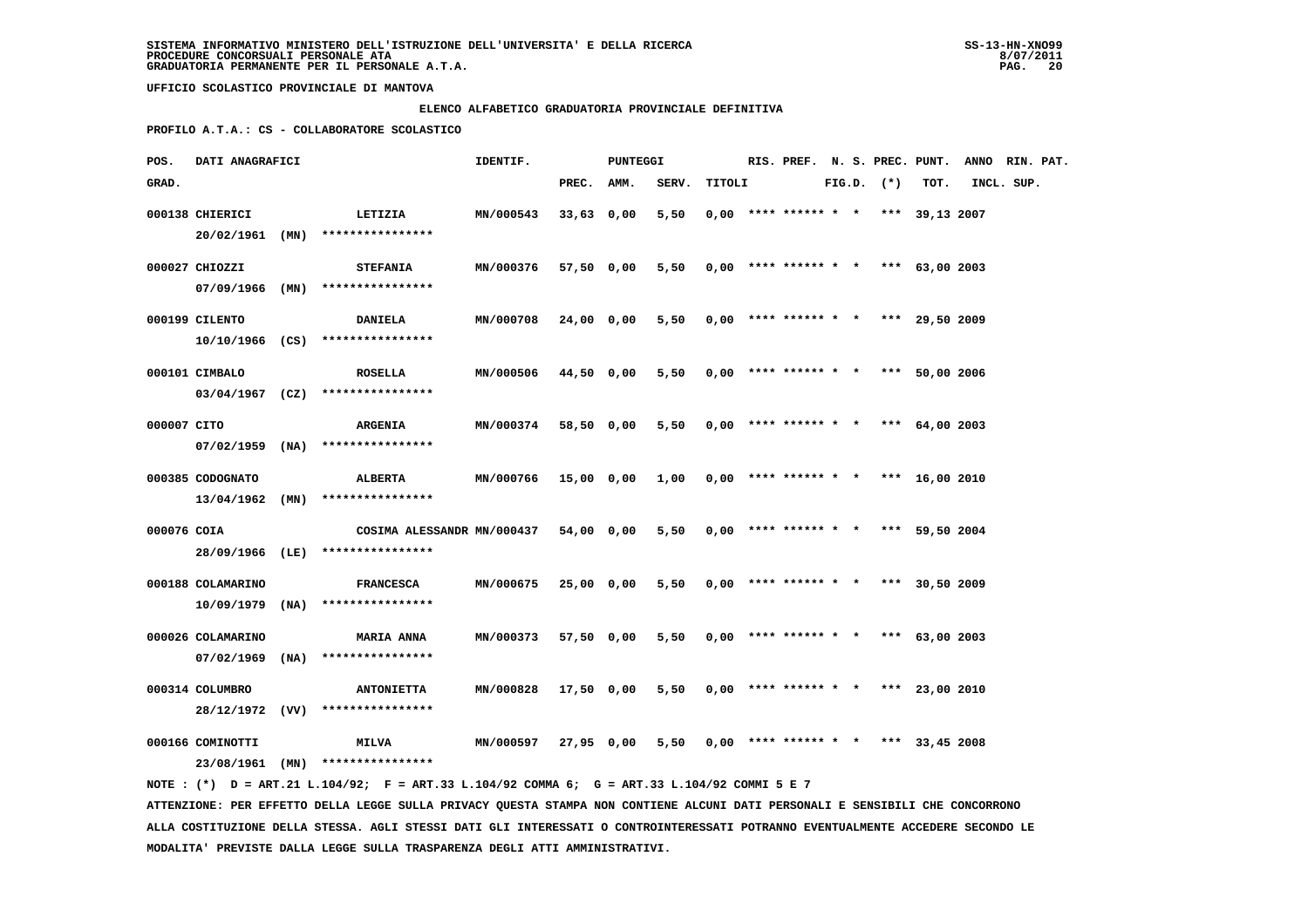### **ELENCO ALFABETICO GRADUATORIA PROVINCIALE DEFINITIVA**

 **PROFILO A.T.A.: CS - COLLABORATORE SCOLASTICO**

| POS.         | DATI ANAGRAFICI     |      |                                                                                             | IDENTIF.         |            | PUNTEGGI   |       |        |  |                                       |  |                |                  | RIS. PREF. N. S. PREC. PUNT. ANNO RIN. PAT. |  |
|--------------|---------------------|------|---------------------------------------------------------------------------------------------|------------------|------------|------------|-------|--------|--|---------------------------------------|--|----------------|------------------|---------------------------------------------|--|
| GRAD.        |                     |      |                                                                                             |                  | PREC. AMM. |            | SERV. | TITOLI |  |                                       |  | $FIG.D.$ $(*)$ | TOT.             | INCL. SUP.                                  |  |
|              | 000372 COMUNIAN     |      | VILMA                                                                                       | MN/000805        | 14,79 0,00 |            | 4,00  |        |  | $0,00$ **** ****** * * *** 18,79 2010 |  |                |                  |                                             |  |
|              | $18/10/1959$ (MN)   |      | ****************                                                                            |                  |            |            |       |        |  |                                       |  |                |                  |                                             |  |
| 000160 CONTE |                     |      | EMMA                                                                                        | MN/000372        | 34,50 0,00 |            | 0,00  |        |  | $0,00$ **** ****** * * *** 34,50 2003 |  |                |                  |                                             |  |
|              | $20/04/1966$ (MN)   |      | ****************                                                                            |                  |            |            |       |        |  |                                       |  |                |                  |                                             |  |
|              |                     |      |                                                                                             |                  |            |            |       |        |  |                                       |  |                |                  |                                             |  |
|              | 000038 CONVERIO     |      | SANDRA                                                                                      | MN/000667        |            | 57,00 0,00 | 5,50  |        |  | $0,00$ **** ****** * * *** 62,50 2009 |  |                |                  |                                             |  |
|              | 28/02/1965          | (PD) | ****************                                                                            |                  |            |            |       |        |  |                                       |  |                |                  |                                             |  |
|              | 000195 COPPIARDI    |      | <b>EMANUELA</b>                                                                             | MN/000587        | 24,50 0,00 |            | 5,50  |        |  | $0,00$ **** ****** * * *** 30,00 2008 |  |                |                  |                                             |  |
|              | 25/01/1965          | (MN) | ****************                                                                            |                  |            |            |       |        |  |                                       |  |                |                  |                                             |  |
|              |                     |      |                                                                                             |                  |            |            |       |        |  |                                       |  |                |                  |                                             |  |
|              | 000125 COPPINI      |      | LAURA                                                                                       | MN/000466        | 37,07 0,00 |            | 4,00  |        |  | $0,00$ **** ****** * *                |  |                | *** $41,07$ 2004 |                                             |  |
|              |                     |      | $28/09/1967$ (MN) *****************                                                         |                  |            |            |       |        |  |                                       |  |                |                  |                                             |  |
|              | 000326 CRISPINO     |      | CIRO                                                                                        | MN/000725        | 19,50 0,00 |            | 2,50  |        |  | $0,00$ **** ****** * *                |  |                | *** 22,00 2009   |                                             |  |
|              |                     |      | $07/03/1974$ (NA) ****************                                                          |                  |            |            |       |        |  |                                       |  |                |                  |                                             |  |
|              | 000040 CRISTIANO    |      | <b>GIOVANNA</b>                                                                             | MN/000355        | 57,00 0,00 |            | 5,50  |        |  | $0.00$ **** ****** * * *** 62.50 2003 |  |                |                  |                                             |  |
|              |                     |      | 22/09/1948 (CZ) ****************                                                            |                  |            |            |       |        |  |                                       |  |                |                  |                                             |  |
|              |                     |      |                                                                                             |                  |            |            |       |        |  |                                       |  |                |                  |                                             |  |
| 000164 CUDIA |                     |      | <b>EVELIN</b>                                                                               | MN/000593        | 28,00 0,00 |            | 5,50  |        |  | $0,00$ **** ****** * * *** 33,50 2008 |  |                |                  |                                             |  |
|              |                     |      | 28/11/1974 (TP) ****************                                                            |                  |            |            |       |        |  |                                       |  |                |                  |                                             |  |
|              | 000391 DAINOTTO     |      | <b>FRANCESCA</b>                                                                            | <b>MN/000784</b> | 14,00 0,00 |            | 1,00  |        |  | $0,00$ **** ****** * * *** 15,00 2010 |  |                |                  |                                             |  |
|              | 30/01/1978 (AG)     |      | ****************                                                                            |                  |            |            |       |        |  |                                       |  |                |                  |                                             |  |
|              |                     |      |                                                                                             |                  |            |            |       |        |  |                                       |  |                |                  |                                             |  |
|              | 000377 D'ALESSANDRO |      | <b>ANNAMARIA</b>                                                                            | <b>MN/000744</b> | 18,00 0,00 |            | 0,00  |        |  | $0.00$ **** ****** * * *** 18.00 2009 |  |                |                  |                                             |  |
|              | 21/08/1969 (CE)     |      | ****************                                                                            |                  |            |            |       |        |  |                                       |  |                |                  |                                             |  |
|              | 000219 DALLA GRANA  |      | <b>MARIA</b>                                                                                | <b>MN/000544</b> |            | 28,50 0,00 | 0,00  |        |  | $0,00$ **** ****** * * *** 28,50 2007 |  |                |                  |                                             |  |
|              |                     |      | $04/06/1955$ (MN) ****************                                                          |                  |            |            |       |        |  |                                       |  |                |                  |                                             |  |
|              |                     |      | NOTE: (*) D = ART.21 L.104/92; F = ART.33 L.104/92 COMMA 6; G = ART.33 L.104/92 COMMI 5 E 7 |                  |            |            |       |        |  |                                       |  |                |                  |                                             |  |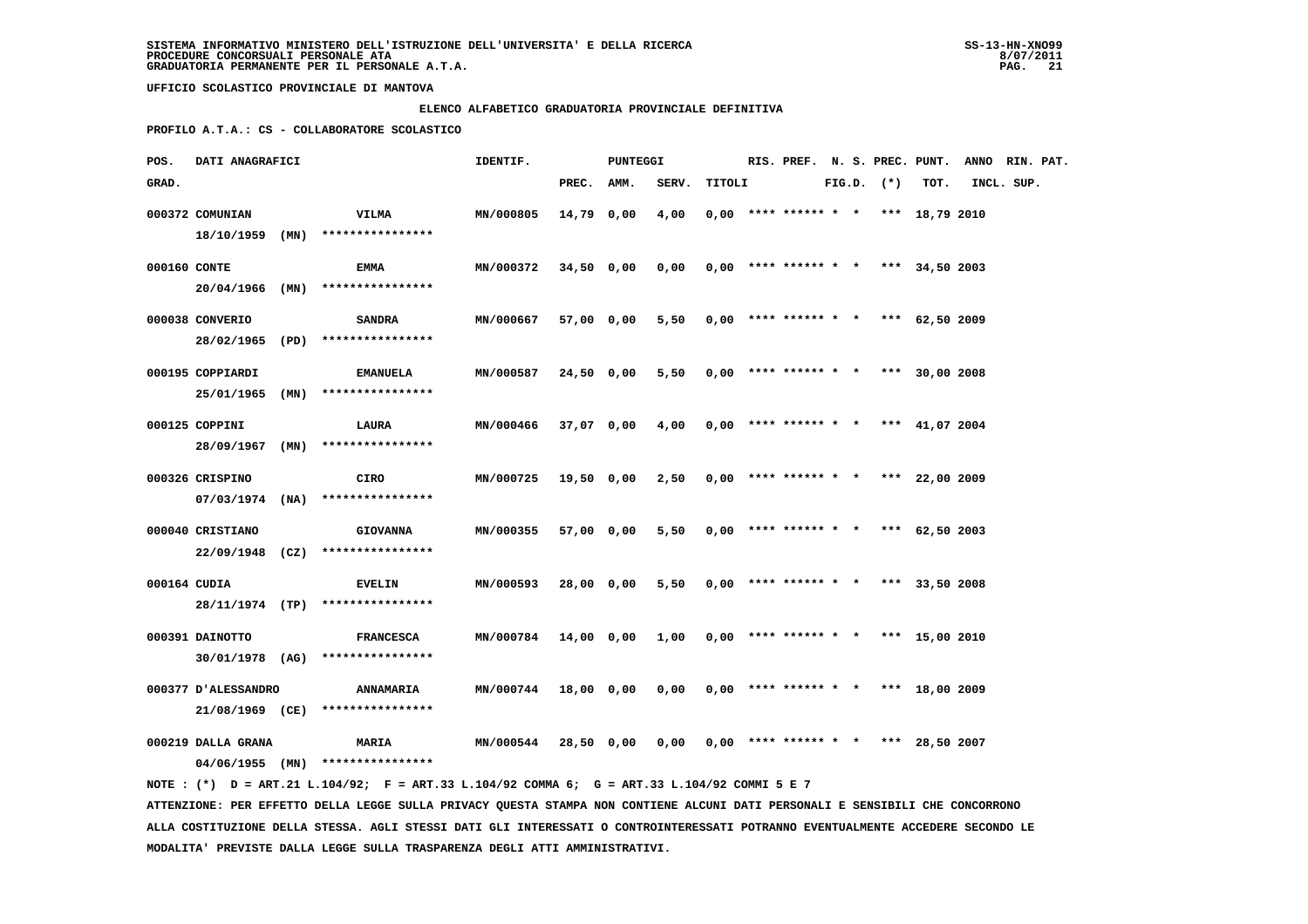### **ELENCO ALFABETICO GRADUATORIA PROVINCIALE DEFINITIVA**

 **PROFILO A.T.A.: CS - COLLABORATORE SCOLASTICO**

| POS.         | DATI ANAGRAFICI         |                                                                                             | IDENTIF.  |              | PUNTEGGI   |       |        |                        |  |              | RIS. PREF. N. S. PREC. PUNT.          | ANNO RIN. PAT. |  |
|--------------|-------------------------|---------------------------------------------------------------------------------------------|-----------|--------------|------------|-------|--------|------------------------|--|--------------|---------------------------------------|----------------|--|
| GRAD.        |                         |                                                                                             |           | PREC.        | AMM.       | SERV. | TITOLI |                        |  | FIG.D. $(*)$ | TOT.                                  | INCL. SUP.     |  |
|              | 000078 DALLA PELLEGRINA | ZAIRA                                                                                       | MN/000467 | 53,00 0,00   |            | 5,50  |        |                        |  |              | $0,00$ **** ****** * * *** 58,50 2004 |                |  |
|              | $29/12/1962$ (MN)       | ****************                                                                            |           |              |            |       |        |                        |  |              |                                       |                |  |
|              | 000300 DEDOMENICO       | <b>CONCETTA</b>                                                                             | MN/000745 | 18,50 0,00   |            | 5,50  |        |                        |  |              | $0,00$ **** ****** * * *** 24,00 2009 |                |  |
|              | 11/07/1969 (SR)         | ****************                                                                            |           |              |            |       |        |                        |  |              |                                       |                |  |
|              | 000355 DE FILIPPIS      | <b>VINCENZA</b>                                                                             | MN/000809 | 16,00 0,00   |            | 4,00  |        |                        |  |              | $0,00$ **** ****** * * *** 20,00 2010 |                |  |
|              |                         | $05/02/1972$ (TA) ****************                                                          |           |              |            |       |        |                        |  |              |                                       |                |  |
|              | 000124 DEL LIBANO       | CARMELINA                                                                                   | MN/000545 | 35,65 0,00   |            | 5,50  |        |                        |  |              | $0,00$ **** ****** * * *** 41,15 2007 |                |  |
|              | 03/10/1966 (KR)         | ****************                                                                            |           |              |            |       |        |                        |  |              |                                       |                |  |
|              | 000376 DE LUCA          | CARMELA                                                                                     | MN/000767 | 13,77 0,00   |            | 4,50  |        | $0,00$ **** ****** * * |  |              | *** 18,27 2010                        |                |  |
|              |                         | $18/09/1963$ (NA) ****************                                                          |           |              |            |       |        |                        |  |              |                                       |                |  |
|              | 000360 DE LUCA          | <b>CARMINE</b>                                                                              | MN/000855 | 15,00 0,00   |            | 4,50  |        |                        |  |              | $0,00$ **** ****** * * *** 19,50 2010 |                |  |
|              |                         | $01/11/1968$ (CS) ****************                                                          |           |              |            |       |        |                        |  |              |                                       |                |  |
|              | 000155 DE MICHELI       | <b>MICHELE</b>                                                                              | MN/000438 | $35,44$ 0,00 |            | 0,00  |        |                        |  |              | $0,00$ **** ****** * * *** 35,44 2004 |                |  |
|              |                         | $02/11/1964$ (MN) ****************                                                          |           |              |            |       |        |                        |  |              |                                       |                |  |
| 000401 DENTI |                         | <b>MARILENA</b>                                                                             | MN/000752 | 11,85 0,00   |            | 1,65  |        |                        |  |              | $0,00$ **** ****** * * *** 13,50 2009 |                |  |
|              |                         | 27/12/1972 (CR) ****************                                                            |           |              |            |       |        |                        |  |              |                                       |                |  |
|              | 000151 DE SIMONE        | <b>EMANUELA</b>                                                                             | MN/000588 | 31,50 0,00   |            | 5,50  |        |                        |  |              | $0,00$ **** ****** * * *** 37,00 2008 |                |  |
|              | $31/10/1963$ (AV)       | ****************                                                                            |           |              |            |       |        |                        |  |              |                                       |                |  |
|              | 000321 DE VINCENZI      | LORELLA                                                                                     | MN/000757 | 18,00 0,00   |            | 4,50  |        | $0,00$ **** ****** * * |  |              | *** 22,50 2010                        |                |  |
|              | $11/10/1959$ (MN)       | ****************                                                                            |           |              |            |       |        |                        |  |              |                                       |                |  |
|              | 000226 DE VINCENZI      | PATRIZIA                                                                                    | MN/000741 |              | 22,50 0,00 | 5,50  |        | $0.00$ **** ****** * * |  | ***          | 28,00 2009                            |                |  |
|              |                         | 06/07/1966 (MN) ****************                                                            |           |              |            |       |        |                        |  |              |                                       |                |  |
|              |                         | NOTE: (*) D = ART.21 L.104/92; F = ART.33 L.104/92 COMMA 6; G = ART.33 L.104/92 COMMI 5 E 7 |           |              |            |       |        |                        |  |              |                                       |                |  |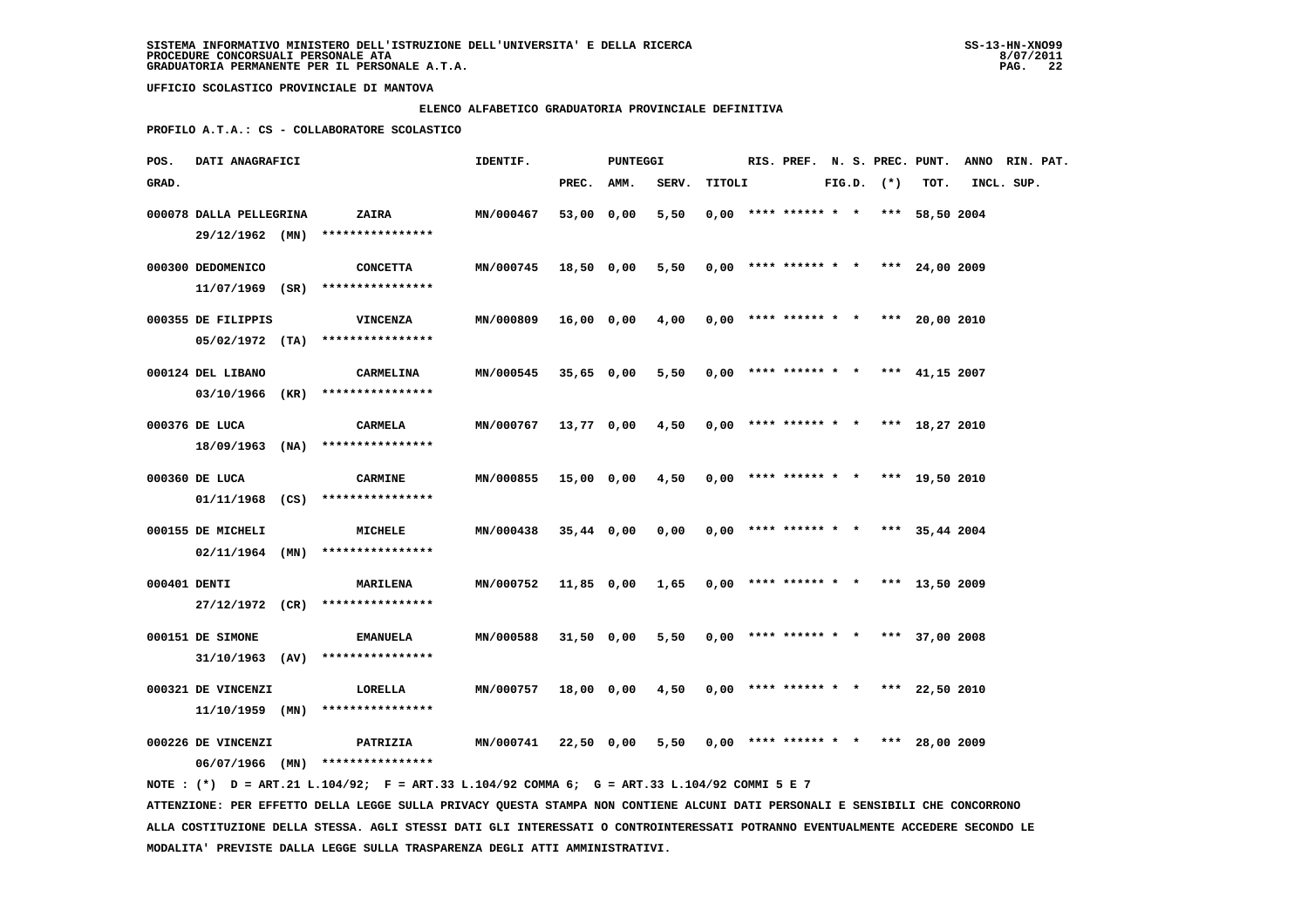# **ELENCO ALFABETICO GRADUATORIA PROVINCIALE DEFINITIVA**

 **PROFILO A.T.A.: CS - COLLABORATORE SCOLASTICO**

| POS.  | DATI ANAGRAFICI   |      |                                                                                                                               | IDENTIF.  |              | PUNTEGGI |       |        |                        |  |                | RIS. PREF. N. S. PREC. PUNT.          | ANNO RIN. PAT. |  |
|-------|-------------------|------|-------------------------------------------------------------------------------------------------------------------------------|-----------|--------------|----------|-------|--------|------------------------|--|----------------|---------------------------------------|----------------|--|
| GRAD. |                   |      |                                                                                                                               |           | PREC. AMM.   |          | SERV. | TITOLI |                        |  | $FIG.D.$ $(*)$ | TOT.                                  | INCL. SUP.     |  |
|       | 000123 DE VIVO    |      | <b>ALFONSINA</b>                                                                                                              | MN/000507 | 35,66 0,00   |          | 5,50  |        |                        |  |                | $0.00$ **** ****** * * *** 41.16 2006 |                |  |
|       | $22/05/1970$ (SA) |      | ****************                                                                                                              |           |              |          |       |        |                        |  |                |                                       |                |  |
|       | 000244 DI BONITO  |      | PARTORINA                                                                                                                     | MN/000683 | 20,50 0,00   |          | 6,50  |        |                        |  |                | $0,00$ **** ****** * * *** 27,00 2009 |                |  |
|       | 12/10/1959        | (NA) | ****************                                                                                                              |           |              |          |       |        |                        |  |                |                                       |                |  |
|       |                   |      |                                                                                                                               |           |              |          |       |        |                        |  |                |                                       |                |  |
|       | 000212 DI CAPUA   |      | <b>LEONARDA</b>                                                                                                               | MN/000710 | 23,15 0,00   |          | 5,50  |        |                        |  |                | $0,00$ **** ****** * * *** 28,65 2009 |                |  |
|       | 22/10/1961 (TP)   |      | ****************                                                                                                              |           |              |          |       |        |                        |  |                |                                       |                |  |
|       | 000308 DILETTO    |      | <b>ANTONIETTA</b>                                                                                                             | MN/000684 | 20,00 0,00   |          | 3,50  |        |                        |  |                | $0,00$ **** ****** * * *** 23,50 2009 |                |  |
|       | $07/09/1962$ (KR) |      | ****************                                                                                                              |           |              |          |       |        |                        |  |                |                                       |                |  |
|       |                   |      |                                                                                                                               |           |              |          |       |        |                        |  |                |                                       |                |  |
|       | 000247 DI MAIO    |      | <b>CARMELA</b>                                                                                                                | MN/000811 | $21,35$ 0,00 |          | 5,50  |        | $0,00$ **** ****** * * |  |                | *** 26,85 2010                        |                |  |
|       | $06/01/1969$ (NA) |      | ****************                                                                                                              |           |              |          |       |        |                        |  |                |                                       |                |  |
|       | 000140 DIMARTI    |      | <b>BRUNO GIOVANNI</b>                                                                                                         | MN/000601 | 33,15 0,00   |          | 5,50  |        | $0,00$ **** ****** * * |  |                | *** 38,65 2008                        |                |  |
|       | $10/12/1968$ (RC) |      | ****************                                                                                                              |           |              |          |       |        |                        |  |                |                                       |                |  |
|       |                   |      |                                                                                                                               |           |              |          |       |        |                        |  |                |                                       |                |  |
|       | 000133 DI MAURO   |      | <b>BIANCA</b>                                                                                                                 | MN/000546 | 34,00 0,00   |          | 5,50  |        |                        |  |                | $0,00$ **** ****** * * *** 39,50 2007 |                |  |
|       | $22/05/1965$ (NA) |      | ****************                                                                                                              |           |              |          |       |        |                        |  |                |                                       |                |  |
|       | 000250 DIMITA     |      | <b>MARIA GRAZIA</b>                                                                                                           | MN/000796 | 21,00 0,00   |          | 5,50  |        | $0,00$ **** ****** * * |  |                | *** 26,50 2010                        |                |  |
|       | 20/05/1969        | (NA) | ****************                                                                                                              |           |              |          |       |        |                        |  |                |                                       |                |  |
|       | 000271 DI NAPOLI  |      | MARIA                                                                                                                         | MN/000619 |              |          | 5,50  |        |                        |  |                | $0,00$ **** ****** * * *** 25,50 2009 |                |  |
|       | 20/06/1981        | (AV) | ****************                                                                                                              |           | 20,00 0,00   |          |       |        |                        |  |                |                                       |                |  |
|       |                   |      |                                                                                                                               |           |              |          |       |        |                        |  |                |                                       |                |  |
|       | 000118 DI PIETRO  |      | <b>VINCENZA</b>                                                                                                               | MN/000547 | 37,50 0,00   |          | 5,50  |        |                        |  |                | $0,00$ **** ****** * * *** 43,00 2007 |                |  |
|       | 02/12/1972        | (FG) | ****************                                                                                                              |           |              |          |       |        |                        |  |                |                                       |                |  |
|       | 000330 DONNARUMMA |      | <b>FIORAVANTE</b>                                                                                                             | MN/000709 | 21,55 0,00   |          | 0,00  |        |                        |  |                | $0.00$ **** ****** * * *** 21,55 2009 |                |  |
|       |                   |      | 04/10/1978 (SA) ****************                                                                                              |           |              |          |       |        |                        |  |                |                                       |                |  |
|       |                   |      | NOTE : (*) D = ART.21 L.104/92; F = ART.33 L.104/92 COMMA 6; G = ART.33 L.104/92 COMMI 5 E 7                                  |           |              |          |       |        |                        |  |                |                                       |                |  |
|       |                   |      | ATTENZIONE: PER EFFETTO DELLA LEGGE SULLA PRIVACY QUESTA STAMPA NON CONTIENE ALCUNI DATI PERSONALI E SENSIBILI CHE CONCORRONO |           |              |          |       |        |                        |  |                |                                       |                |  |

 **ALLA COSTITUZIONE DELLA STESSA. AGLI STESSI DATI GLI INTERESSATI O CONTROINTERESSATI POTRANNO EVENTUALMENTE ACCEDERE SECONDO LE MODALITA' PREVISTE DALLA LEGGE SULLA TRASPARENZA DEGLI ATTI AMMINISTRATIVI.**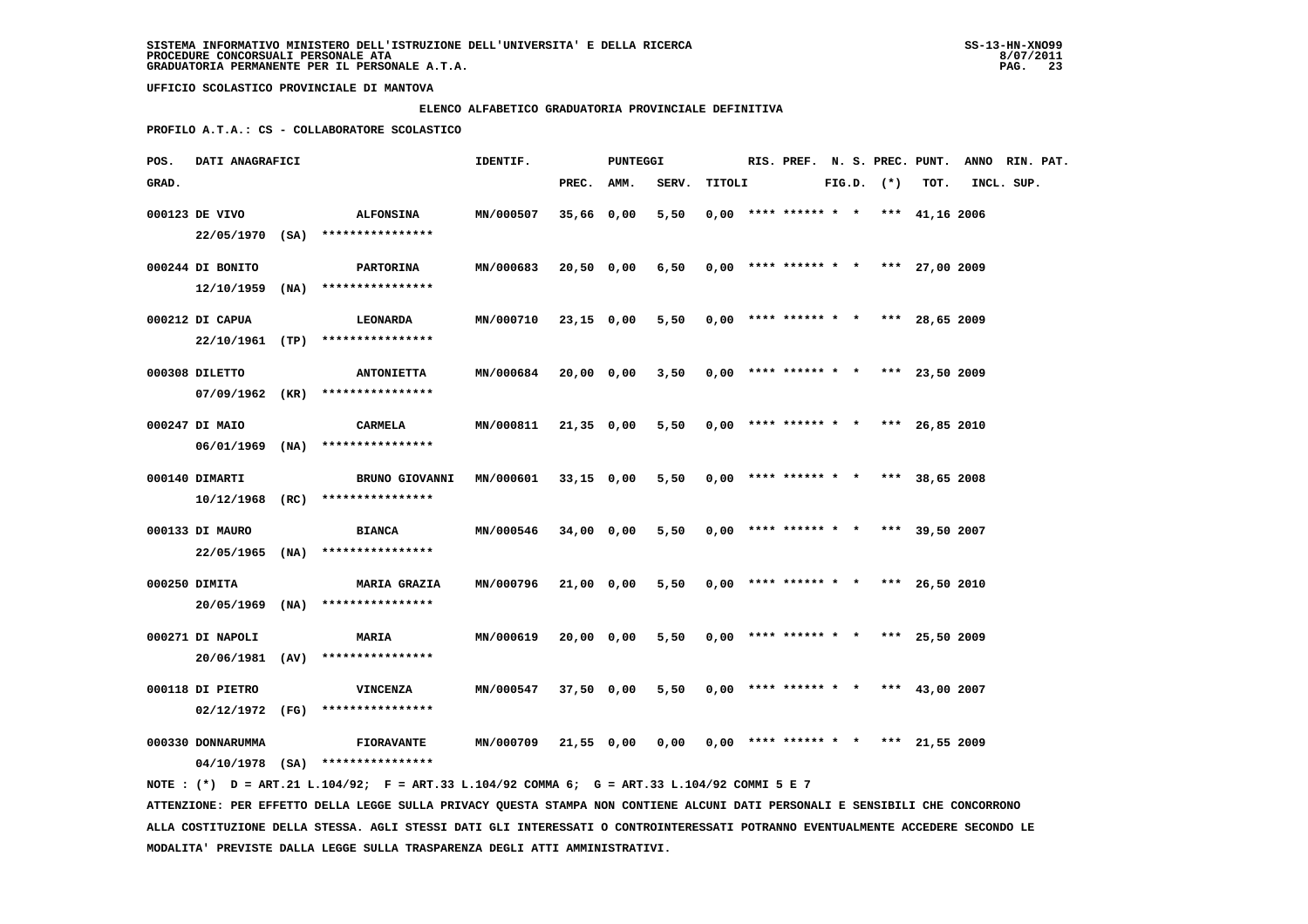#### **ELENCO ALFABETICO GRADUATORIA PROVINCIALE DEFINITIVA**

 **PROFILO A.T.A.: CS - COLLABORATORE SCOLASTICO**

| POS.  | DATI ANAGRAFICI   |      |                                     | IDENTIF.  |            | PUNTEGGI   |       |        | RIS. PREF. N. S. PREC. PUNT.          |  |                |                  | ANNO RIN. PAT. |  |
|-------|-------------------|------|-------------------------------------|-----------|------------|------------|-------|--------|---------------------------------------|--|----------------|------------------|----------------|--|
| GRAD. |                   |      |                                     |           | PREC. AMM. |            | SERV. | TITOLI |                                       |  | $FIG.D.$ $(*)$ | TOT.             | INCL. SUP.     |  |
|       | 000172 DONZELLI   |      | MARIA LUISA                         | MN/000591 | 27,00 0,00 |            | 5,50  |        | $0.00$ **** ****** * * *** 32,50 2008 |  |                |                  |                |  |
|       | $31/12/1962$ (MN) |      | ****************                    |           |            |            |       |        |                                       |  |                |                  |                |  |
|       | 000012 D'ORIA     |      | CARMELA                             | MN/000327 | 58,25 0,00 |            | 5,50  |        | $0,00$ **** ****** * *                |  |                | *** $63,75$ 2003 |                |  |
|       |                   |      | 03/12/1975 (FG) *****************   |           |            |            |       |        |                                       |  |                |                  |                |  |
|       | 000233 DURANTE    |      | <b>MELANIA RITA</b>                 | MN/000749 | 22,00 0,00 |            | 5,50  |        | $0.00$ **** ****** * * *** 27.50 2009 |  |                |                  |                |  |
|       | 11/10/1971 (MI)   |      | ****************                    |           |            |            |       |        |                                       |  |                |                  |                |  |
|       | 000163 D'URSO     |      | <b>MARIA GRAZIA</b>                 | MN/000573 | 28,50 0,00 |            | 5,50  |        | $0,00$ **** ****** * * *** 34,00 2008 |  |                |                  |                |  |
|       | 08/04/1963 (CT)   |      | ****************                    |           |            |            |       |        |                                       |  |                |                  |                |  |
|       | 000020 ERCOLANO   |      | ANNA                                | MN/000326 | 58,00 0,00 |            | 5,50  |        | $0,00$ **** ****** * * *** 63,50 2003 |  |                |                  |                |  |
|       | $30/04/1962$ (NA) |      | ****************                    |           |            |            |       |        |                                       |  |                |                  |                |  |
|       | 000148 ERRICO     |      | TERESINA                            | MN/000548 |            | 31,66 0,00 | 5,50  |        | $0,00$ **** ****** * * *** 37,16 2007 |  |                |                  |                |  |
|       | 07/11/1954 (KR)   |      | ****************                    |           |            |            |       |        |                                       |  |                |                  |                |  |
|       | 000051 FACCIOLI   |      | <b>MARIA</b>                        | MN/000274 | 56,00 0,00 |            | 5,50  |        | $0,00$ **** ****** * *                |  |                | *** $61.502003$  |                |  |
|       |                   |      | 20/10/1958 (VR) ****************    |           |            |            |       |        |                                       |  |                |                  |                |  |
|       | 000146 FALAVIGNA  |      | <b>MARISA</b>                       | MN/000549 | 32,00 0,00 |            | 5,50  |        | $0.00$ **** ****** * * *** 37.50 2007 |  |                |                  |                |  |
|       | 13/03/1950        | (MN) | ****************                    |           |            |            |       |        |                                       |  |                |                  |                |  |
|       | 000087 FALLARINO  |      | GERARDA                             | MN/000439 | 50,97 0,00 |            | 5,50  |        | $0.00$ **** ****** * * *** 56,47 2004 |  |                |                  |                |  |
|       | 09/07/1949        | (BN) | ****************                    |           |            |            |       |        |                                       |  |                |                  |                |  |
|       | 000373 FARINAZZO  |      | ANNALISA                            | MN/000807 | 15,50 0,00 |            | 3,00  |        | $0.00$ **** ****** * * *** 18.50 2010 |  |                |                  |                |  |
|       |                   |      | $14/09/1962$ (VR) ***************** |           |            |            |       |        |                                       |  |                |                  |                |  |
|       | 000046 FEDELE     |      | ANNA                                | MN/000322 | 56,50 0,00 |            | 5,50  |        | $0.00$ **** ****** * *                |  | ***            | 62,00 2003       |                |  |
|       |                   |      | 06/01/1972 (CE) ****************    |           |            |            |       |        |                                       |  |                |                  |                |  |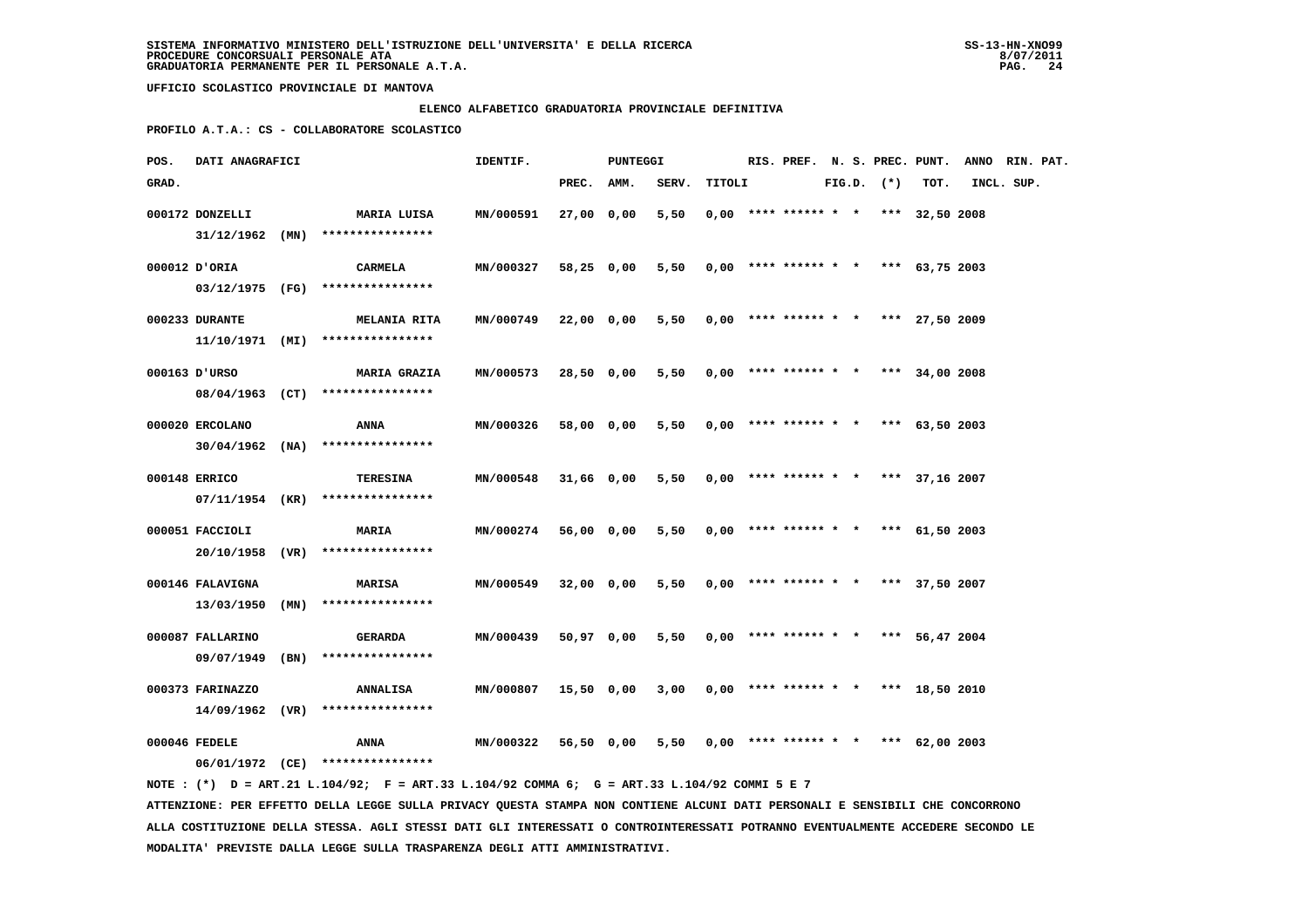### **ELENCO ALFABETICO GRADUATORIA PROVINCIALE DEFINITIVA**

 **PROFILO A.T.A.: CS - COLLABORATORE SCOLASTICO**

| ANNO RIN. PAT. | RIS. PREF. N. S. PREC. PUNT.          |                |  |                        |        |       | PUNTEGGI   |            | IDENTIF.  |                                                                            |      | DATI ANAGRAFICI                     | POS.         |
|----------------|---------------------------------------|----------------|--|------------------------|--------|-------|------------|------------|-----------|----------------------------------------------------------------------------|------|-------------------------------------|--------------|
| INCL. SUP.     | TOT.                                  | $FIG.D.$ $(*)$ |  |                        | TITOLI | SERV. |            | PREC. AMM. |           |                                                                            |      |                                     | GRAD.        |
|                | $0.00$ **** ****** * * *** 28,50 2009 |                |  |                        |        | 5,50  |            | 23,00 0,00 | MN/000738 | <b>FULVIA</b><br>****************                                          | (MN) | 000215 FERRARESE<br>17/06/1966      |              |
|                | *** $63,50$ 2004                      |                |  | $0,00$ **** ****** * * |        | 5,50  |            | 58,00 0,00 | MN/000468 | <b>GIOVANNA</b><br>****************                                        |      | 000018 FERRARI<br>08/11/1973 (MN)   |              |
|                | $0.00$ **** ****** * * *** 26.20 2009 |                |  |                        |        | 5,50  | 20,70 0,00 |            | MN/000697 | LAURA<br>****************                                                  |      | 000261 FERRARI<br>25/02/1965 (MN)   |              |
|                | $0.00$ **** ****** * * *** 20.50 2010 |                |  |                        |        | 3,50  |            | 17,00 0,00 | MN/000783 | LORELLA<br>****************                                                | (MN) | 000347 FERRARI<br>23/07/1960        |              |
|                | $0,00$ **** ****** * * *** 22,65 2010 |                |  |                        |        | 4,50  |            | 18,15 0,00 | MN/000782 | <b>COSETTA</b><br>****************                                         |      | $26/08/1965$ (MN)                   | 000319 FERRO |
|                | $0.00$ **** ****** * * *** 26.50 2009 |                |  |                        |        | 5,50  | 21,00 0,00 |            | MN/000707 | <b>ARIANNA</b><br>****************                                         | (MN) | 000251 FERRONATO<br>12/05/1973      |              |
|                | *** $27.50$ 2009                      |                |  | $0,00$ **** ****** * * |        | 5,50  | 22,00 0,00 |            | MN/000731 | <b>SONIA</b><br>****************                                           |      | 000232 FILOTTO<br>09/05/1974 (MN)   |              |
|                | $0.00$ **** ****** * * *** 18.50 2002 |                |  |                        |        | 0,00  |            | 18,50 0,00 | MN/000110 | CLAUDIA<br>****************                                                |      | 000375 FINESSO<br>$11/04/1959$ (MN) |              |
|                | $0.00$ **** ****** * * *** 20.00 2010 |                |  |                        |        | 4,00  |            | 16,00 0,00 | MN/000813 | ANNA RITA                                                                  |      |                                     | 000354 FINI  |
|                | *** 20,70 2010                        |                |  | $0,00$ **** ****** * * |        | 1,50  |            | 19,20 0,00 | MN/000792 | <b>CARMELA</b>                                                             |      | 000342 FIOCCOLA                     |              |
|                | 20,50 2010                            | ***            |  | $0.00$ **** ****** * * |        | 4,50  | 0,00       | 16,00      | MN/000829 | <b>NORMA</b>                                                               |      | 000343 FIUME                        |              |
|                |                                       |                |  |                        |        |       |            |            |           | ****************<br>****************<br>$01/02/1966$ (SA) **************** |      | 15/12/1967 (FE)<br>21/01/1952 (NA)  |              |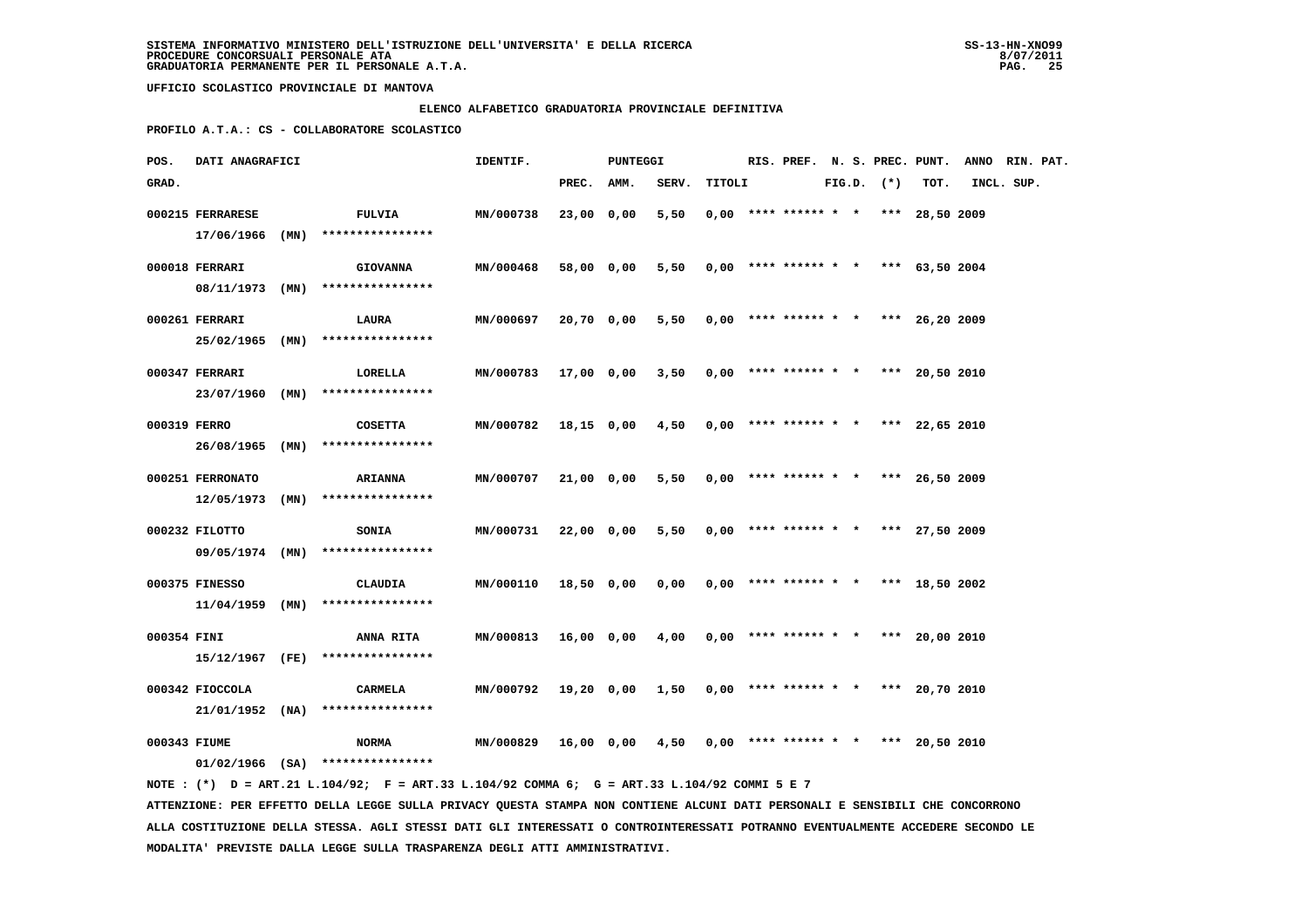### **ELENCO ALFABETICO GRADUATORIA PROVINCIALE DEFINITIVA**

 **PROFILO A.T.A.: CS - COLLABORATORE SCOLASTICO**

| POS.         | DATI ANAGRAFICI   |                                                                                             | IDENTIF.         |            | PUNTEGGI   |       |        |                                       |  |                |      | RIS. PREF. N. S. PREC. PUNT. ANNO RIN. PAT. |  |
|--------------|-------------------|---------------------------------------------------------------------------------------------|------------------|------------|------------|-------|--------|---------------------------------------|--|----------------|------|---------------------------------------------|--|
| GRAD.        |                   |                                                                                             |                  | PREC. AMM. |            | SERV. | TITOLI |                                       |  | $FIG.D.$ $(*)$ | TOT. | INCL. SUP.                                  |  |
|              | 000218 FONTANA    | LINA                                                                                        | MN/000629        | 23,00 0,00 |            | 5,50  |        | $0.00$ **** ****** * * *** 28,50 2009 |  |                |      |                                             |  |
|              |                   | 05/02/1966 (AG) ****************                                                            |                  |            |            |       |        |                                       |  |                |      |                                             |  |
|              | 000113 FORAPANI   | <b>MILENA</b>                                                                               | MN/000572        |            | 41,25 0,00 | 5,50  |        | $0,00$ **** ****** * * *** 46,75 2007 |  |                |      |                                             |  |
|              | 16/06/1962 (MN)   | ****************                                                                            |                  |            |            |       |        |                                       |  |                |      |                                             |  |
|              | 000171 FORMISANO  | <b>ROSALIA</b>                                                                              | <b>MN/000603</b> |            | 27,00 0,00 | 5,50  |        | $0,00$ **** ****** * * *** 32,50 2008 |  |                |      |                                             |  |
|              |                   | $15/11/1964$ (NA) *****************                                                         |                  |            |            |       |        |                                       |  |                |      |                                             |  |
| 000236 FORTE |                   | <b>ELISABETTA</b>                                                                           | MN/000712        | 23,00 0,00 |            | 4,50  |        | $0,00$ **** ****** * * *** 27,50 2009 |  |                |      |                                             |  |
|              |                   | $01/04/1964$ (CS) ****************                                                          |                  |            |            |       |        |                                       |  |                |      |                                             |  |
|              | 000152 FRANCONERI | <b>BEATRICE</b>                                                                             | MN/000550        |            | 31,50 0,00 | 5,50  |        | $0,00$ **** ****** * * *** 37,00 2007 |  |                |      |                                             |  |
|              |                   | $11/05/1962$ (RC) ****************                                                          |                  |            |            |       |        |                                       |  |                |      |                                             |  |
|              | 000191 FRIANO     | <b>MARIA ROSARIA</b>                                                                        | MN/000746        | 24,50 0,00 |            | 5,50  |        | $0.00$ **** ****** * * *** 30.00 2009 |  |                |      |                                             |  |
|              |                   | 23/10/1961 (NA) *****************                                                           |                  |            |            |       |        |                                       |  |                |      |                                             |  |
|              | 000357 FURNARI    | <b>ANGELINA</b>                                                                             | MN/000806        | 14,82 0,00 |            | 5,00  |        | $0.00$ **** ****** * * *** 19.82 2010 |  |                |      |                                             |  |
|              |                   | 23/04/1967 (EE) ****************                                                            |                  |            |            |       |        |                                       |  |                |      |                                             |  |
|              | 000352 GABRIELLI  | <b>SABRINA</b>                                                                              | MN/000797        |            | 16,15 0,00 | 4,00  |        | $0,00$ **** ****** * * *** 20,15 2010 |  |                |      |                                             |  |
|              |                   | $20/11/1974$ (RM) ****************                                                          |                  |            |            |       |        |                                       |  |                |      |                                             |  |
|              | 000272 GAETANO    | <b>ANGELINA</b>                                                                             | MN/000728        |            | 21,00 0,00 | 4,50  |        | $0,00$ **** ****** * * *** 25,50 2009 |  |                |      |                                             |  |
|              |                   | $18/02/1974$ (CZ) ****************                                                          |                  |            |            |       |        |                                       |  |                |      |                                             |  |
|              |                   |                                                                                             |                  |            |            |       |        |                                       |  |                |      |                                             |  |
|              | 000298 GALASSO    | PRISCILLA                                                                                   | <b>MN/000775</b> |            | 19,50 0,00 | 4,50  |        | $0,00$ **** ****** * * *** 24,00 2010 |  |                |      |                                             |  |
|              |                   | 09/09/1971 (ME) ****************                                                            |                  |            |            |       |        |                                       |  |                |      |                                             |  |
|              | 000265 GANGAROSSA | TANINA                                                                                      | MN/000688        |            | 21,50 0,00 | 4,50  |        | $0,00$ **** ****** * * *** 26,00 2009 |  |                |      |                                             |  |
|              |                   | 22/01/1969 (AG) *****************                                                           |                  |            |            |       |        |                                       |  |                |      |                                             |  |
|              |                   | NOTE: (*) D = ART.21 L.104/92; F = ART.33 L.104/92 COMMA 6; G = ART.33 L.104/92 COMMI 5 E 7 |                  |            |            |       |        |                                       |  |                |      |                                             |  |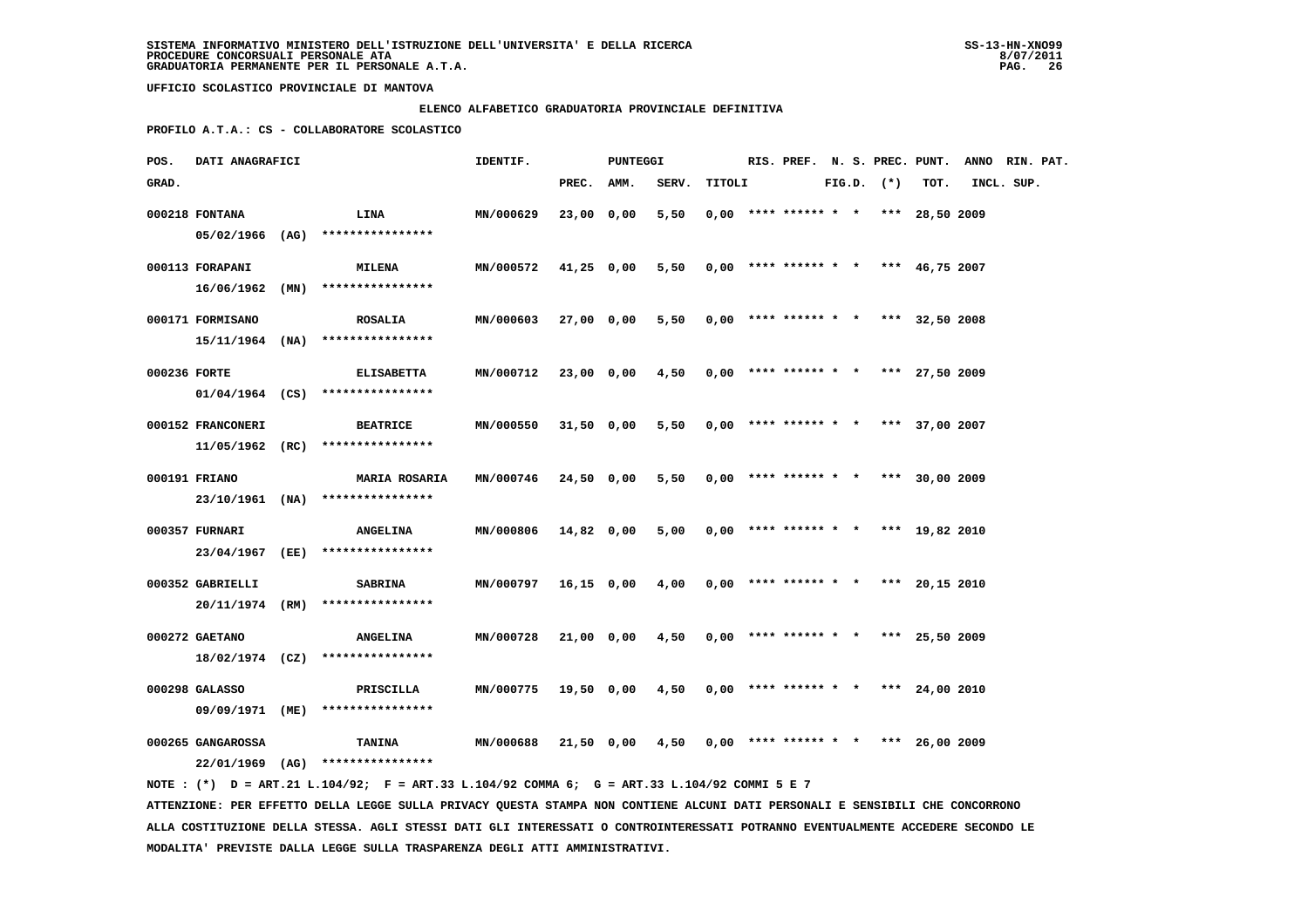### **ELENCO ALFABETICO GRADUATORIA PROVINCIALE DEFINITIVA**

 **PROFILO A.T.A.: CS - COLLABORATORE SCOLASTICO**

| POS.  | DATI ANAGRAFICI                      |      |                                                                                             | IDENTIF.         |            | PUNTEGGI |                       |        |                                       |  |                |                 | RIS. PREF. N. S. PREC. PUNT. ANNO RIN. PAT. |  |
|-------|--------------------------------------|------|---------------------------------------------------------------------------------------------|------------------|------------|----------|-----------------------|--------|---------------------------------------|--|----------------|-----------------|---------------------------------------------|--|
| GRAD. |                                      |      |                                                                                             |                  | PREC.      | AMM.     | SERV.                 | TITOLI |                                       |  | $FIG.D.$ $(*)$ | TOT.            | INCL. SUP.                                  |  |
|       | 000374 GANZERLI<br>$06/08/1960$ (MN) |      | <b>DANIELA</b><br>****************                                                          | MN/000799        | 14,50      | 0,00     | 4,00                  |        | $0.00$ **** ****** * * *** 18,50 2010 |  |                |                 |                                             |  |
|       | 000297 GAROSI                        |      | <b>VIVIANA</b><br>$12/05/1975$ (VR) ****************                                        | MN/000765        | 19,50 0,00 |          | 4,50                  |        | $0,00$ **** ****** * * *** 24,00 2010 |  |                |                 |                                             |  |
|       | 000214 GAUDINO                       |      | LUCIA                                                                                       | <b>MN/000719</b> | 23,00 0,00 |          | 5,50                  |        | $0,00$ **** ****** * * *** 28,50 2009 |  |                |                 |                                             |  |
|       | 19/09/1967 (NA)<br>000230 GELMETTI   |      | ****************<br>TANJA                                                                   | MN/000682        | 22,00 0,00 |          | 5,50                  |        | $0,00$ **** ****** * * *** 27,50 2009 |  |                |                 |                                             |  |
|       | 17/04/1968<br>000081 GHIDINI         | (EE) | ****************<br><b>STEFANIA</b>                                                         | MN/000441        | 52,00 0,00 |          | 5,50                  |        | $0,00$ **** ****** * *                |  |                | *** 57,50 2004  |                                             |  |
|       | $22/07/1967$ (MN)                    |      | ****************                                                                            |                  |            |          |                       |        |                                       |  |                |                 |                                             |  |
|       | 000071 GIACALONE                     |      | ANNA MARIA<br>$02/09/1955$ (TP) ****************                                            | MN/000440        | 54,50 0,00 |          | 5,50                  |        | $0,00$ **** ****** * *                |  |                | *** $60,002004$ |                                             |  |
|       | 000035 GIACOMAZZI<br>27/08/1957 (MN) |      | ANNA MARIA<br>****************                                                              | MN/000370        | 57,22 0,00 |          | 5,50                  |        | $0,00$ **** ****** * * *** 62,72 2003 |  |                |                 |                                             |  |
|       | 000356 GIAFFREDA<br>04/04/1966 (BR)  |      | CINZIA<br>****************                                                                  | MN/000800        | 17,00 0,00 |          | 3,00                  |        | $0,00$ **** ****** * * *** 20,00 2010 |  |                |                 |                                             |  |
|       | 000080 GIALDI                        |      | <b>ROSSELLA</b>                                                                             | MN/000369        | 52,50 0,00 |          | 5,50                  |        | $0,00$ **** ****** * * *** 58,00 2003 |  |                |                 |                                             |  |
|       | 09/09/1965<br>000400 GIORDANO        | (MN) | ****************<br><b>GIUSEPPINA</b>                                                       | MN/000869        |            |          | $0,00$ $0,00$ $12,00$ |        | $2,00$ **** ****** * * *** 14,00 2011 |  |                |                 |                                             |  |
|       | 04/01/1969<br>000353 GIOVANNINI      | (MN) | ****************<br><b>ELISA</b>                                                            | MN/000780        | 16,00 0,00 |          | 4,00                  |        | $0,00$ **** ****** * *                |  |                | *** 20,00 2010  |                                             |  |
|       |                                      |      | $17/06/1951$ (MN) ****************                                                          |                  |            |          |                       |        |                                       |  |                |                 |                                             |  |
|       |                                      |      | NOTE: (*) D = ART.21 L.104/92; F = ART.33 L.104/92 COMMA 6; G = ART.33 L.104/92 COMMI 5 E 7 |                  |            |          |                       |        |                                       |  |                |                 |                                             |  |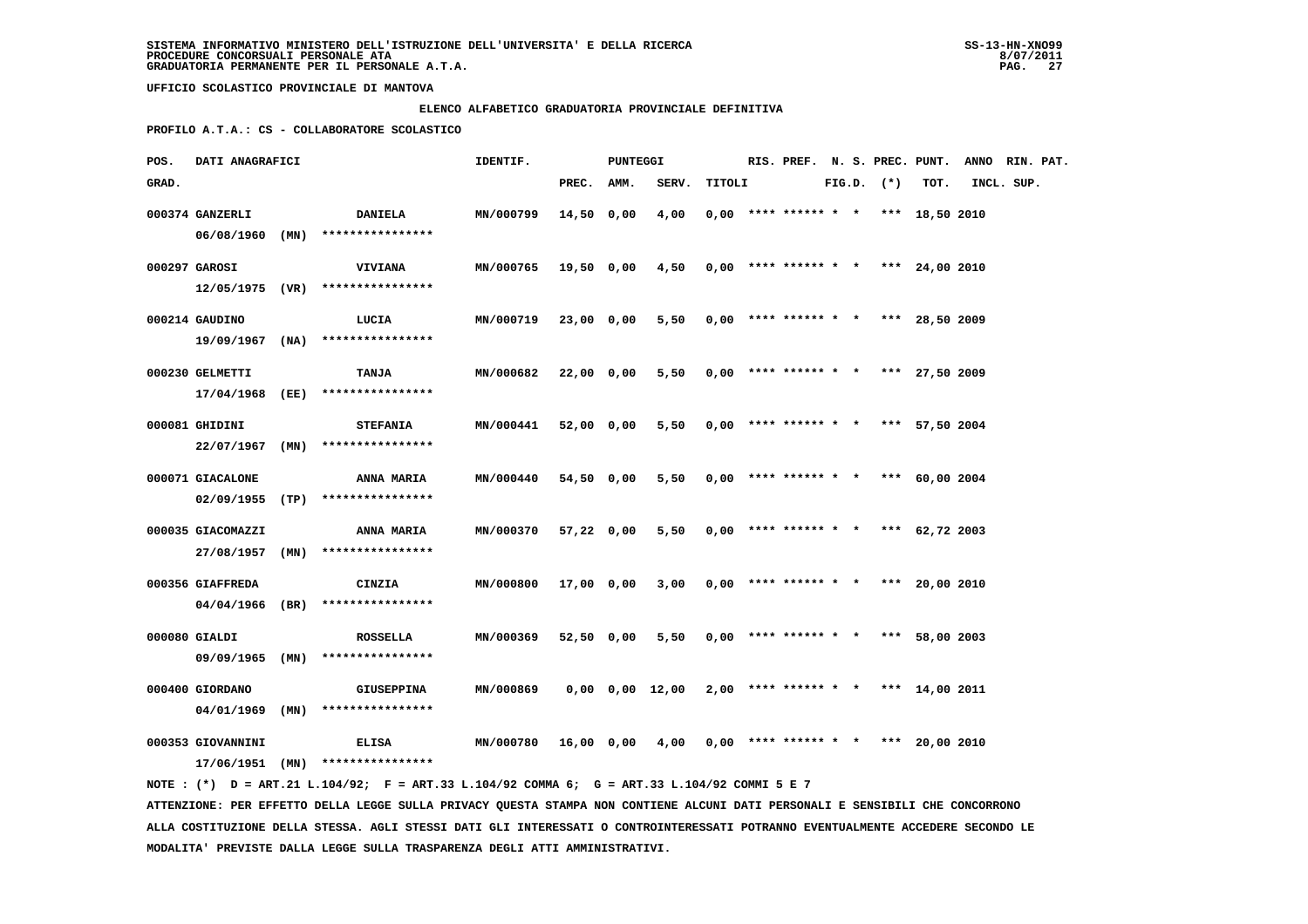### **ELENCO ALFABETICO GRADUATORIA PROVINCIALE DEFINITIVA**

 **PROFILO A.T.A.: CS - COLLABORATORE SCOLASTICO**

| POS.         | DATI ANAGRAFICI                        |                                                                                                                                 | IDENTIF.         |            | PUNTEGGI |                                                             |        |                                       |  |                |                  | RIS. PREF. N. S. PREC. PUNT. ANNO RIN. PAT. |  |
|--------------|----------------------------------------|---------------------------------------------------------------------------------------------------------------------------------|------------------|------------|----------|-------------------------------------------------------------|--------|---------------------------------------|--|----------------|------------------|---------------------------------------------|--|
| GRAD.        |                                        |                                                                                                                                 |                  | PREC. AMM. |          | SERV.                                                       | TITOLI |                                       |  | $FIG.D.$ $(*)$ | TOT.             | INCL. SUP.                                  |  |
|              | 000293 GIUDICE                         | <b>FILOMENA</b><br>24/07/1967 (SA) ****************                                                                             | MN/000798        | 18,80 0,00 |          | 5,50                                                        |        | $0.00$ **** ****** * * *** 24,30 2010 |  |                |                  |                                             |  |
|              | 000292 GNACCARINI                      | PRASSEDE<br>23/12/1948 (MN) ****************                                                                                    | <b>MN/000716</b> | 19,00 0,00 |          | 5,50                                                        |        | $0,00$ **** ****** * * *** 24,50 2009 |  |                |                  |                                             |  |
|              | 000382 GORTAN                          | <b>GIOVANNA</b><br>****************                                                                                             | MN/000881        |            |          | $0,00$ $0,00$ $14,50$ $2,00$ **** ****** * * *** 16,50 2011 |        |                                       |  |                |                  |                                             |  |
|              | $07/07/1963$ (MN)<br>000345 GOTTARDI   | <b>SABRINA</b>                                                                                                                  | MN/000830        | 17,00 0,00 |          | 3,50                                                        |        | $0.00$ **** ****** * * *** 20.50 2010 |  |                |                  |                                             |  |
|              | $17/09/1967$ (MN)<br>000324 GRAZIOLI   | ****************<br>PATRIZIA                                                                                                    | MN/000831        | 17,50 0,00 |          | 4,50                                                        |        | $0,00$ **** ****** * *                |  |                | *** 22,00 2010   |                                             |  |
|              |                                        | 23/12/1965 (NO) ****************                                                                                                |                  |            |          |                                                             |        |                                       |  |                |                  |                                             |  |
| 000005 GRECO |                                        | <b>MARGHERITA</b><br>$10/12/1959$ (KR) ****************                                                                         | MN/000324        | 58,50 0,00 |          | 5,50                                                        |        | $0,00$ **** ****** * * *** 64,00 2003 |  |                |                  |                                             |  |
|              | 000307 GRIGIONI<br>20/03/1954 (MN)     | LOREDANA<br>****************                                                                                                    | MN/000113        | 23,80 0,00 |          | 0,00                                                        |        | $0.00$ **** ****** * * *** 23,80 2002 |  |                |                  |                                             |  |
|              | 000346 GUADAGNO                        | PATRIZIA<br>10/05/1965 (NA) ****************                                                                                    | MN/000788        | 16,50 0,00 |          | 4,00                                                        |        | $0,00$ **** ****** * * *** 20,50 2010 |  |                |                  |                                             |  |
|              | 000240 GUALERZI                        | DORIANA                                                                                                                         | MN/000699        | 22,00 0,00 |          | 5,50                                                        |        | $0,00$ **** ****** * * *** 27,50 2009 |  |                |                  |                                             |  |
|              | $14/02/1956$ (MN)<br>000341 GUANDALINI | ****************<br><b>ELISABETTA</b>                                                                                           | MN/000832        | 17,50 0,00 |          | 3,50                                                        |        | $0.00$ **** ****** * * *** 21,00 2010 |  |                |                  |                                             |  |
|              | $10/07/1961$ (MN)<br>000025 GUARNACCIA | ****************<br>PAOLA                                                                                                       | MN/000442        | 57,50 0,00 |          | 5,50                                                        |        | $0,00$ **** ****** * *                |  |                | *** $63,00$ 2004 |                                             |  |
|              |                                        | 18/05/1975 (RC) ****************<br>NOTE: (*) D = ART.21 L.104/92; F = ART.33 L.104/92 COMMA 6; G = ART.33 L.104/92 COMMI 5 E 7 |                  |            |          |                                                             |        |                                       |  |                |                  |                                             |  |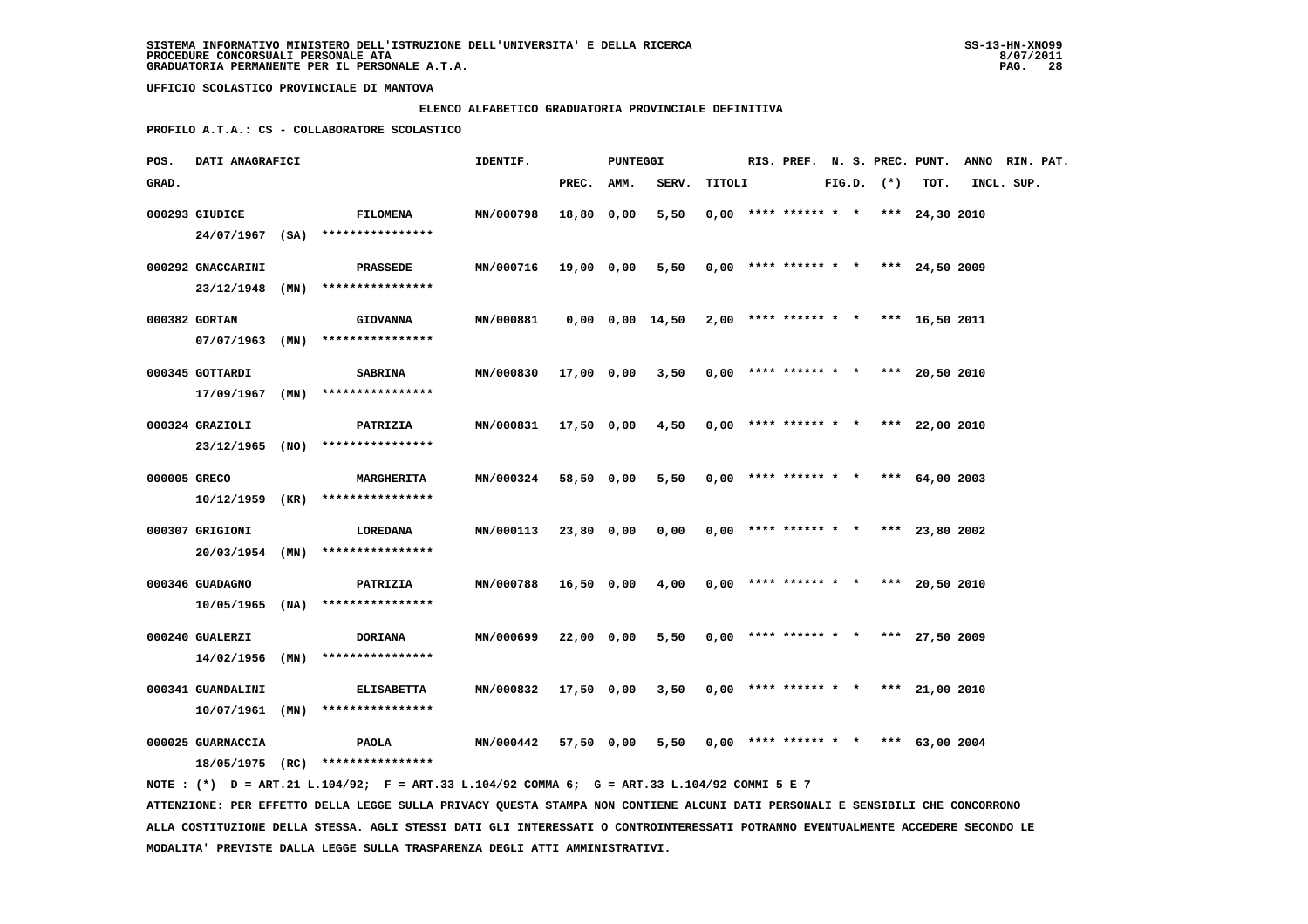### **ELENCO ALFABETICO GRADUATORIA PROVINCIALE DEFINITIVA**

 **PROFILO A.T.A.: CS - COLLABORATORE SCOLASTICO**

| POS.         | DATI ANAGRAFICI                       |                                                                                             | IDENTIF.         |            | PUNTEGGI |                 |        |                        |  |              | RIS. PREF. N. S. PREC. PUNT.          | ANNO RIN. PAT. |  |
|--------------|---------------------------------------|---------------------------------------------------------------------------------------------|------------------|------------|----------|-----------------|--------|------------------------|--|--------------|---------------------------------------|----------------|--|
| GRAD.        |                                       |                                                                                             |                  | PREC.      | AMM.     | SERV.           | TITOLI |                        |  | FIG.D. $(*)$ | TOT.                                  | INCL. SUP.     |  |
|              | 000003 GUERRA                         | <b>EMANUELA</b><br>24/08/1971 (FG) ****************                                         | MN/000362        | 58,50 0,00 |          | 5,50            |        | $0,00$ **** ****** * * |  |              | *** 64,00 2003                        |                |  |
|              | 000394 GUERRESCHI<br>17/09/1965 (MN)  | <b>MANUELA</b><br>****************                                                          | MN/000870        |            |          | 0,00 0,00 12,65 |        |                        |  |              | $2,00$ **** ****** * * *** 14,65 2011 |                |  |
|              | 000224 IANDOLINO                      | <b>MARIA</b><br>$10/07/1971$ (PA) ****************                                          | MN/000729        | 22,50 0,00 |          | 5,50            |        |                        |  |              | $0,00$ **** ****** * * *** 28,00 2009 |                |  |
|              | 000088 IANNANTUONI<br>13/02/1961 (MI) | <b>MARIA GRAZIA</b><br>****************                                                     | MN/000495        | 50,90 0,00 |          | 5,50            |        |                        |  |              | $0,00$ **** ****** * * *** 56,40 2005 |                |  |
| 000358 IEMBO |                                       | <b>FRANCESCO</b><br>$11/05/1968$ (KR) ****************                                      | MN/000361        | 19,60 0,00 |          | 0,00            |        | $0,00$ **** ****** * * |  |              | *** 19,60 2003                        |                |  |
|              | 000097 IMPERATO                       | LILIANA<br>18/04/1955 (SA) ****************                                                 | MN/000494        | 45,75 0,00 |          | 5,50            |        | $0,00$ **** ****** * * |  |              | *** 51,25 2005                        |                |  |
|              | 000221 IOVINO<br>29/02/1976 (AG)      | <b>CLAUDIA</b><br>****************                                                          | MN/000698        | 23,60 0,00 |          | 4,50            |        |                        |  |              | $0,00$ **** ****** * * *** 28,10 2009 |                |  |
|              | 000072 IZIATO<br>26/08/1963 (LE)      | <b>ORONZA</b><br>****************                                                           | MN/000443        | 54,25 0,00 |          | 5,50            |        |                        |  |              | $0,00$ **** ****** * * *** 59,75 2004 |                |  |
| 000378 KOCI  | 18/11/1967 (EE)                       | <b>ASIJE</b><br>****************                                                            | MN/000880        |            |          | 0,00 0,00 13,90 |        |                        |  |              | $3,50$ **** ****** * * *** 17,40 2011 |                |  |
|              | 000344 LANDIERI<br>$17/09/1969$ (NA)  | IMMACOLATA<br>****************                                                              | MN/000789        | 16,50 0,00 |          | 4,00            |        | $0,00$ **** ****** * * |  |              | *** 20,50 2010                        |                |  |
|              | 000403 LASTRUCCI                      | <b>STEFANO</b><br>18/11/1986 (FI) ****************                                          | <b>MN/000854</b> | 10,30 0,00 |          | 1,50            |        | $0.00$ **** ****** * * |  |              | *** 11,80 2010                        |                |  |
|              |                                       | NOTE: (*) D = ART.21 L.104/92; F = ART.33 L.104/92 COMMA 6; G = ART.33 L.104/92 COMMI 5 E 7 |                  |            |          |                 |        |                        |  |              |                                       |                |  |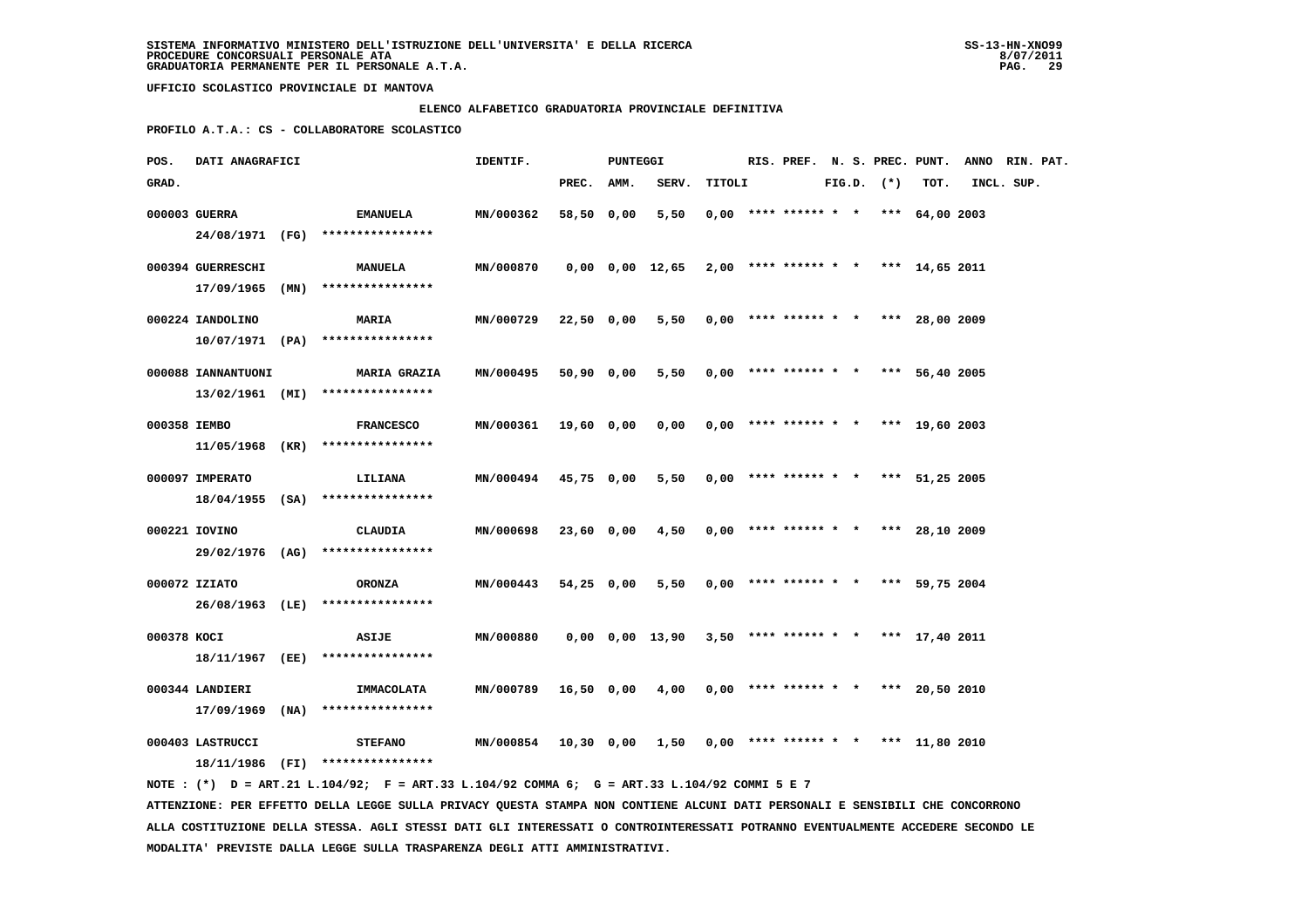### **ELENCO ALFABETICO GRADUATORIA PROVINCIALE DEFINITIVA**

 **PROFILO A.T.A.: CS - COLLABORATORE SCOLASTICO**

| POS.         | DATI ANAGRAFICI                    |      |                                                              | IDENTIF.         |            | PUNTEGGI |                                                           |        | RIS. PREF. N. S. PREC. PUNT.          |  |                |                | ANNO RIN. PAT. |  |
|--------------|------------------------------------|------|--------------------------------------------------------------|------------------|------------|----------|-----------------------------------------------------------|--------|---------------------------------------|--|----------------|----------------|----------------|--|
| GRAD.        |                                    |      |                                                              |                  | PREC. AMM. |          | SERV.                                                     | TITOLI |                                       |  | $FIG.D.$ $(*)$ | TOT.           | INCL. SUP.     |  |
|              | 000023 LA TOSA                     |      | MICHELA GRAZIA MN/000444<br>25/02/1971 (FG) **************** |                  | 57,60 0,00 |          | 5,50                                                      |        | $0.00$ **** ****** * * *** 63,10 2004 |  |                |                |                |  |
|              | 000090 LAUDANI                     |      | <b>CARMELA</b><br>$10/08/1959$ (CT) *****************        | MN/000445        | 49,12 0,00 |          | 5,50                                                      |        | $0,00$ **** ****** * *                |  |                | *** 54,62 2004 |                |  |
|              | 000393 LAURINI<br>25/07/1965 (MN)  |      | LAURA<br>****************                                    | <b>MN/000874</b> |            |          | $0,00$ $0,00$ $12,50$ $2,50$ **** ****** * *** 15,00 2011 |        |                                       |  |                |                |                |  |
|              | 000268 LAZZARINI<br>01/07/1966     | (MN) | CRISTINA<br>****************                                 | MN/000678        | 21,48 0,00 |          | 4,50                                                      |        | $0.00$ **** ****** * * *** 25,98 2009 |  |                |                |                |  |
|              | 000036 LEARDINI<br>20/05/1960 (VR) |      | ANNA MARIA<br>****************                               | MN/000332        | 57,02 0,00 |          | 5,50                                                      |        | $0,00$ **** ****** * * *** 62,52 2003 |  |                |                |                |  |
|              | 000205 LE ROSE<br>23/09/1962 (KR)  |      | <b>ANASTASIA</b><br>****************                         | MN/000628        | 23,50 0,00 |          | 5,50                                                      |        | $0.00$ **** ****** * * *** 29.00 2009 |  |                |                |                |  |
|              | 000367 LIBERTO                     |      | <b>ANTONIETTA</b><br>04/03/1966 (CE) ****************        | MN/000786        | 14,50 0,00 |          | 4,50                                                      |        | $0,00$ **** ****** * * *** 19,00 2010 |  |                |                |                |  |
| 000263 LISTA |                                    |      | <b>CONCETTA</b><br>03/01/1971 (NA) ****************          | MN/000689        | 20,50 0,00 |          | 5,50                                                      |        | $0.00$ **** ****** * * *** 26.00 2009 |  |                |                |                |  |
| 000004 LOCCI | 08/02/1965 (CA)                    |      | GIULIANA<br>****************                                 | MN/000265        | 58,50 0,00 |          | $5,50$ 0,00 **** ****** * * *** 64,00 2003                |        |                                       |  |                |                |                |  |
|              | 000065 LO CRICCHIO                 |      | EULALIA<br>08/11/1972 (PA) ****************                  | MN/000266        | 55,00 0,00 |          | 5,50                                                      |        | $0.00$ **** ****** * * *** 60.50 2003 |  |                |                |                |  |
| 000144 LOPEZ |                                    |      | <b>PATRIZIA</b><br>16/01/1959 (BR) ****************          | MN/000263        | 37,65 0,00 |          | 0,00                                                      |        | $0.00$ **** ****** * * *** 37.65 2003 |  |                |                |                |  |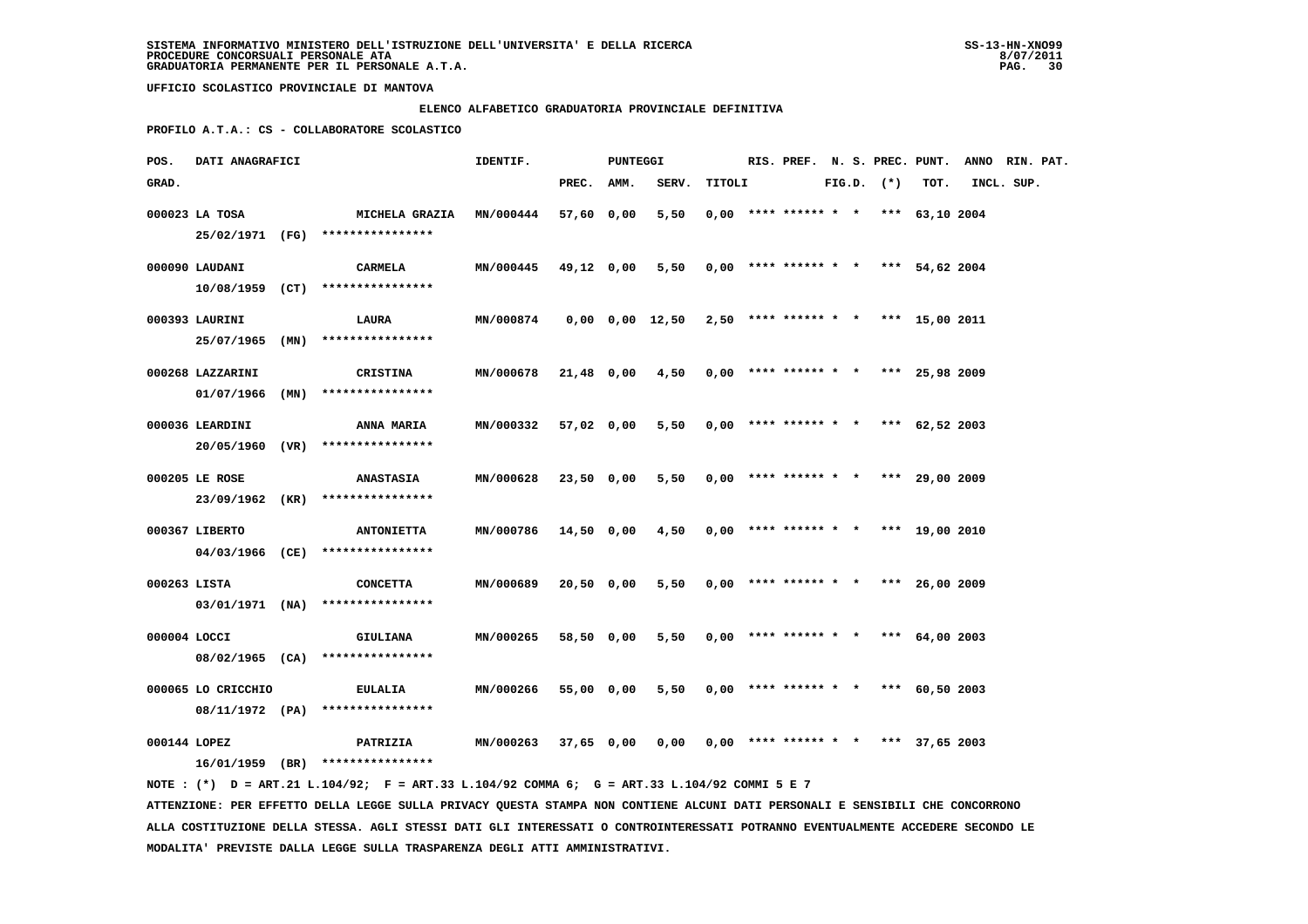#### **ELENCO ALFABETICO GRADUATORIA PROVINCIALE DEFINITIVA**

 **PROFILO A.T.A.: CS - COLLABORATORE SCOLASTICO**

| POS.         | DATI ANAGRAFICI   |                                     | IDENTIF.         |              | <b>PUNTEGGI</b> |                       |        | RIS. PREF. N. S. PREC. PUNT.          |  |                |                  | ANNO RIN. PAT. |  |
|--------------|-------------------|-------------------------------------|------------------|--------------|-----------------|-----------------------|--------|---------------------------------------|--|----------------|------------------|----------------|--|
| GRAD.        |                   |                                     |                  | PREC. AMM.   |                 | SERV.                 | TITOLI |                                       |  | $FIG.D.$ $(*)$ | TOT.             | INCL. SUP.     |  |
|              | 000186 LUCIANO'   | <b>ANNUNZIATA</b>                   | MN/000668        | $25,25$ 0,00 |                 | 5,50                  |        | $0,00$ **** ****** * *                |  |                | *** 30,75 2009   |                |  |
|              |                   | 28/12/1971 (RC) ****************    |                  |              |                 |                       |        |                                       |  |                |                  |                |  |
|              | 000149 LUMARE     | <b>ELEONORA</b>                     | MN/000552        | 31,60 0,00   |                 | 5,50                  |        | $0,00$ **** ****** * * *** 37,10 2007 |  |                |                  |                |  |
|              |                   | 17/07/1962 (KR) ****************    |                  |              |                 |                       |        |                                       |  |                |                  |                |  |
|              | 000273 LUSETTI    | LORENA                              | MN/000750        | 21,00 0,00   |                 | 4,50                  |        | $0,00$ **** ****** * *                |  |                | *** 25,50 2009   |                |  |
|              |                   | $13/07/1964$ (MN) ****************  |                  |              |                 |                       |        |                                       |  |                |                  |                |  |
|              | 000278 MADELLA    | <b>MANUELA</b>                      | MN/000866        |              |                 | $0,00$ $0,00$ $23,32$ |        | $2,00$ **** ****** * * *** 25,32 2011 |  |                |                  |                |  |
|              | $12/04/1963$ (MN) | ****************                    |                  |              |                 |                       |        |                                       |  |                |                  |                |  |
|              | 000181 MAFFEZZOLI | <b>ERMINIA</b>                      | <b>MN/000754</b> | 25,00 0,00   |                 | 6,25                  |        | $0,00$ **** ****** * * *** 31,25 2009 |  |                |                  |                |  |
|              | 29/11/1955 (MN)   | ****************                    |                  |              |                 |                       |        |                                       |  |                |                  |                |  |
|              | 000058 MAGNANI    | <b>ELIANA</b>                       | MN/000446        | 55,30 0,00   |                 | 5,50                  |        | $0,00$ **** ****** * *                |  |                | *** 60,80 2004   |                |  |
|              |                   | $27/04/1971$ (RA) ***************** |                  |              |                 |                       |        |                                       |  |                |                  |                |  |
|              | 000340 MAGNONE    | <b>ALBINA</b>                       | MN/000833        | 17,00 0,00   |                 | 4,00                  |        | $0,00$ **** ****** * * *** 21,00 2010 |  |                |                  |                |  |
|              | 27/12/1981 (EE)   | ****************                    |                  |              |                 |                       |        |                                       |  |                |                  |                |  |
|              | 000001 MAIELLO    | <b>FRANCESCA</b>                    | <b>MN/000224</b> | 58,50 0,00   |                 | 5,50                  |        | $0,00$ **** ****** * *                |  |                | *** 64,00 2003   |                |  |
|              | 24/08/1960 (NA)   | ****************                    |                  |              |                 |                       |        |                                       |  |                |                  |                |  |
| 000323 MAINI |                   | LORENZA                             | <b>MN/000770</b> | 17,25 0,00   |                 | 5,00                  |        | $0,00$ **** ****** * * *** 22,25 2010 |  |                |                  |                |  |
|              | $11/09/1969$ (MO) | ****************                    |                  |              |                 |                       |        |                                       |  |                |                  |                |  |
|              | 000119 MANCINO    | <b>RITA MARIA</b>                   | MN/000553        | 36,90 0,00   |                 | 5,50                  |        | $0,00$ **** ****** * *                |  |                | *** $42,40$ 2007 |                |  |
|              | $23/09/1969$ (LE) | ****************                    |                  |              |                 |                       |        |                                       |  |                |                  |                |  |
|              | 000252 MANDARANO  | <b>ROSANNA</b>                      | MN/000700        | 21,00 0,00   |                 | 5,50                  |        | $0,00$ **** ****** * *                |  |                | *** 26,50 2009   |                |  |
|              | $07/07/1968$ (RC) | ****************                    |                  |              |                 |                       |        |                                       |  |                |                  |                |  |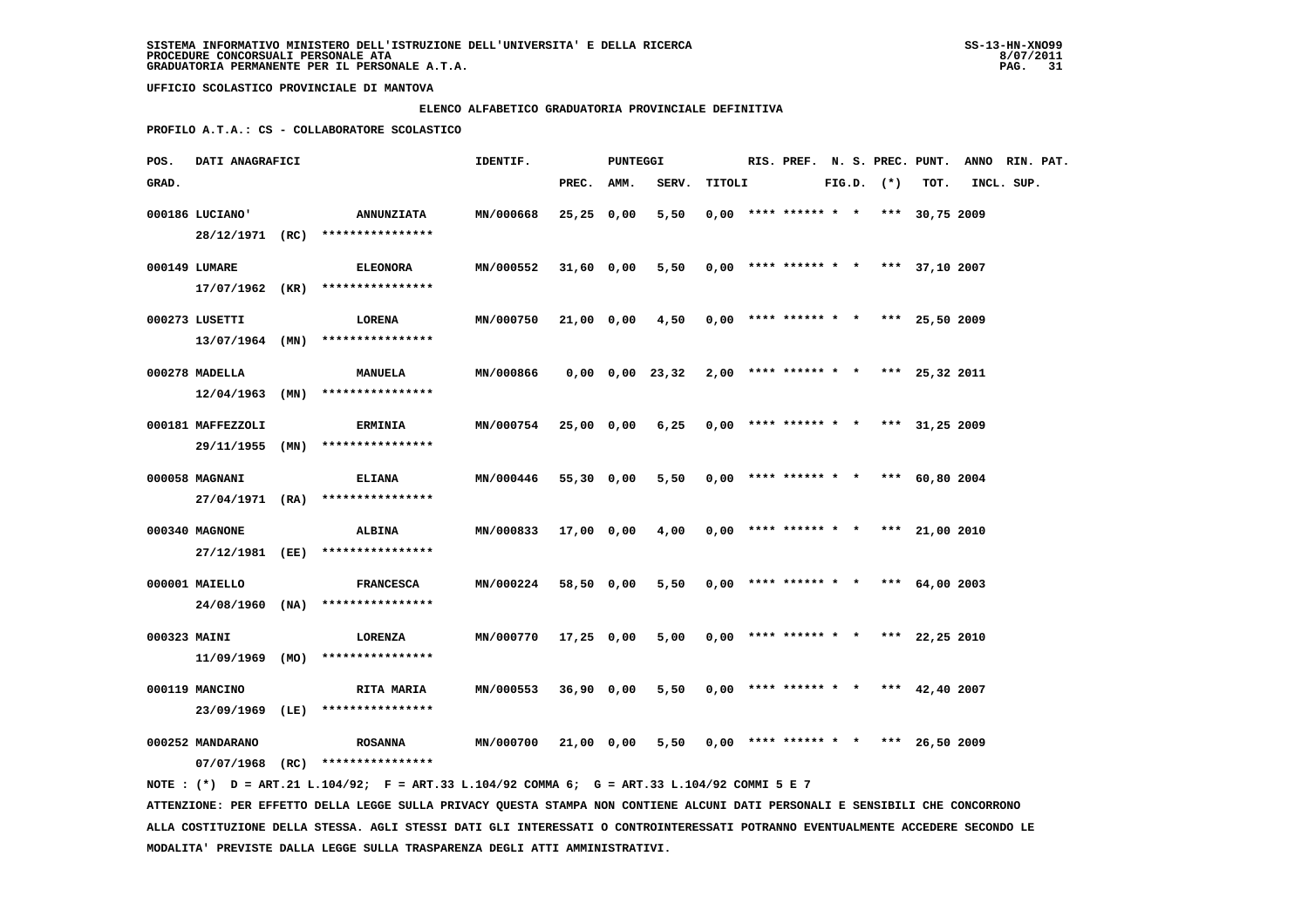### **ELENCO ALFABETICO GRADUATORIA PROVINCIALE DEFINITIVA**

 **PROFILO A.T.A.: CS - COLLABORATORE SCOLASTICO**

| POS.         | DATI ANAGRAFICI                      |                                                        | IDENTIF.         |            | PUNTEGGI |       |        | RIS. PREF. N. S. PREC. PUNT.          |  |                |                  | ANNO RIN. PAT. |  |
|--------------|--------------------------------------|--------------------------------------------------------|------------------|------------|----------|-------|--------|---------------------------------------|--|----------------|------------------|----------------|--|
| GRAD.        |                                      |                                                        |                  | PREC. AMM. |          | SERV. | TITOLI |                                       |  | $FIG.D.$ $(*)$ | TOT.             | INCL. SUP.     |  |
|              | 000021 MANICO                        | <b>ROSA MARIA</b><br>****************                  | MN/000258        | 58,00 0,00 |          | 5,50  |        | $0.00$ **** ****** * * *** 63,50 2003 |  |                |                  |                |  |
|              | 18/10/1955 (KR)<br>000337 MARABETI   | <b>FRANCESCA</b>                                       | MN/000759        | 18,50 0,00 |          | 2,50  |        | $0,00$ **** ****** * *                |  |                | *** 21,00 2010   |                |  |
|              |                                      | $10/06/1976$ (PA) ****************                     |                  |            |          |       |        |                                       |  |                |                  |                |  |
|              | 000074 MARCELLINO<br>04/04/1974 (RC) | <b>FILOMENA</b><br>****************                    | MN/000447        | 54,10 0,00 |          | 5,50  |        | $0.00$ **** ****** * * *** 59.60 2004 |  |                |                  |                |  |
|              | 000131 MARCHIO                       | MARIA                                                  | MN/000554        | 34,00 0,00 |          | 5,50  |        | $0,00$ **** ****** * * *** 39,50 2007 |  |                |                  |                |  |
|              | 25/01/1977 (CZ)                      | ****************                                       |                  |            |          |       |        |                                       |  |                |                  |                |  |
|              | 000302 MARCHIO<br>12/11/1964 (KR)    | <b>ROSA</b><br>****************                        | MN/000739        | 19,50 0,00 |          | 4,50  |        | $0.00$ **** ****** * * *** 24,00 2009 |  |                |                  |                |  |
|              | 000277 MARCON                        | <b>MARILISA</b><br>$31/12/1964$ (TV) ***************** | <b>MN/000624</b> | 20,90 0,00 |          | 4,50  |        | $0,00$ **** ****** * * *** 25,40 2009 |  |                |                  |                |  |
| 000079 MARIN |                                      | IULIANA                                                | MN/000448        | 52,85 0,00 |          | 5,50  |        | $0.00$ **** ****** * *                |  |                | *** 58,35 2004   |                |  |
|              | 23/09/1969 (EE)                      | ****************                                       |                  |            |          |       |        |                                       |  |                |                  |                |  |
|              | 000213 MARINO<br>19/04/1972 (RE)     | <b>GIUSEPPINA</b><br>****************                  | MN/000672        | 23,00 0,00 |          | 5,50  |        | $0.00$ **** ****** * * *** 28.50 2009 |  |                |                  |                |  |
|              | 000190 MAROTTA                       | <b>ANTONIETTA</b>                                      | MN/000627        | 25,50 0,00 |          | 4,50  |        | $0.00$ **** ****** * * *** 30.00 2009 |  |                |                  |                |  |
|              | $01/01/1966$ (SA)                    | ****************                                       |                  |            |          |       |        |                                       |  |                |                  |                |  |
|              | 000045 MAROTTI<br>$20/01/1972$ (MN)  | <b>BARBARA</b><br>****************                     | MN/000255        | 56,55 0,00 |          | 5,50  |        | $0,00$ **** ****** * *                |  |                | *** $62,05,2003$ |                |  |
| 000243 MARTE |                                      | <b>ANNINA</b>                                          | MN/000758        | 24,00      | 0,00     | 3,00  |        | $0.00$ **** ****** * *                |  | ***            | 27,00 2010       |                |  |
|              |                                      | 09/03/1969 (RC) ****************                       |                  |            |          |       |        |                                       |  |                |                  |                |  |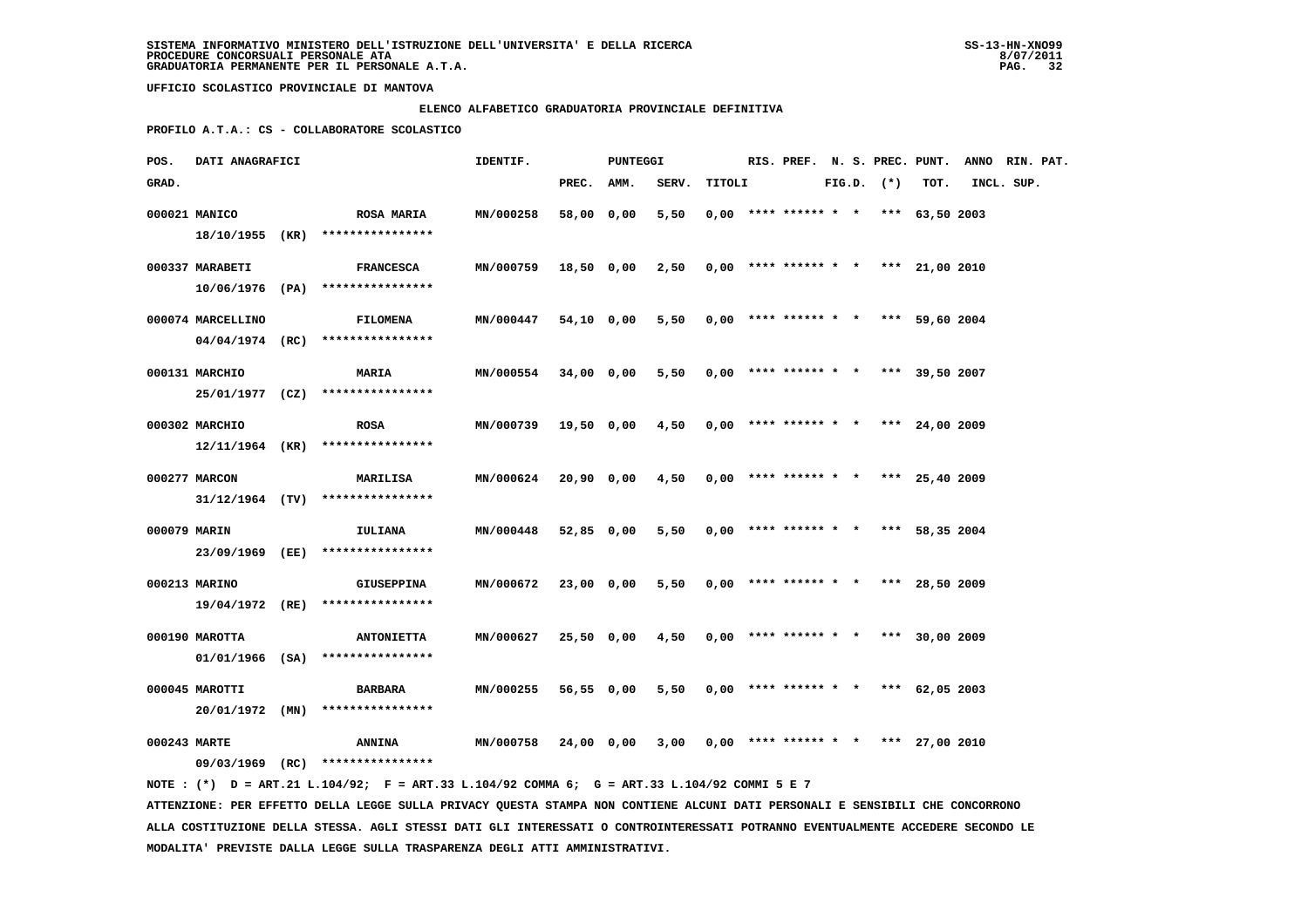#### **ELENCO ALFABETICO GRADUATORIA PROVINCIALE DEFINITIVA**

 **PROFILO A.T.A.: CS - COLLABORATORE SCOLASTICO**

| POS.         | DATI ANAGRAFICI                      |                                                                                             | IDENTIF.                                                    |            | PUNTEGGI |                                                           |        |                                       |  |                |      | RIS. PREF. N. S. PREC. PUNT. ANNO RIN. PAT. |  |
|--------------|--------------------------------------|---------------------------------------------------------------------------------------------|-------------------------------------------------------------|------------|----------|-----------------------------------------------------------|--------|---------------------------------------|--|----------------|------|---------------------------------------------|--|
| GRAD.        |                                      |                                                                                             |                                                             | PREC. AMM. |          | SERV.                                                     | TITOLI |                                       |  | $FIG.D.$ $(*)$ | TOT. | INCL. SUP.                                  |  |
|              | 000060 MARTINO                       | <b>MARIANGELA</b><br>25/07/1950 (KR) ****************                                       | MN/000427                                                   | 55,08 0,00 |          | 5,50                                                      |        | $0,00$ **** ****** * * *** 60,58 2003 |  |                |      |                                             |  |
| 000389 MAZZA |                                      | <b>MARIA ROSARIA</b><br>$27/07/1960$ (NA) ****************                                  | MN/000871                                                   |            |          | $0,00$ $0,00$ $13,50$ $2,00$ **** ****** * *** 15,50 2011 |        |                                       |  |                |      |                                             |  |
|              | 000386 MAZZARELLA                    | <b>MARIA GRAZIA</b><br>$14/11/1958$ (CE) *****************                                  | MN/000834 14,50 0,00 1,50 0,00 **** ****** * *** 16,00 2010 |            |          |                                                           |        |                                       |  |                |      |                                             |  |
|              | 000211 MAZZEO                        | ANNA                                                                                        | <b>MN/000574</b>                                            | 23,25 0,00 |          | 5,50                                                      |        | $0,00$ **** ****** * * *** 28,75 2008 |  |                |      |                                             |  |
|              | 17/05/1962 (ME)<br>000402 MAZZOLA    | ****************<br>ELENA                                                                   | MN/000762                                                   |            |          | 11,30 0,00 1,50                                           |        | $0,00$ **** ****** * * *** 12,80 2010 |  |                |      |                                             |  |
|              | 000237 MAZZOTTA                      | $14/03/1965$ (MN) ****************<br><b>ROSA</b>                                           | MN/000692                                                   | 23,00 0,00 |          | 4,50                                                      |        | $0,00$ **** ****** * * *** 27,50 2009 |  |                |      |                                             |  |
|              | 000013 MAZZUCA                       | $14/04/1961$ (CS) ****************<br><b>GIORGIO</b>                                        | MN/000252                                                   | 58,20 0,00 |          | 5,50                                                      |        | $0.00$ **** ****** * * *** 63,70 2003 |  |                |      |                                             |  |
|              |                                      | $21/04/1968$ (CS) ****************                                                          |                                                             |            |          |                                                           |        |                                       |  |                |      |                                             |  |
|              | 000168 MEDOLA                        | MATILDE<br>$05/11/1969$ (MN) ****************                                               | MN/000584                                                   | 28,00 0,00 |          | 5,00                                                      |        | $0,00$ **** ****** * * *** 33,00 2008 |  |                |      |                                             |  |
| 000235 MEGNA |                                      | <b>SALVATORINA</b><br>$04/05/1963$ (KR) ****************                                    | MN/000730                                                   | 22,00 0,00 |          | 5,50                                                      |        | $0,00$ **** ****** * * *** 27,50 2009 |  |                |      |                                             |  |
|              | 000398 MENEGHETTI<br>20/01/1968 (CR) | MANUELA<br>****************                                                                 | MN/000856                                                   | 14,50 0,00 |          | 0,00                                                      |        | $0.00$ **** ****** * * *** 14,50 2010 |  |                |      |                                             |  |
|              | 000248 MERIGHI                       | <b>ANTONELLA</b><br>$01/12/1961$ (MN) ****************                                      | MN/000721                                                   | 21,15 0,00 |          | 5,50                                                      |        | $0,00$ **** ****** * * *** 26,65 2009 |  |                |      |                                             |  |
|              |                                      | NOTE: (*) D = ART.21 L.104/92; F = ART.33 L.104/92 COMMA 6; G = ART.33 L.104/92 COMMI 5 E 7 |                                                             |            |          |                                                           |        |                                       |  |                |      |                                             |  |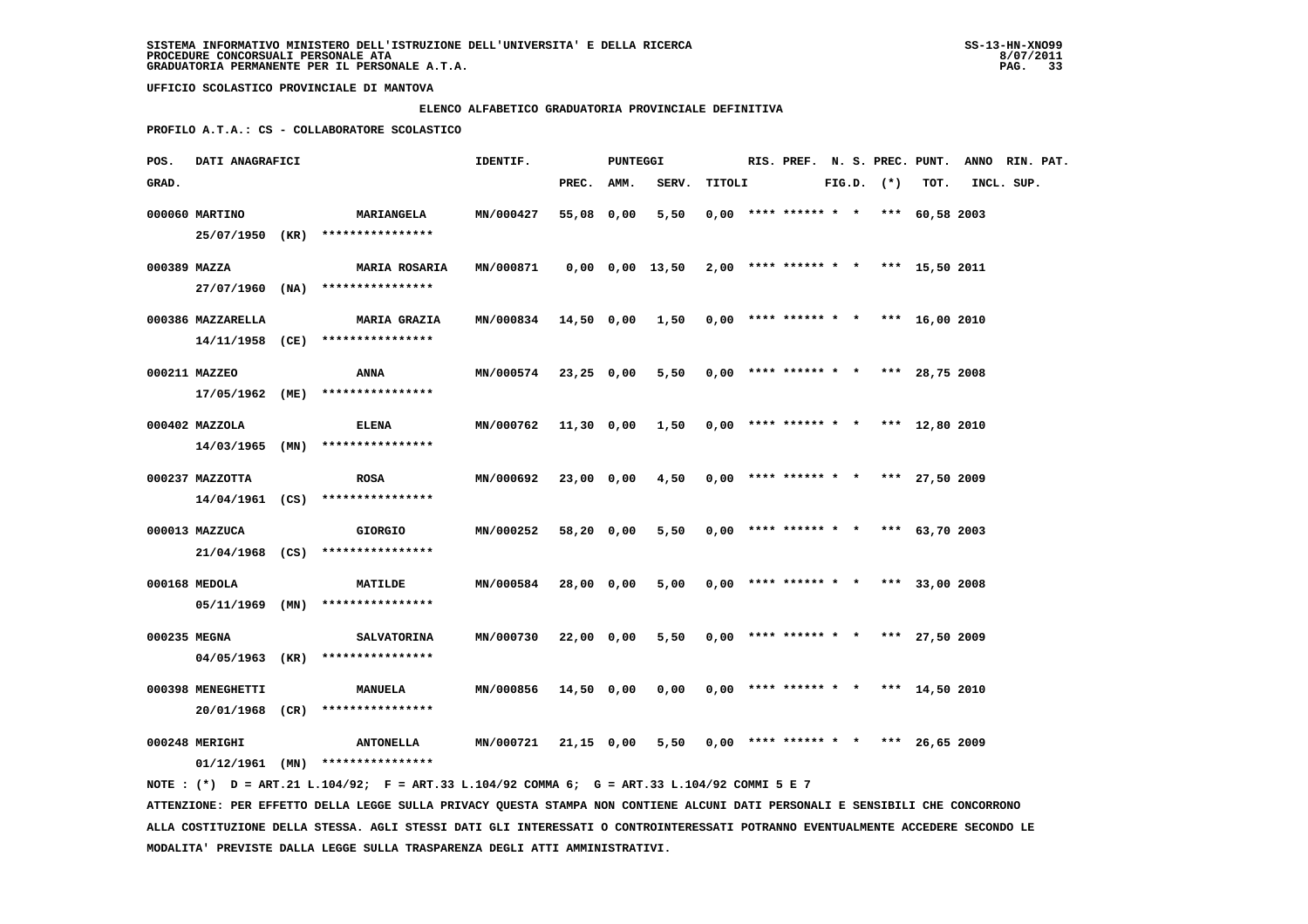### **ELENCO ALFABETICO GRADUATORIA PROVINCIALE DEFINITIVA**

 **PROFILO A.T.A.: CS - COLLABORATORE SCOLASTICO**

| POS.        | DATI ANAGRAFICI   |                                    | IDENTIF.         |            | <b>PUNTEGGI</b> |       |        | RIS. PREF. N. S. PREC. PUNT.          |  |                |                | ANNO RIN. PAT. |  |
|-------------|-------------------|------------------------------------|------------------|------------|-----------------|-------|--------|---------------------------------------|--|----------------|----------------|----------------|--|
| GRAD.       |                   |                                    |                  | PREC.      | AMM.            | SERV. | TITOLI |                                       |  | $FIG.D.$ $(*)$ | TOT.           | INCL. SUP.     |  |
|             | 000299 MIGLIACCIO | ANNA BIANCA                        | MN/000693        | 19,00 0,00 |                 | 5,00  |        | $0,00$ **** ****** * * *** 24,00 2009 |  |                |                |                |  |
|             |                   | $10/11/1969$ (NA) **************** |                  |            |                 |       |        |                                       |  |                |                |                |  |
|             | 000350 MILANI     | CRISTINA                           | MN/000743        | 20,50 0,00 |                 | 0,00  |        | $0,00$ **** ****** * * *** 20,50 2009 |  |                |                |                |  |
|             |                   | 09/05/1971 (RO) ****************   |                  |            |                 |       |        |                                       |  |                |                |                |  |
|             | 000295 MILANI     | <b>EMANUELA</b>                    | MN/000835        | 19,54 0,00 |                 | 4,50  |        | $0.00$ **** ****** * * *** 24.04 2010 |  |                |                |                |  |
|             | 07/05/1966 (MIN)  | ****************                   |                  |            |                 |       |        |                                       |  |                |                |                |  |
|             | 000257 MIRANDOLA  | <b>DANIELA</b>                     | MN/000785        | 21,00 0,00 |                 | 5,50  |        | $0,00$ **** ****** * * *** 26,50 2010 |  |                |                |                |  |
|             |                   | $13/10/1955$ (VR) **************** |                  |            |                 |       |        |                                       |  |                |                |                |  |
| 000322 MITI |                   | CLELIA                             | MN/000836        | 18,50 0,00 |                 | 4,00  |        | $0,00$ **** ****** * * *** 22,50 2010 |  |                |                |                |  |
|             | 25/08/1952 (CR)   | ****************                   |                  |            |                 |       |        |                                       |  |                |                |                |  |
| 000165 MOI  |                   | ORNELLA                            | MN/000575        | 28,00 0,00 |                 | 5,50  |        | $0,00$ **** ****** * * *** 33,50 2008 |  |                |                |                |  |
|             | 04/08/1968 (MN)   | ****************                   |                  |            |                 |       |        |                                       |  |                |                |                |  |
| 000077 MOI  |                   | <b>STEFANO</b>                     | <b>MN/000449</b> | 53,50 0,00 |                 | 5,50  |        | $0,00$ **** ****** * * *** 59,00 2004 |  |                |                |                |  |
|             | 19/04/1957 (MN)   | ****************                   |                  |            |                 |       |        |                                       |  |                |                |                |  |
|             | 000201 MORSELLI   | ORNELLA                            | <b>MN/000582</b> | 24,00 0,00 |                 | 5,50  |        | $0,00$ **** ****** * * *** 29,50 2008 |  |                |                |                |  |
|             | $02/01/1951$ (MN) | ****************                   |                  |            |                 |       |        |                                       |  |                |                |                |  |
|             | 000284 MURABITO   | <b>ROSARIA</b>                     | MN/000781        | 19,50 0,00 |                 | 5,50  |        | $0,00$ **** ****** * *                |  |                | *** 25,00 2010 |                |  |
|             |                   | $11/09/1961$ (ME) **************** |                  |            |                 |       |        |                                       |  |                |                |                |  |
|             | 000222 MUROLO     | <b>CLAUDIA</b>                     | MN/000621        | 22,50 0,00 |                 | 5,50  |        | $0.00$ **** ****** * * *** 28.00 2009 |  |                |                |                |  |
|             | 16/06/1975 (NA)   | ****************                   |                  |            |                 |       |        |                                       |  |                |                |                |  |
| 000370 MUTO |                   | <b>FRANCESCO</b>                   | MN/000622        | 19,00 0,00 |                 | 0,00  |        | $0,00$ **** ****** * * *** 19,00 2009 |  |                |                |                |  |
|             | 09/08/1960 (KR)   | ****************                   |                  |            |                 |       |        |                                       |  |                |                |                |  |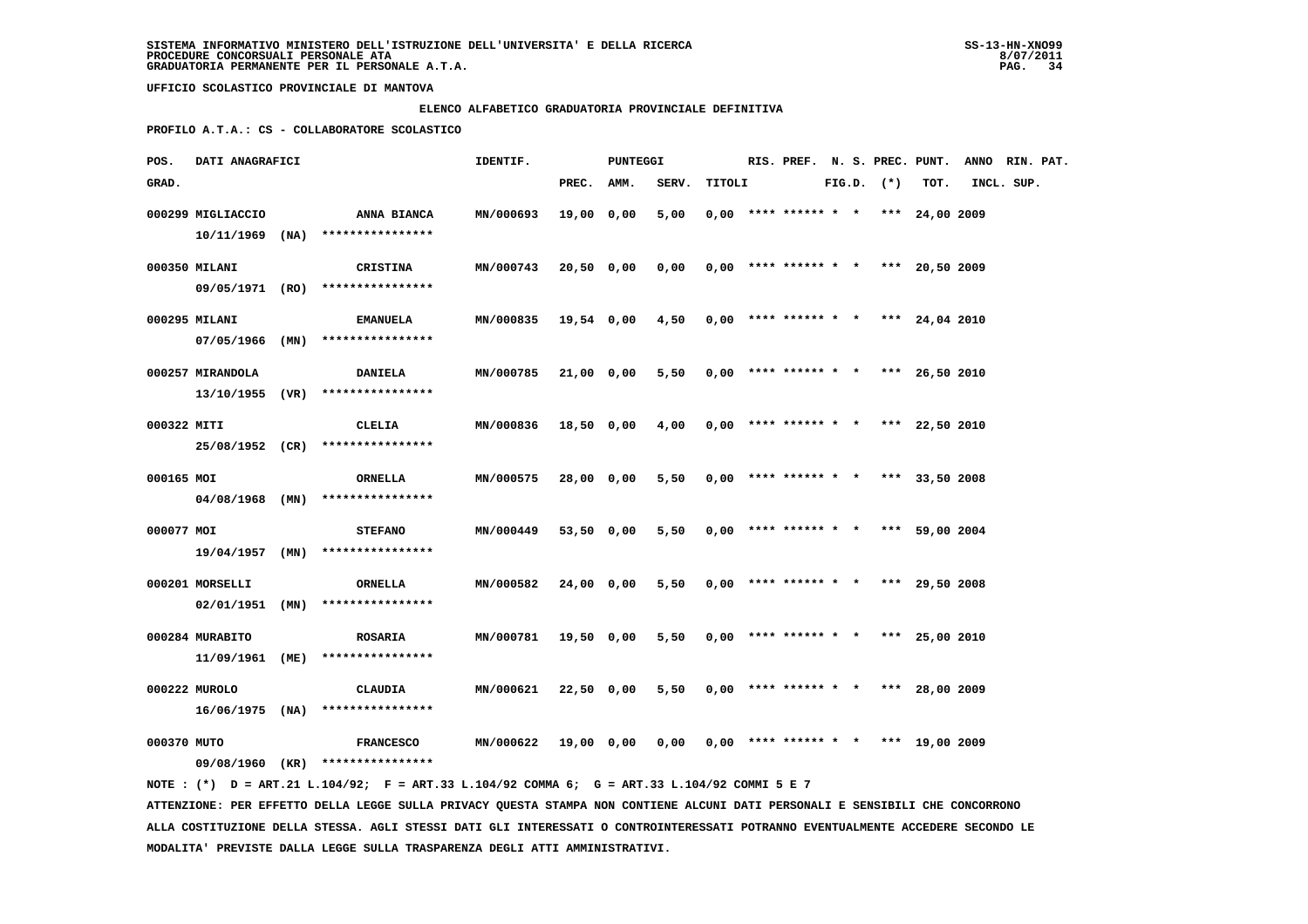### **ELENCO ALFABETICO GRADUATORIA PROVINCIALE DEFINITIVA**

 **PROFILO A.T.A.: CS - COLLABORATORE SCOLASTICO**

| POS.       | DATI ANAGRAFICI  |                                                                                             | IDENTIF.             |            | PUNTEGGI   |       |        |                                       |  |                |      | RIS. PREF. N. S. PREC. PUNT. ANNO RIN. PAT. |  |
|------------|------------------|---------------------------------------------------------------------------------------------|----------------------|------------|------------|-------|--------|---------------------------------------|--|----------------|------|---------------------------------------------|--|
| GRAD.      |                  |                                                                                             |                      | PREC.      | AMM.       | SERV. | TITOLI |                                       |  | $FIG.D.$ $(*)$ | TOT. | INCL. SUP.                                  |  |
|            | 000349 NACCARATO | <b>DONATELLA</b>                                                                            | MN/000838            | 16,00 0,00 |            | 4,50  |        | $0.00$ **** ****** * * *** 20.50 2010 |  |                |      |                                             |  |
|            |                  | 26/03/1986 (CS) ****************                                                            |                      |            |            |       |        |                                       |  |                |      |                                             |  |
|            | 000288 NADALINI  | <b>MARINA</b>                                                                               | MN/000694            |            | 20,00 0,00 | 4,50  |        | $0,00$ **** ****** * * *** 24,50 2009 |  |                |      |                                             |  |
|            |                  | 08/12/1966 (MN) ****************                                                            |                      |            |            |       |        |                                       |  |                |      |                                             |  |
|            | 000256 NAPPO     | <b>ASSUNTA</b>                                                                              | <b>MN/000671</b>     |            | 19,00 0,00 | 7,50  |        | $0,00$ **** ****** * * *** 26,50 2009 |  |                |      |                                             |  |
|            |                  | $01/03/1967$ (NA) ****************                                                          |                      |            |            |       |        |                                       |  |                |      |                                             |  |
|            | 000066 NAVARRA   | <b>VINCENZO</b>                                                                             | <b>MN/000244</b>     |            | 55,00 0,00 | 5,50  |        | $0.00$ **** ****** * * *** 60.50 2003 |  |                |      |                                             |  |
|            |                  | 07/04/1965 (SA) ****************                                                            |                      |            |            |       |        |                                       |  |                |      |                                             |  |
|            | 000183 NOBILE    | ANNA                                                                                        | MN/000589            | 25,50 0,00 |            | 5,50  |        | $0,00$ **** ****** * * *** 31,00 2008 |  |                |      |                                             |  |
|            |                  | 09/05/1972 (NA) ****************                                                            |                      |            |            |       |        |                                       |  |                |      |                                             |  |
|            |                  |                                                                                             |                      |            |            |       |        |                                       |  |                |      |                                             |  |
|            | 000332 NOCERA    | <b>GIOVANNA</b>                                                                             | MN/000715            | 19,50 0,00 |            | 2,00  |        | $0,00$ **** ****** * * *** 21,50 2009 |  |                |      |                                             |  |
|            |                  | 11/03/1974 (EE) ****************                                                            |                      |            |            |       |        |                                       |  |                |      |                                             |  |
| 000135 ODI |                  | <b>DONATELLA</b>                                                                            | <b>MN/000555</b>     | 34,00 0,00 |            | 5,50  |        | $0,00$ **** ****** * * *** 39,50 2007 |  |                |      |                                             |  |
|            |                  | $30/12/1957$ (MN) ****************                                                          |                      |            |            |       |        |                                       |  |                |      |                                             |  |
|            | 000010 OLIVIERI  | FABIOLA                                                                                     | <b>MN/000236</b>     |            | 58,35 0,00 | 5,50  |        | $0,00$ **** ****** * * *** 63,85 2003 |  |                |      |                                             |  |
|            |                  | $15/10/1960$ (MN) ****************                                                          |                      |            |            |       |        |                                       |  |                |      |                                             |  |
|            | 000031 OLIVIERO  | <b>GIROLAMO</b>                                                                             | MN/000235            |            | 57,50 0,00 | 5,50  |        | $0,00$ **** ****** * * *** 63,00 2003 |  |                |      |                                             |  |
|            |                  | 29/09/1971 (NA) ****************                                                            |                      |            |            |       |        |                                       |  |                |      |                                             |  |
|            |                  |                                                                                             |                      |            |            |       |        |                                       |  |                |      |                                             |  |
|            | 000228 ORECCHINI | <b>MARIA STELLA</b><br>$01/10/1980$ (TP) ****************                                   | MN/000625 22,50 0,00 |            |            | 5,50  |        | $0,00$ **** ****** * * *** 28,00 2009 |  |                |      |                                             |  |
|            |                  |                                                                                             |                      |            |            |       |        |                                       |  |                |      |                                             |  |
|            | 000075 ORLANDI   | <b>MONIA</b>                                                                                | MN/000451            |            | 54,00 0,00 | 5,50  |        | $0,00$ **** ****** * * *** 59,50 2004 |  |                |      |                                             |  |
|            |                  | 23/12/1977 (MN) ****************                                                            |                      |            |            |       |        |                                       |  |                |      |                                             |  |
|            |                  | NOTE: (*) D = ART.21 L.104/92; F = ART.33 L.104/92 COMMA 6; G = ART.33 L.104/92 COMMI 5 E 7 |                      |            |            |       |        |                                       |  |                |      |                                             |  |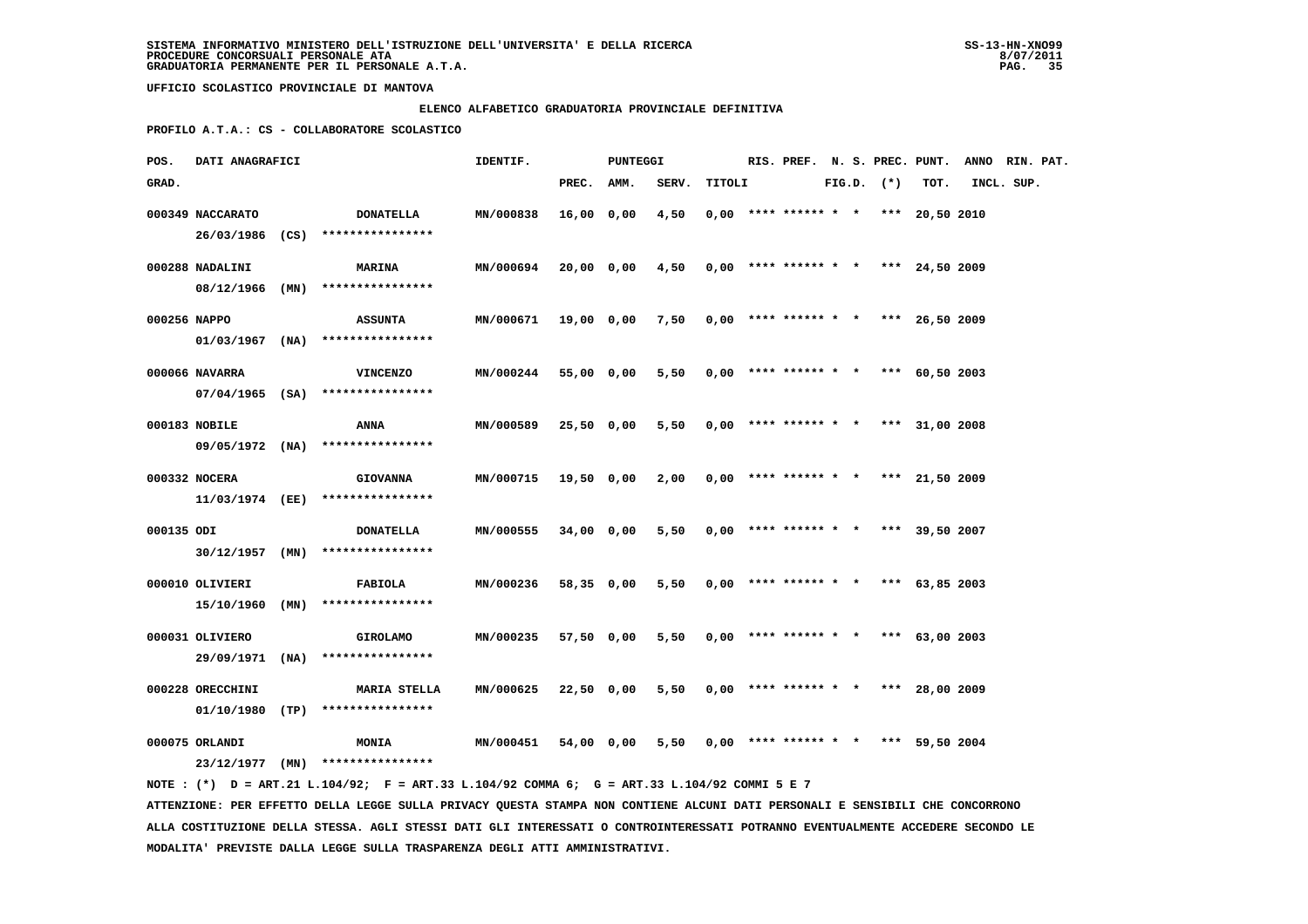### **ELENCO ALFABETICO GRADUATORIA PROVINCIALE DEFINITIVA**

 **PROFILO A.T.A.: CS - COLLABORATORE SCOLASTICO**

| POS.        | <b>DATI ANAGRAFICI</b> |                                                                                              | IDENTIF.         |            | PUNTEGGI |                                                           |        |                                            |  |                |      | RIS. PREF. N. S. PREC. PUNT. ANNO RIN. PAT. |  |
|-------------|------------------------|----------------------------------------------------------------------------------------------|------------------|------------|----------|-----------------------------------------------------------|--------|--------------------------------------------|--|----------------|------|---------------------------------------------|--|
| GRAD.       |                        |                                                                                              |                  | PREC. AMM. |          | SERV.                                                     | TITOLI |                                            |  | $FIG.D.$ $(*)$ | TOT. | INCL. SUP.                                  |  |
| 000304 ORSI |                        | <b>IRMA</b>                                                                                  | MN/000623        | 19,00 0,00 |          | 5,00                                                      |        | $0.00$ **** ****** * * *** 24,00 2009      |  |                |      |                                             |  |
|             |                        | $26/03/1967$ (NA) ****************                                                           |                  |            |          |                                                           |        |                                            |  |                |      |                                             |  |
|             | 000143 OSTION          | <b>MARIA ROSANNA</b>                                                                         | <b>MN/000556</b> | 32,50 0,00 |          |                                                           |        | $5,50$ 0,00 **** ****** * * *** 38,00 2007 |  |                |      |                                             |  |
|             |                        | 04/01/1958 (LE) ****************                                                             |                  |            |          |                                                           |        |                                            |  |                |      |                                             |  |
| 000200 PACE |                        | <b>GINA</b>                                                                                  | <b>MN/000576</b> | 24,00 0,00 |          |                                                           |        | $5,50$ 0,00 **** ****** * * *** 29,50 2008 |  |                |      |                                             |  |
|             |                        | 27/08/1967 (CS) ****************                                                             |                  |            |          |                                                           |        |                                            |  |                |      |                                             |  |
|             | 000115 PAGANELLA       | <b>DONATO</b>                                                                                | MN/000515        | 39,22 0,00 |          |                                                           |        | 5,50 0,00 **** ****** * * *** 44,72 2006   |  |                |      |                                             |  |
|             |                        | 15/06/1961 (MI) ****************                                                             |                  |            |          |                                                           |        |                                            |  |                |      |                                             |  |
|             | 000134 PALILLO         | <b>GIROLAMA</b>                                                                              | <b>MN/000557</b> | 34,00 0,00 |          | 5,50                                                      |        | $0,00$ **** ****** * * *** 39,50 2007      |  |                |      |                                             |  |
|             |                        | $04/04/1963$ (NA) ****************                                                           |                  |            |          |                                                           |        |                                            |  |                |      |                                             |  |
|             | 000187 PALOMBA         | <b>GIUSEPPINA</b>                                                                            | MN/000577        | 25,00 0,00 |          | 5,50                                                      |        | $0,00$ **** ****** * * *** 30,50 2008      |  |                |      |                                             |  |
|             |                        | $27/11/1977$ (NA) ****************                                                           |                  |            |          |                                                           |        |                                            |  |                |      |                                             |  |
| 000266 PAPA |                        | <b>MARIA</b>                                                                                 | MN/000839        | 20,50 0,00 |          | 5,50                                                      |        | $0,00$ **** ****** * * *** 26,00 2010      |  |                |      |                                             |  |
|             |                        | 01/05/1967 (CE) ****************                                                             |                  |            |          |                                                           |        |                                            |  |                |      |                                             |  |
|             | 000122 PARISE          | <b>ANTONIETTA</b>                                                                            | <b>MN/000558</b> | 36,00 0,00 |          | 5,50                                                      |        | $0,00$ **** ****** * * *** 41,50 2007      |  |                |      |                                             |  |
|             |                        | 29/03/1959 (VR) ****************                                                             |                  |            |          |                                                           |        |                                            |  |                |      |                                             |  |
|             | 000315 PASOLINI        | <b>NATASCIA</b>                                                                              | <b>MN/000626</b> | 19,00 0,00 |          | 4,00                                                      |        | $0,00$ **** ****** * * *** 23,00 2009      |  |                |      |                                             |  |
|             |                        | 28/09/1976 (MN) ****************                                                             |                  |            |          |                                                           |        |                                            |  |                |      |                                             |  |
|             | 000395 PASQUALI        | LUCIA                                                                                        | MN/000885        |            |          | $0,00$ $0,00$ $12,65$ $2,00$ **** ****** * *** 14,65 2011 |        |                                            |  |                |      |                                             |  |
|             |                        | $13/12/1956$ (MN) ****************                                                           |                  |            |          |                                                           |        |                                            |  |                |      |                                             |  |
|             | 000184 PASQUALI        | <b>WILMA</b>                                                                                 | <b>MN/000578</b> | 25,50 0,00 |          |                                                           |        | $5,50$ 0,00 **** ****** * * *** 31,00 2008 |  |                |      |                                             |  |
|             |                        | $03/04/1961$ (MN) *****************                                                          |                  |            |          |                                                           |        |                                            |  |                |      |                                             |  |
|             |                        | NOTE : (*) D = ART.21 L.104/92; F = ART.33 L.104/92 COMMA 6; G = ART.33 L.104/92 COMMI 5 E 7 |                  |            |          |                                                           |        |                                            |  |                |      |                                             |  |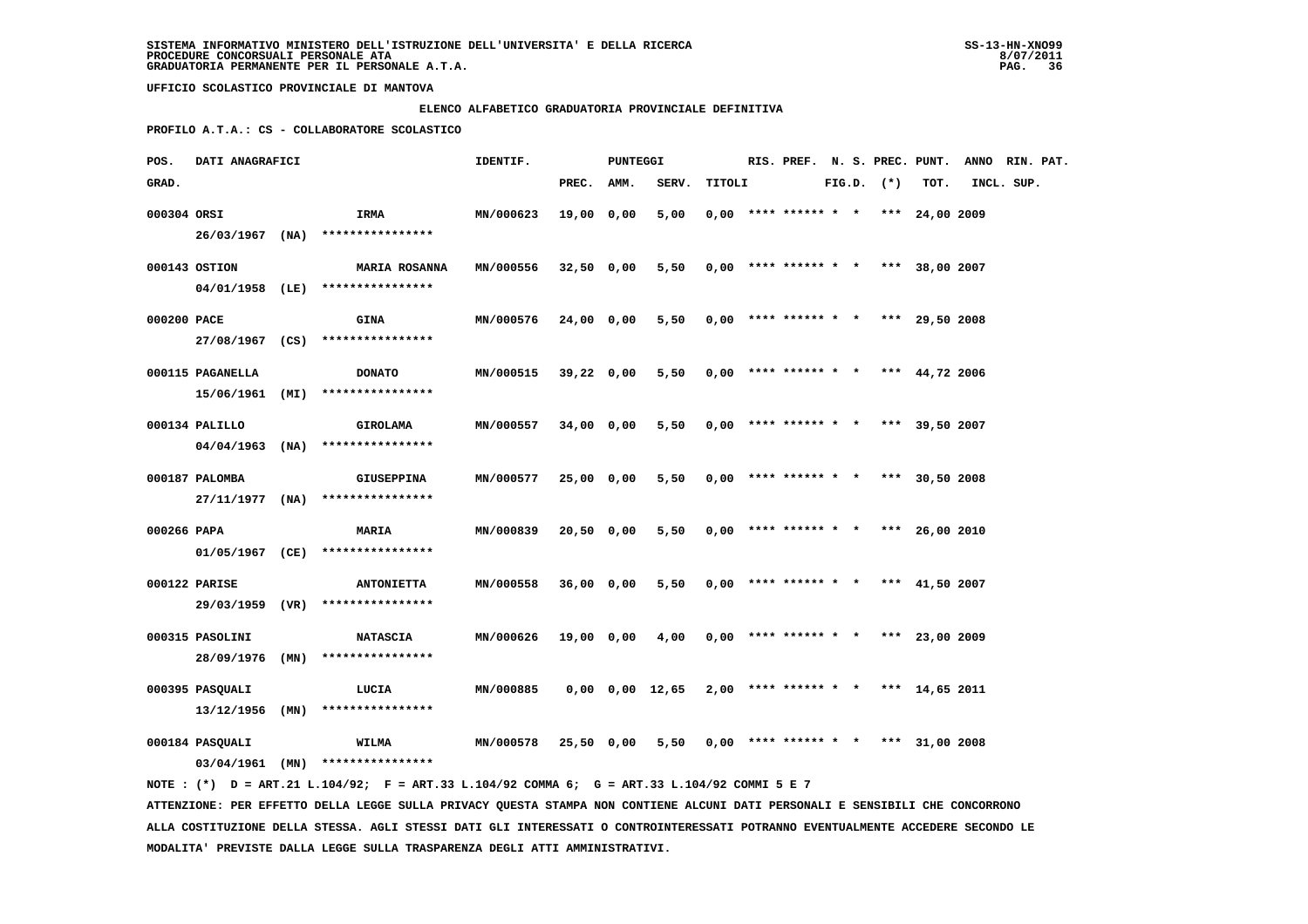### **ELENCO ALFABETICO GRADUATORIA PROVINCIALE DEFINITIVA**

 **PROFILO A.T.A.: CS - COLLABORATORE SCOLASTICO**

| POS.         | DATI ANAGRAFICI           |                                                                                             | IDENTIF.             |            | <b>PUNTEGGI</b> |                                            |        |  |                                       |  |                |      | RIS. PREF. N. S. PREC. PUNT. ANNO RIN. PAT. |  |
|--------------|---------------------------|---------------------------------------------------------------------------------------------|----------------------|------------|-----------------|--------------------------------------------|--------|--|---------------------------------------|--|----------------|------|---------------------------------------------|--|
| GRAD.        |                           |                                                                                             |                      | PREC. AMM. |                 | SERV.                                      | TITOLI |  |                                       |  | $FIG.D.$ $(*)$ | TOT. | INCL. SUP.                                  |  |
|              | 000294 PATERNITI MARTELLO | <b>GAETANO</b>                                                                              | <b>MN/000717</b>     | 19,15 0,00 |                 | 5,00                                       |        |  | $0,00$ **** ****** * * *** 24,15 2009 |  |                |      |                                             |  |
|              |                           | $11/02/1958$ (ME) ****************                                                          |                      |            |                 |                                            |        |  |                                       |  |                |      |                                             |  |
|              |                           |                                                                                             |                      |            |                 |                                            |        |  |                                       |  |                |      |                                             |  |
|              | 000241 PECORARO           | <b>FRANCESCA</b><br>29/04/1971 (PA) ****************                                        | <b>MN/000718</b>     | 21,50 0,00 |                 | $5,50$ 0,00 **** ****** * * *** 27,00 2009 |        |  |                                       |  |                |      |                                             |  |
|              |                           |                                                                                             |                      |            |                 |                                            |        |  |                                       |  |                |      |                                             |  |
| 000073 PENNA |                           | CRISTINA                                                                                    | MN/000134 54,14 0,00 |            |                 | $5,50$ 0,00 **** ****** * * *** 59,64 2002 |        |  |                                       |  |                |      |                                             |  |
|              |                           | $27/12/1957$ (MN) *****************                                                         |                      |            |                 |                                            |        |  |                                       |  |                |      |                                             |  |
| 000112 PEPE  |                           | IMMACOLATA                                                                                  | <b>MN/000509</b>     | 41,50 0,00 |                 | 5,50                                       |        |  | $0,00$ **** ****** * * *** 47,00 2006 |  |                |      |                                             |  |
|              |                           | $06/03/1957$ (SA) ****************                                                          |                      |            |                 |                                            |        |  |                                       |  |                |      |                                             |  |
|              |                           |                                                                                             |                      |            |                 |                                            |        |  |                                       |  |                |      |                                             |  |
| 000339 PERNA |                           | <b>ROSANNA</b>                                                                              | <b>MN/000840</b>     | 16,00 0,00 |                 | 5,00                                       |        |  | $0.00$ **** ****** * * *** 21,00 2010 |  |                |      |                                             |  |
|              |                           | $11/04/1970$ (NA) ****************                                                          |                      |            |                 |                                            |        |  |                                       |  |                |      |                                             |  |
|              | 000399 PETRANCA           | ANNA                                                                                        | MN/000872            |            |                 | $0,00$ $0,00$ $12,50$                      |        |  | $2,00$ **** ****** * * *** 14,50 2011 |  |                |      |                                             |  |
|              |                           | 10/10/1960 (LE) ****************                                                            |                      |            |                 |                                            |        |  |                                       |  |                |      |                                             |  |
| 000161 PEZZO |                           | <b>GRAZIELLA</b>                                                                            | <b>MN/000600</b>     | 28,95 0,00 |                 | 5,50                                       |        |  | $0,00$ **** ****** * * *** 34,45 2008 |  |                |      |                                             |  |
|              |                           | $11/05/1960$ (VR) *****************                                                         |                      |            |                 |                                            |        |  |                                       |  |                |      |                                             |  |
|              |                           |                                                                                             |                      |            |                 |                                            |        |  |                                       |  |                |      |                                             |  |
| 000014 PICCA |                           | ISABELLA                                                                                    | MN/000233            | 58,07 0,00 |                 | 5,50                                       |        |  | $0,00$ **** ****** * * *** 63,57 2003 |  |                |      |                                             |  |
|              |                           | 02/02/1955 (CE) *****************                                                           |                      |            |                 |                                            |        |  |                                       |  |                |      |                                             |  |
|              | 000173 PICCINA            | CLAUDIA                                                                                     | MN/000594            | 27,00 0,00 |                 | 5,50                                       |        |  | $0.00$ **** ****** * * *** 32.50 2008 |  |                |      |                                             |  |
|              | 11/11/1957 (MN)           | ****************                                                                            |                      |            |                 |                                            |        |  |                                       |  |                |      |                                             |  |
|              |                           |                                                                                             |                      |            |                 |                                            |        |  |                                       |  |                |      |                                             |  |
|              | 000050 PICCININI          | <b>ANGELA</b>                                                                               | MN/000452            | 56,15 0,00 |                 | 5,50                                       |        |  | $0,00$ **** ****** * * *** 61,65 2004 |  |                |      |                                             |  |
|              | 24/07/1966 (MN)           | ****************                                                                            |                      |            |                 |                                            |        |  |                                       |  |                |      |                                             |  |
|              | 000154 PICONE             | FRANCA MIRANDA MN/000559                                                                    |                      | 30,50 0,00 |                 | 5,50                                       |        |  | $0,00$ **** ****** * * *** 36,00 2007 |  |                |      |                                             |  |
|              |                           | $04/11/1964$ (CS) ****************                                                          |                      |            |                 |                                            |        |  |                                       |  |                |      |                                             |  |
|              |                           | NOTE: (*) D = ART.21 L.104/92; F = ART.33 L.104/92 COMMA 6; G = ART.33 L.104/92 COMMI 5 E 7 |                      |            |                 |                                            |        |  |                                       |  |                |      |                                             |  |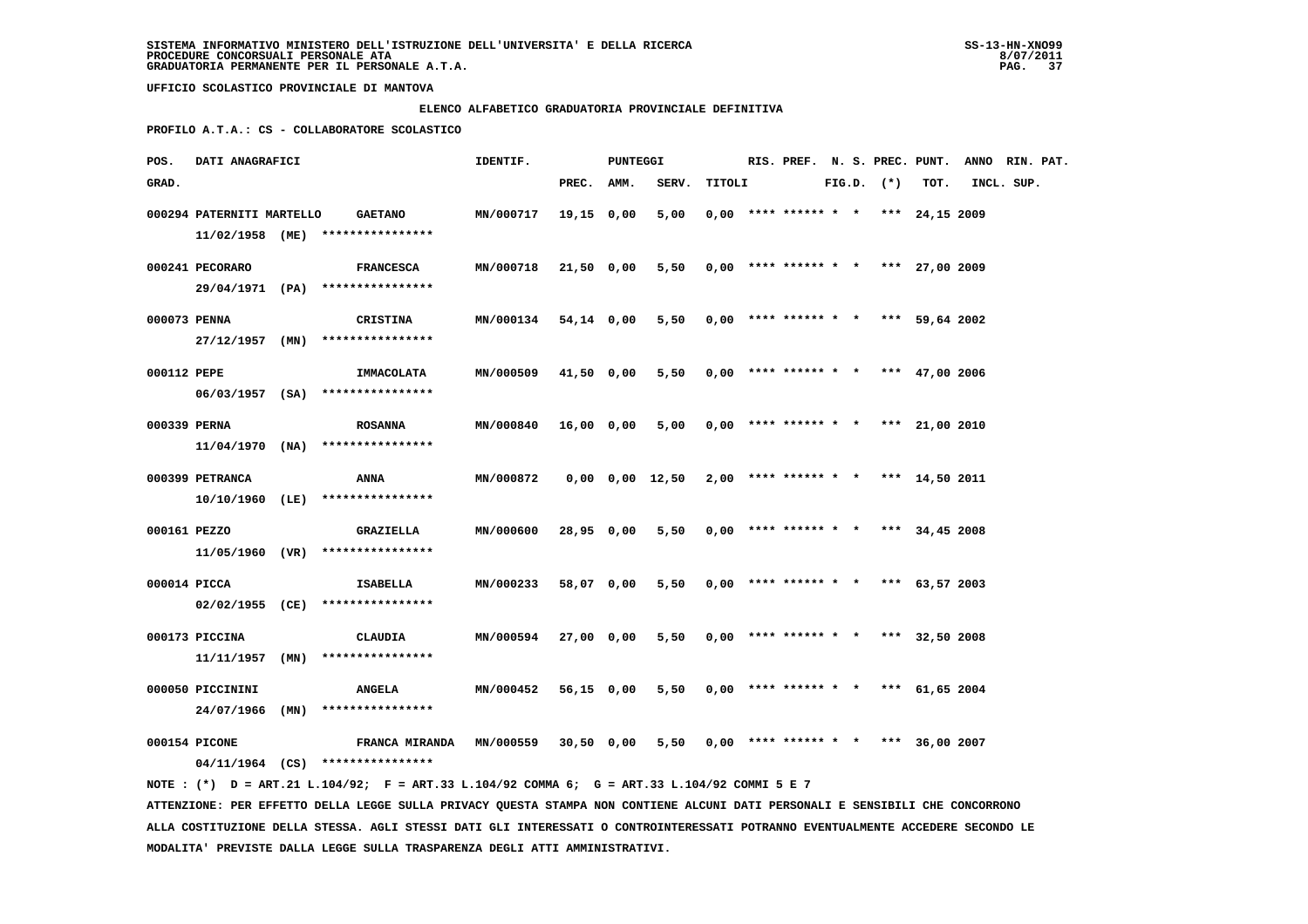# **ELENCO ALFABETICO GRADUATORIA PROVINCIALE DEFINITIVA**

 **PROFILO A.T.A.: CS - COLLABORATORE SCOLASTICO**

| POS.        | DATI ANAGRAFICI |                                                                                                                               | IDENTIF.         |              | <b>PUNTEGGI</b> |                 |        | RIS. PREF. N. S. PREC. PUNT. |                                       |  |              | ANNO RIN. PAT. |            |  |
|-------------|-----------------|-------------------------------------------------------------------------------------------------------------------------------|------------------|--------------|-----------------|-----------------|--------|------------------------------|---------------------------------------|--|--------------|----------------|------------|--|
| GRAD.       |                 |                                                                                                                               |                  | PREC.        | AMM.            | SERV.           | TITOLI |                              |                                       |  | FIG.D. $(*)$ | TOT.           | INCL. SUP. |  |
| 000259 PIGA |                 | <b>ANTONELLA</b>                                                                                                              | MN/000713        | 20,00 0,00   |                 | 6,50            |        |                              | $0,00$ **** ****** * * *** 26,50 2009 |  |              |                |            |  |
|             |                 | 31/12/1979 (CA) ****************                                                                                              |                  |              |                 |                 |        |                              |                                       |  |              |                |            |  |
|             | 000153 PILUSO   | PASQUALE                                                                                                                      | MN/000801        | $31,35$ 0,00 |                 | 5,50            |        |                              | $0,00$ **** ****** * * *** 36,85 2010 |  |              |                |            |  |
|             |                 | 06/02/1948 (CS) ****************                                                                                              |                  |              |                 |                 |        |                              |                                       |  |              |                |            |  |
|             |                 |                                                                                                                               |                  |              |                 |                 |        |                              |                                       |  |              |                |            |  |
|             | 000380 PIOVESAN | LORETTA                                                                                                                       | MN/000841        | 17,00 0,00   |                 | 0,00            |        |                              | $0,00$ **** ****** * * *** 17,00 2010 |  |              |                |            |  |
|             |                 | 05/01/1966 (MN) ****************                                                                                              |                  |              |                 |                 |        |                              |                                       |  |              |                |            |  |
|             | 000216 PIZZA    | <b>ROSA</b>                                                                                                                   | MN/000687        | 23,00 0,00   |                 | 5,50            |        |                              | $0,00$ **** ****** * * *** 28,50 2009 |  |              |                |            |  |
|             | 12/06/1966 (CE) | ****************                                                                                                              |                  |              |                 |                 |        |                              |                                       |  |              |                |            |  |
| 000197 POLI |                 | <b>NICOLETTA</b>                                                                                                              | MN/000609        | 24,00 0,00   |                 | 5,50            |        |                              | $0,00$ **** ****** * * *** 29,50 2008 |  |              |                |            |  |
|             |                 | 09/01/1965 (CR) ****************                                                                                              |                  |              |                 |                 |        |                              |                                       |  |              |                |            |  |
|             |                 |                                                                                                                               |                  |              |                 |                 |        |                              |                                       |  |              |                |            |  |
|             | 000396 PRATICO' | <b>DANIELA</b>                                                                                                                | MN/000691        |              |                 | 12,95 0,00 1,65 |        |                              | $0,00$ **** ****** * * *** 14,60 2009 |  |              |                |            |  |
|             |                 | 22/03/1977 (RC) ****************                                                                                              |                  |              |                 |                 |        |                              |                                       |  |              |                |            |  |
|             | 000320 PRETI    | CHIARA                                                                                                                        | MN/000842        |              | 18,05 0,00      | 4,50            |        |                              | $0,00$ **** ****** * * *** 22,55 2010 |  |              |                |            |  |
|             | 02/01/1961 (MN) | ****************                                                                                                              |                  |              |                 |                 |        |                              |                                       |  |              |                |            |  |
|             | 000210 PRETI    | <b>MAURA</b>                                                                                                                  | MN/000665        | 23,35 0,00   |                 | 5,50            |        |                              | $0,00$ **** ****** * * *** 28,85 2009 |  |              |                |            |  |
|             |                 | 23/02/1966 (MN) ****************                                                                                              |                  |              |                 |                 |        |                              |                                       |  |              |                |            |  |
|             |                 |                                                                                                                               |                  |              |                 |                 |        |                              |                                       |  |              |                |            |  |
|             | 000203 PUCCI    | CARMELINA                                                                                                                     | <b>MN/000701</b> | 23,50 0,00   |                 | 5,50            |        |                              | $0,00$ **** ****** * * *** 29,00 2009 |  |              |                |            |  |
|             |                 | 25/12/1973 (KR) ****************                                                                                              |                  |              |                 |                 |        |                              |                                       |  |              |                |            |  |
|             | 000255 PULICE   | MIRLA VALERIA                                                                                                                 | MN/000720        | 21,00 0,00   |                 | 5,50            |        |                              | $0,00$ **** ****** * * *** 26,50 2009 |  |              |                |            |  |
|             |                 | $15/03/1967$ (CZ) ****************                                                                                            |                  |              |                 |                 |        |                              |                                       |  |              |                |            |  |
|             | 000303 PUPILLO  | CARLA DANIELA                                                                                                                 | MN/000791        |              |                 |                 |        |                              | $0,00$ **** ****** * * *** 24,00 2010 |  |              |                |            |  |
|             |                 | $31/03/1969$ (RG) *****************                                                                                           |                  | 19,50 0,00   |                 | 4,50            |        |                              |                                       |  |              |                |            |  |
|             |                 | NOTE : (*) D = ART.21 L.104/92; F = ART.33 L.104/92 COMMA 6; G = ART.33 L.104/92 COMMI 5 E 7                                  |                  |              |                 |                 |        |                              |                                       |  |              |                |            |  |
|             |                 | ATTENZIONE: PER EFFETTO DELLA LEGGE SULLA PRIVACY QUESTA STAMPA NON CONTIENE ALCUNI DATI PERSONALI E SENSIBILI CHE CONCORRONO |                  |              |                 |                 |        |                              |                                       |  |              |                |            |  |

 **ALLA COSTITUZIONE DELLA STESSA. AGLI STESSI DATI GLI INTERESSATI O CONTROINTERESSATI POTRANNO EVENTUALMENTE ACCEDERE SECONDO LE MODALITA' PREVISTE DALLA LEGGE SULLA TRASPARENZA DEGLI ATTI AMMINISTRATIVI.**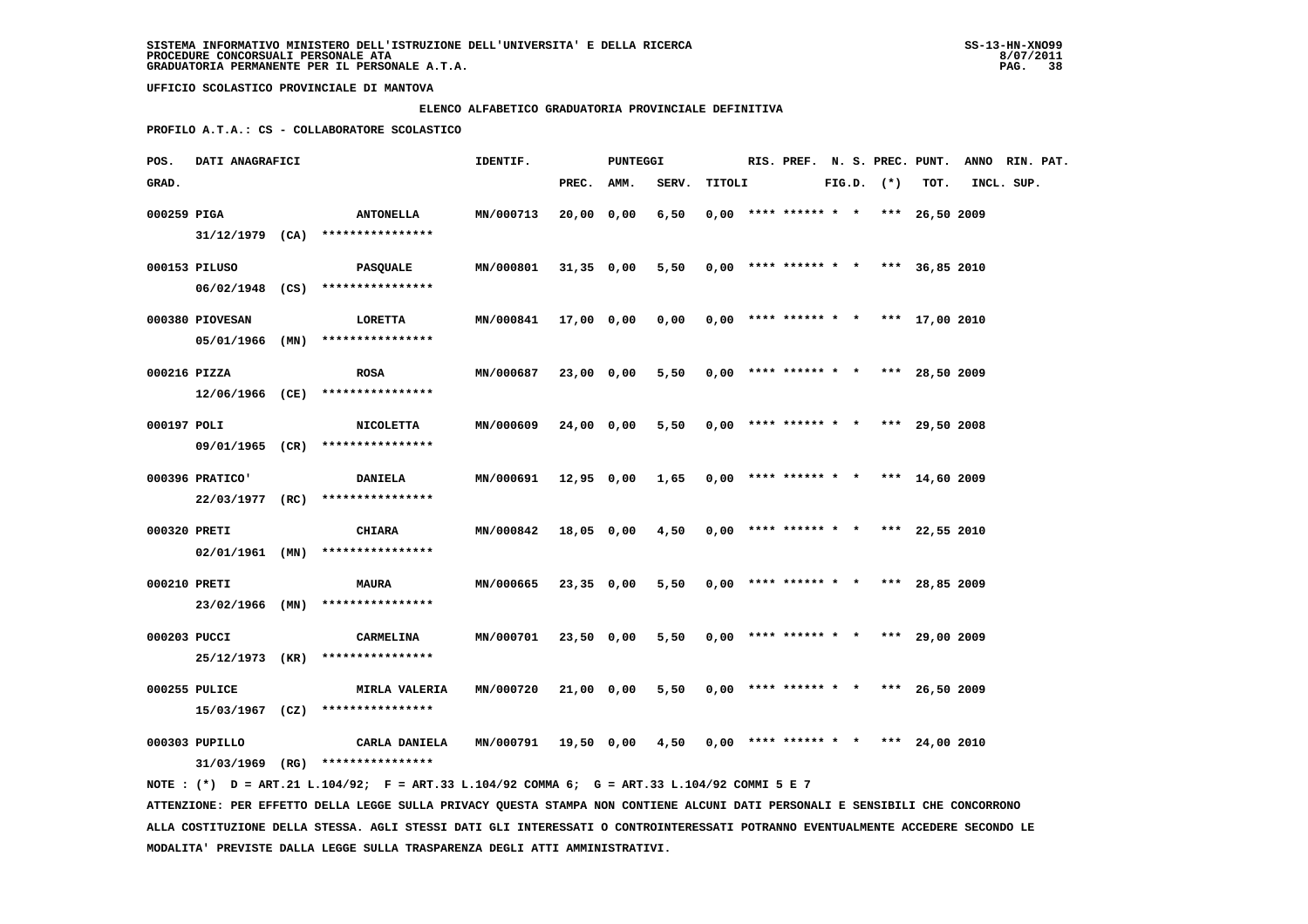# **ELENCO ALFABETICO GRADUATORIA PROVINCIALE DEFINITIVA**

 **PROFILO A.T.A.: CS - COLLABORATORE SCOLASTICO**

| POS.         | DATI ANAGRAFICI |                                                                                                                               | IDENTIF.  |            | PUNTEGGI   |       |        |                                       |  |                |      | RIS. PREF. N. S. PREC. PUNT. ANNO RIN. PAT. |  |
|--------------|-----------------|-------------------------------------------------------------------------------------------------------------------------------|-----------|------------|------------|-------|--------|---------------------------------------|--|----------------|------|---------------------------------------------|--|
| GRAD.        |                 |                                                                                                                               |           | PREC.      | AMM.       | SERV. | TITOLI |                                       |  | $FIG.D.$ $(*)$ | TOT. | INCL. SUP.                                  |  |
|              | 000170 RACIOPPO | <b>FRANCESCHINA</b>                                                                                                           | MN/000579 | 27,00 0,00 |            | 5,50  |        | $0.00$ **** ****** * * *** 32.50 2008 |  |                |      |                                             |  |
|              |                 | 10/08/1968 (FG) ****************                                                                                              |           |            |            |       |        |                                       |  |                |      |                                             |  |
|              | 000086 RADOVIX  |                                                                                                                               |           |            |            |       |        |                                       |  |                |      |                                             |  |
|              | 24/09/1959 (MN) | GIULIANA<br>****************                                                                                                  | MN/000226 |            | 51,10 0,00 | 5,50  |        | $0,00$ **** ****** * * *** 56,60 2003 |  |                |      |                                             |  |
|              |                 |                                                                                                                               |           |            |            |       |        |                                       |  |                |      |                                             |  |
| 000254 RAGHI |                 | <b>M'HAMMED</b>                                                                                                               | MN/000677 | 21,00 0,00 |            | 5,50  |        | $0,00$ **** ****** * * *** 26,50 2009 |  |                |      |                                             |  |
|              | 02/01/1956 (EE) | ****************                                                                                                              |           |            |            |       |        |                                       |  |                |      |                                             |  |
| 000361 RAIA  |                 | <b>RAFFAELLA</b>                                                                                                              | MN/000790 | 15,50 0,00 |            | 4,00  |        | $0,00$ **** ****** * * *** 19,50 2010 |  |                |      |                                             |  |
|              | 05/11/1973 (NA) | ****************                                                                                                              |           |            |            |       |        |                                       |  |                |      |                                             |  |
|              | 000130 RANCATI  | LUISELLA                                                                                                                      | MN/000560 | 34,26 0,00 |            | 5,50  |        | $0,00$ **** ****** * * *** 39,76 2007 |  |                |      |                                             |  |
|              | 13/08/1968 (BS) | ****************                                                                                                              |           |            |            |       |        |                                       |  |                |      |                                             |  |
|              |                 |                                                                                                                               |           |            |            |       |        |                                       |  |                |      |                                             |  |
|              | 000286 RASORI   | <b>MARIA GRAZIA</b>                                                                                                           | MN/000812 | 19,00 0,00 |            | 5,50  |        | $0,00$ **** ****** * * *** 24,50 2010 |  |                |      |                                             |  |
|              |                 | $15/08/1967$ (MN) *****************                                                                                           |           |            |            |       |        |                                       |  |                |      |                                             |  |
| 000242 RENDE |                 | <b>NICOLA</b>                                                                                                                 | MN/000753 | 21,50 0,00 |            | 5,50  |        | $0.00$ **** ****** * * *** 27,00 2009 |  |                |      |                                             |  |
|              |                 | 15/04/1971 (CS) ****************                                                                                              |           |            |            |       |        |                                       |  |                |      |                                             |  |
|              | 000055 RESTANI  | <b>RAFFAELLA</b>                                                                                                              | MN/000283 | 56,00 0,00 |            | 5,50  |        | $0,00$ **** ****** * * *** 61,50 2003 |  |                |      |                                             |  |
|              | 03/01/1947 (MN) | ****************                                                                                                              |           |            |            |       |        |                                       |  |                |      |                                             |  |
|              |                 |                                                                                                                               |           |            |            |       |        |                                       |  |                |      |                                             |  |
|              | 000379 RIGHETTI | ELENA                                                                                                                         | MN/000846 |            | 15,50 0,00 | 1,50  |        | $0,00$ **** ****** * * *** 17,00 2010 |  |                |      |                                             |  |
|              | 26/05/1965 (MN) | ****************                                                                                                              |           |            |            |       |        |                                       |  |                |      |                                             |  |
|              | 000159 RINALDI  | PATRIZIA                                                                                                                      | MN/000586 | 29,00 0,00 |            | 5,50  |        | $0,00$ **** ****** * * *** 34,50 2008 |  |                |      |                                             |  |
|              | 18/09/1971 (NA) | ****************                                                                                                              |           |            |            |       |        |                                       |  |                |      |                                             |  |
|              | 000015 RISTAURO | MARIA ANTONIETTA MN/000392                                                                                                    |           |            | 58,00 0,00 | 5,50  |        | $0,00$ **** ****** * * *** 63,50 2003 |  |                |      |                                             |  |
|              |                 | $10/06/1966$ (PZ) ****************                                                                                            |           |            |            |       |        |                                       |  |                |      |                                             |  |
|              |                 | NOTE : (*) D = ART.21 L.104/92; F = ART.33 L.104/92 COMMA 6; G = ART.33 L.104/92 COMMI 5 E 7                                  |           |            |            |       |        |                                       |  |                |      |                                             |  |
|              |                 | ATTENZIONE: PER EFFETTO DELLA LEGGE SULLA PRIVACY QUESTA STAMPA NON CONTIENE ALCUNI DATI PERSONALI E SENSIBILI CHE CONCORRONO |           |            |            |       |        |                                       |  |                |      |                                             |  |

 **ALLA COSTITUZIONE DELLA STESSA. AGLI STESSI DATI GLI INTERESSATI O CONTROINTERESSATI POTRANNO EVENTUALMENTE ACCEDERE SECONDO LE MODALITA' PREVISTE DALLA LEGGE SULLA TRASPARENZA DEGLI ATTI AMMINISTRATIVI.**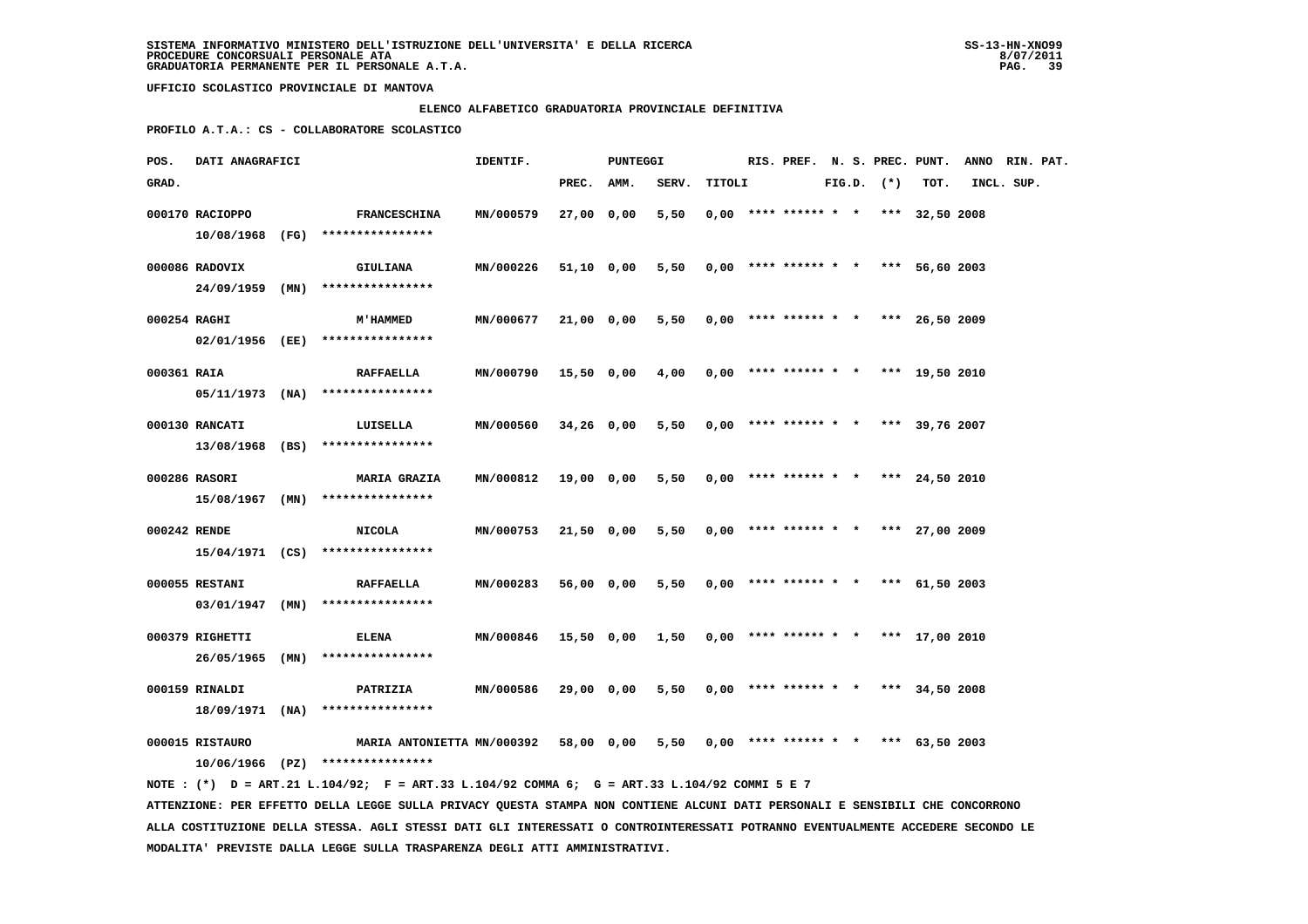#### **ELENCO ALFABETICO GRADUATORIA PROVINCIALE DEFINITIVA**

 **PROFILO A.T.A.: CS - COLLABORATORE SCOLASTICO**

| POS.         | DATI ANAGRAFICI                     |                                                          | IDENTIF.         |              | <b>PUNTEGGI</b> |       |        |                                       |  |                |      | RIS. PREF. N. S. PREC. PUNT. ANNO RIN. PAT. |  |
|--------------|-------------------------------------|----------------------------------------------------------|------------------|--------------|-----------------|-------|--------|---------------------------------------|--|----------------|------|---------------------------------------------|--|
| GRAD.        |                                     |                                                          |                  | PREC. AMM.   |                 | SERV. | TITOLI |                                       |  | $FIG.D.$ $(*)$ | TOT. | INCL. SUP.                                  |  |
| 000227 RIZZO |                                     | <b>MARIA</b>                                             | MN/000680        | $22,50$ 0,00 |                 | 5,50  |        | $0,00$ **** ****** * * *** 28,00 2009 |  |                |      |                                             |  |
|              | 000175 ROBERTI                      | $02/10/1970$ (KR) ****************<br>LUCIA BOMBINA      | <b>MN/000686</b> | 26,50 0,00   |                 | 5,50  |        | $0.00$ **** ****** * * *** 32.00 2009 |  |                |      |                                             |  |
|              |                                     | $12/02/1975$ (KR) *****************                      |                  |              |                 |       |        |                                       |  |                |      |                                             |  |
|              | 000033 ROMANO                       | <b>ANTONIETTA</b><br>26/03/1960 (AV) ****************    | MN/000386        |              | 57,40 0,00      | 5,50  |        | $0,00$ **** ****** * * *** 62,90 2003 |  |                |      |                                             |  |
|              | 000099 RONCAGLIA                    | <b>MARIA GRAZIA</b>                                      | MN/000489        | 45,10 0,00   |                 | 5,50  |        | $0,00$ **** ****** * * *** 50,60 2005 |  |                |      |                                             |  |
|              | 19/08/1958 (MN)<br>000317 RONCON    | ****************<br><b>MAIDA</b>                         | MN/000679        | 18,50 0,00   |                 | 4,50  |        | $0,00$ **** ****** * * *** 23,00 2009 |  |                |      |                                             |  |
|              |                                     | 06/10/1953 (RO) ****************                         |                  |              |                 |       |        |                                       |  |                |      |                                             |  |
|              | 000174 ROSINA                       | <b>ALESSANDRA</b><br>$20/11/1966$ (MN) ***************** | MN/000580        | 26,52 0,00   |                 | 5,50  |        | $0.00$ **** ****** * * *** 32.02 2008 |  |                |      |                                             |  |
| 000047 ROSSI |                                     | CLAUDIA                                                  | <b>MN/000309</b> | 56,50 0,00   |                 | 5,50  |        | $0,00$ **** ****** * * *** 62,00 2003 |  |                |      |                                             |  |
|              | 25/03/1966 (MN)                     | ****************                                         |                  |              |                 |       |        |                                       |  |                |      |                                             |  |
|              | 000063 ROTELLA                      | <b>MARIA</b><br>$19/06/1962$ (CZ) *****************      | MN/000453        | 55,02 0,00   |                 | 5,50  |        | $0.00$ **** ****** * * *** 60.52 2004 |  |                |      |                                             |  |
|              | 000231 RUBINO                       | <b>VINCENZA</b>                                          | MN/000723        | 22,00 0,00   |                 | 5,50  |        | $0,00$ **** ****** * * *** 27,50 2009 |  |                |      |                                             |  |
|              |                                     | 18/06/1977 (AG) ****************                         |                  |              |                 |       |        |                                       |  |                |      |                                             |  |
|              | 000196 RUGGERI<br>$20/02/1967$ (MN) | SILVIA<br>****************                               | MN/000590        | 24,12 0,00   |                 | 5,50  |        | $0,00$ **** ****** * * *** 29,62 2008 |  |                |      |                                             |  |
| 000366 RUSSO |                                     |                                                          | <b>MN/000845</b> | 15,50 0,00   |                 | 4,00  |        | $0,00$ **** ****** * * *** 19,50 2010 |  |                |      |                                             |  |
|              | $11/06/1954$ (KR)                   | TERESA<br>****************                               |                  |              |                 |       |        |                                       |  |                |      |                                             |  |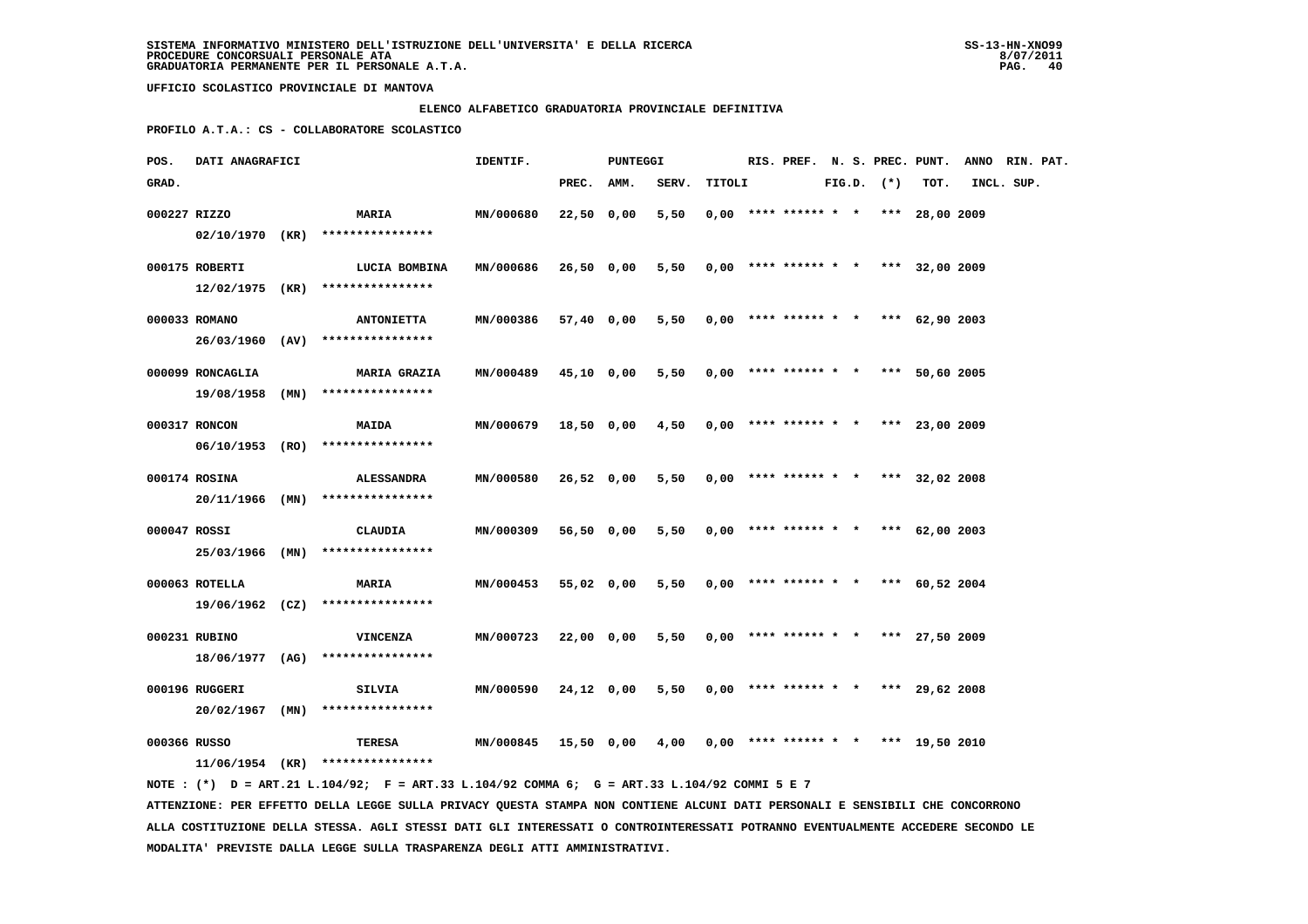### **ELENCO ALFABETICO GRADUATORIA PROVINCIALE DEFINITIVA**

 **PROFILO A.T.A.: CS - COLLABORATORE SCOLASTICO**

| POS.         | DATI ANAGRAFICI    |                                                                                             | IDENTIF.             |            | PUNTEGGI   |                                            |        |  |                                       |  |                |      | RIS. PREF. N. S. PREC. PUNT. ANNO RIN. PAT. |  |
|--------------|--------------------|---------------------------------------------------------------------------------------------|----------------------|------------|------------|--------------------------------------------|--------|--|---------------------------------------|--|----------------|------|---------------------------------------------|--|
| GRAD.        |                    |                                                                                             |                      | PREC. AMM. |            | SERV.                                      | TITOLI |  |                                       |  | $FIG.D.$ $(*)$ | TOT. | INCL. SUP.                                  |  |
|              | 000093 SALMISTRARO | <b>ROBERTA</b><br>06/11/1951 (MN) ****************                                          | MN/000454            | 48,30 0,00 |            | 5,50                                       |        |  | $0.00$ **** ****** * * *** 53,80 2004 |  |                |      |                                             |  |
|              |                    |                                                                                             |                      |            |            |                                            |        |  |                                       |  |                |      |                                             |  |
|              | 000022 SANASI      | PATRIZIA                                                                                    | MN/000307            |            | 57,70 0,00 | 5,50                                       |        |  | $0,00$ **** ****** * * *** 63,20 2003 |  |                |      |                                             |  |
|              |                    | 20/05/1963 (LE) ****************                                                            |                      |            |            |                                            |        |  |                                       |  |                |      |                                             |  |
|              | 000279 SANDRINI    | <b>DONATELLA</b>                                                                            | MN/000844 19,55 0,00 |            |            | 5,50                                       |        |  | $0,00$ **** ****** * * *** 25,05 2010 |  |                |      |                                             |  |
|              |                    | $19/10/1962$ (MN) *****************                                                         |                      |            |            |                                            |        |  |                                       |  |                |      |                                             |  |
|              | 000204 SANSONE     | <b>MARIA</b>                                                                                | <b>MN/000703</b>     | 23,50 0,00 |            | 5,50                                       |        |  | $0,00$ **** ****** * * *** 29,00 2009 |  |                |      |                                             |  |
|              |                    | $07/01/1965$ (NA) ****************                                                          |                      |            |            |                                            |        |  |                                       |  |                |      |                                             |  |
|              |                    |                                                                                             |                      |            |            |                                            |        |  |                                       |  |                |      |                                             |  |
|              | 000275 SANTUCCI    | GIUSEPPINA                                                                                  | MN/000777            | 20,50 0,00 |            | 5,00                                       |        |  | $0,00$ **** ****** * * *** 25,50 2010 |  |                |      |                                             |  |
|              |                    | $01/03/1953$ (AV) ****************                                                          |                      |            |            |                                            |        |  |                                       |  |                |      |                                             |  |
|              | 000070 SANTULLO    | TERESA                                                                                      | MN/000299            |            | 54,55 0,00 | 5,50                                       |        |  | $0,00$ **** ****** * * *** 60,05 2003 |  |                |      |                                             |  |
|              |                    | $21/08/1970$ (NA) ****************                                                          |                      |            |            |                                            |        |  |                                       |  |                |      |                                             |  |
|              | 000384 SANZONE     | <b>MARIA</b>                                                                                | MN/000843            |            | 15,05 0,00 | 1,00                                       |        |  | $0.00$ **** ****** * * *** 16.05 2010 |  |                |      |                                             |  |
|              |                    | 28/07/1961 (CS) ****************                                                            |                      |            |            |                                            |        |  |                                       |  |                |      |                                             |  |
|              |                    |                                                                                             |                      |            |            |                                            |        |  |                                       |  |                |      |                                             |  |
|              | 000318 SARTOR      | FABRIZIO                                                                                    | <b>MN/000664</b>     | 22,90 0,00 |            | 0,00                                       |        |  | $0,00$ **** ****** * * *** 22,90 2009 |  |                |      |                                             |  |
|              |                    | $21/07/1962$ (TO) *****************                                                         |                      |            |            |                                            |        |  |                                       |  |                |      |                                             |  |
|              | 000132 SAVINO      | LUCIA                                                                                       | MN/000561            | 34,00 0,00 |            | 5,50                                       |        |  | $0,00$ **** ****** * * *** 39,50 2007 |  |                |      |                                             |  |
|              |                    | $15/03/1972$ (NA) ****************                                                          |                      |            |            |                                            |        |  |                                       |  |                |      |                                             |  |
| 000116 SAVIO |                    | <b>DANIELA</b>                                                                              | <b>MN/000510</b>     |            | 38,50 0,00 | $5,50$ 0,00 **** ****** * * *** 44,00 2006 |        |  |                                       |  |                |      |                                             |  |
|              |                    | $13/08/1965$ (MN) *****************                                                         |                      |            |            |                                            |        |  |                                       |  |                |      |                                             |  |
|              |                    |                                                                                             |                      |            |            |                                            |        |  |                                       |  |                |      |                                             |  |
|              | 000264 SBAGLIA     | <b>ANNUNZIATA</b>                                                                           | MN/000704            |            | 21,50 0,00 | 4,50                                       |        |  | $0,00$ **** ****** * * *** 26,00 2009 |  |                |      |                                             |  |
|              |                    | 15/05/1969 (RC) ****************                                                            |                      |            |            |                                            |        |  |                                       |  |                |      |                                             |  |
|              |                    | NOTE: (*) D = ART.21 L.104/92; F = ART.33 L.104/92 COMMA 6; G = ART.33 L.104/92 COMMI 5 E 7 |                      |            |            |                                            |        |  |                                       |  |                |      |                                             |  |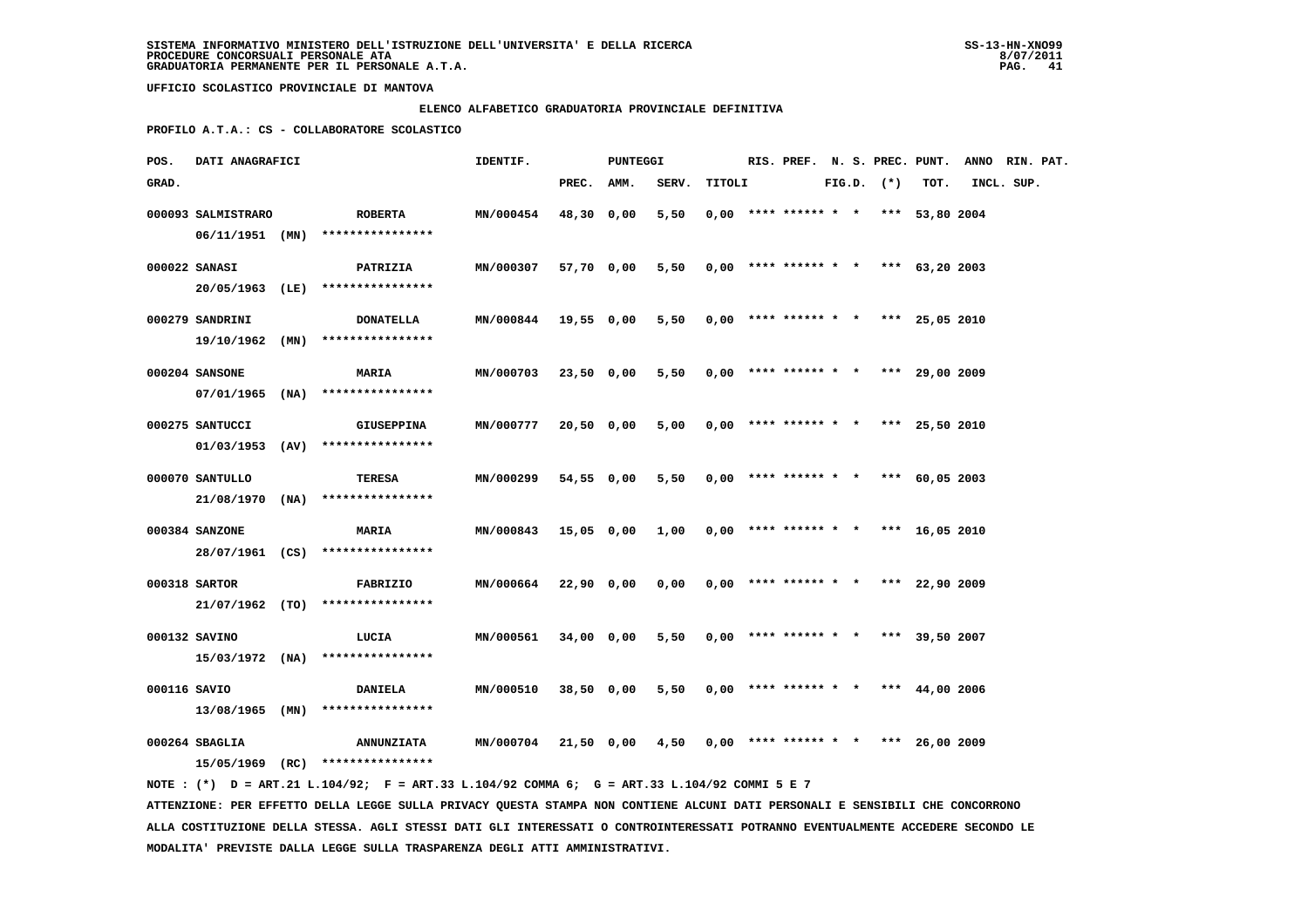# **ELENCO ALFABETICO GRADUATORIA PROVINCIALE DEFINITIVA**

 **PROFILO A.T.A.: CS - COLLABORATORE SCOLASTICO**

| POS.  | DATI ANAGRAFICI     |                                                                                                                                 | IDENTIF.             |              | PUNTEGGI |                                                             |        |  |                                       |  |                |      | RIS. PREF. N. S. PREC. PUNT. ANNO RIN. PAT. |  |
|-------|---------------------|---------------------------------------------------------------------------------------------------------------------------------|----------------------|--------------|----------|-------------------------------------------------------------|--------|--|---------------------------------------|--|----------------|------|---------------------------------------------|--|
| GRAD. |                     |                                                                                                                                 |                      | PREC. AMM.   |          | SERV.                                                       | TITOLI |  |                                       |  | $FIG.D.$ $(*)$ | TOT. | INCL. SUP.                                  |  |
|       | 000019 SCALARI      | <b>MASSIMO</b>                                                                                                                  | MN/000304            | 58,00 0,00   |          | 5,50                                                        |        |  | $0,00$ **** ****** * * *** 63,50 2003 |  |                |      |                                             |  |
|       |                     | $31/01/1948$ (MN) *****************                                                                                             |                      |              |          |                                                             |        |  |                                       |  |                |      |                                             |  |
|       | 000365 SCARFONE     | <b>FILOMENA</b>                                                                                                                 | MN/000768            | 15,50 0,00   |          | 4,00                                                        |        |  | $0,00$ **** ****** * * *** 19,50 2010 |  |                |      |                                             |  |
|       |                     | 06/09/1966 (KR) ****************                                                                                                |                      |              |          |                                                             |        |  |                                       |  |                |      |                                             |  |
|       |                     |                                                                                                                                 |                      |              |          |                                                             |        |  |                                       |  |                |      |                                             |  |
|       | 000157 SCARMAGNAN   | <b>MARIA</b>                                                                                                                    | MN/000456            | $33,45$ 0,00 |          | 1,65                                                        |        |  | $0,00$ **** ****** * * *** 35,10 2004 |  |                |      |                                             |  |
|       |                     | $05/08/1949$ (MN) ****************                                                                                              |                      |              |          |                                                             |        |  |                                       |  |                |      |                                             |  |
|       | 000056 SCARPELLI    | <b>FRANCESCO</b>                                                                                                                | MN/000303            | 55,60 0,00   |          | 5,50                                                        |        |  | $0,00$ **** ****** * * *** 61,10 2003 |  |                |      |                                             |  |
|       |                     | 06/09/1969 (CS) ****************                                                                                                |                      |              |          |                                                             |        |  |                                       |  |                |      |                                             |  |
|       | 000225 SCARPITTA    | <b>ANTONIA</b>                                                                                                                  | MN/000727            | 22,50 0,00   |          | 5,50                                                        |        |  | $0,00$ **** ****** * * *** 28,00 2009 |  |                |      |                                             |  |
|       |                     | 24/12/1969 (PZ) ****************                                                                                                |                      |              |          |                                                             |        |  |                                       |  |                |      |                                             |  |
|       | 000351 SCHIATTI     | <b>OMBRETTA</b>                                                                                                                 | <b>MN/000794</b>     | 16,00 0,00   |          | 4,50                                                        |        |  | $0,00$ **** ****** * * *** 20,50 2010 |  |                |      |                                             |  |
|       | 13/05/1957 (MN)     | ****************                                                                                                                |                      |              |          |                                                             |        |  |                                       |  |                |      |                                             |  |
|       |                     |                                                                                                                                 |                      |              |          |                                                             |        |  |                                       |  |                |      |                                             |  |
|       | 000325 SCIANNA      | <b>GIUSEPPINA</b><br>25/12/1978 (PA) ****************                                                                           | MN/000873            |              |          | $0,00$ $0,00$ $19,50$ $2,50$ **** ****** * * *** 22,00 2011 |        |  |                                       |  |                |      |                                             |  |
|       |                     |                                                                                                                                 |                      |              |          |                                                             |        |  |                                       |  |                |      |                                             |  |
|       | 000089 SCIARRA      | <b>DANIELA</b>                                                                                                                  | MN/000457            | 51,75 0,00   |          | 3,60                                                        |        |  | $0.00$ **** ****** * * *** 55.35 2004 |  |                |      |                                             |  |
|       |                     | 22/12/1970 (FG) ****************                                                                                                |                      |              |          |                                                             |        |  |                                       |  |                |      |                                             |  |
|       | 000083 SCILIOTTO    | <b>STEFANIA</b>                                                                                                                 | MN/000458            | 52,00 0,00   |          | 5,50                                                        |        |  | $0,00$ **** ****** * * *** 57,50 2004 |  |                |      |                                             |  |
|       |                     | $16/01/1963$ (MN) ****************                                                                                              |                      |              |          |                                                             |        |  |                                       |  |                |      |                                             |  |
|       | 000176 SCOGNAMIGLIO | <b>MARIA ROSARIA</b>                                                                                                            | MN/000585            | 27,50 0,00   |          | 4,50                                                        |        |  | $0,00$ **** ****** * * *** 32,00 2008 |  |                |      |                                             |  |
|       |                     | $16/05/1962$ (NA) *****************                                                                                             |                      |              |          |                                                             |        |  |                                       |  |                |      |                                             |  |
|       |                     |                                                                                                                                 |                      |              |          |                                                             |        |  |                                       |  |                |      |                                             |  |
|       | 000127 SCRIBANO     | ANNA                                                                                                                            | MN/000562 34,60 0,00 |              |          | 5,50                                                        |        |  | $0,00$ **** ****** * * *** 40,10 2007 |  |                |      |                                             |  |
|       |                     | 11/08/1958 (AG) ****************<br>NOTE: (*) D = ART.21 L.104/92; F = ART.33 L.104/92 COMMA 6; G = ART.33 L.104/92 COMMI 5 E 7 |                      |              |          |                                                             |        |  |                                       |  |                |      |                                             |  |
|       |                     |                                                                                                                                 |                      |              |          | $\frac{1}{2}$                                               |        |  |                                       |  |                |      |                                             |  |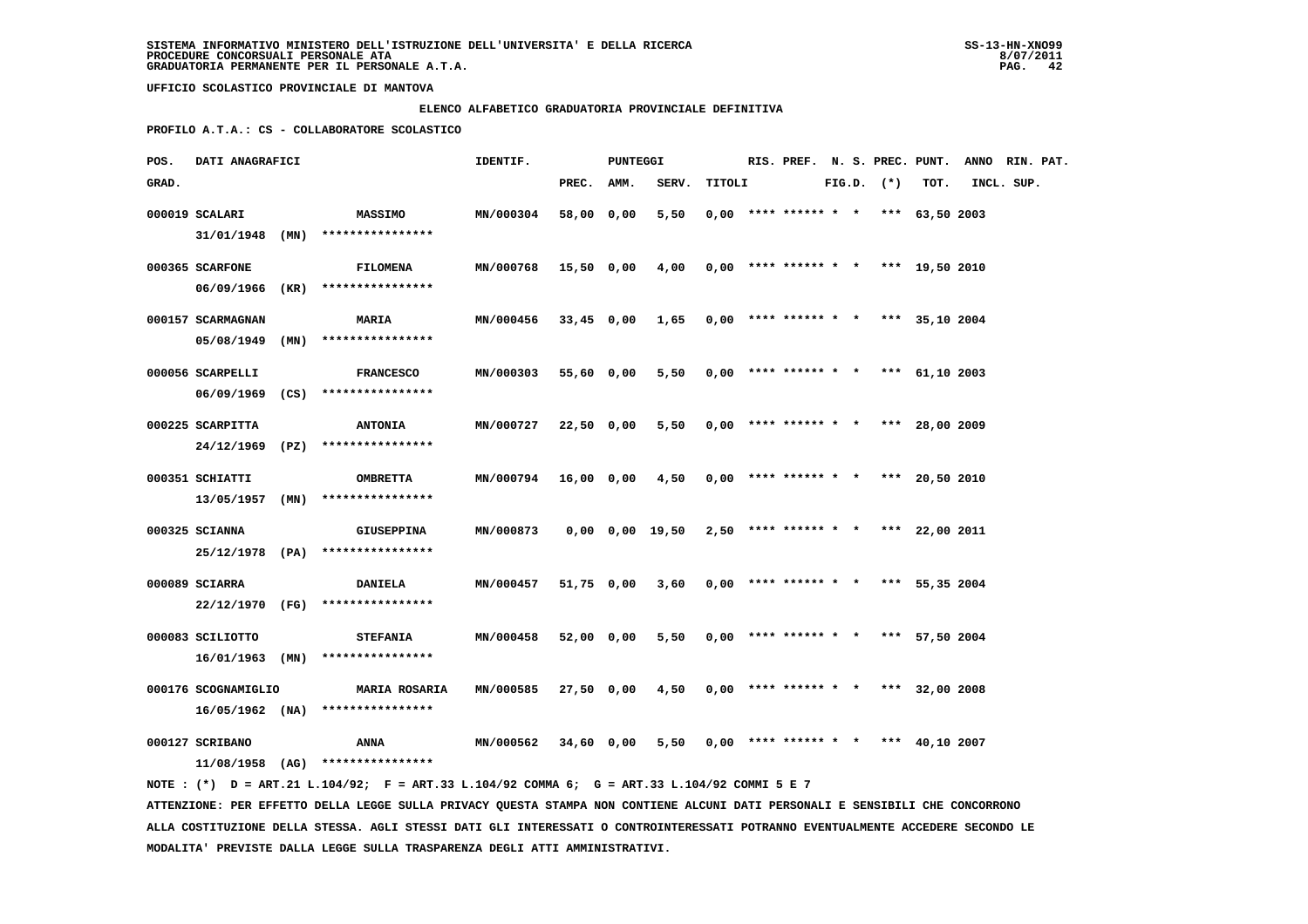### **ELENCO ALFABETICO GRADUATORIA PROVINCIALE DEFINITIVA**

 **PROFILO A.T.A.: CS - COLLABORATORE SCOLASTICO**

| POS.         | DATI ANAGRAFICI     |                                                                                             | IDENTIF.  |              | <b>PUNTEGGI</b> |       |        |  |                                       |  |                |                  | RIS. PREF. N. S. PREC. PUNT. ANNO RIN. PAT. |  |
|--------------|---------------------|---------------------------------------------------------------------------------------------|-----------|--------------|-----------------|-------|--------|--|---------------------------------------|--|----------------|------------------|---------------------------------------------|--|
| GRAD.        |                     |                                                                                             |           | PREC. AMM.   |                 | SERV. | TITOLI |  |                                       |  | $FIG.D.$ $(*)$ | TOT.             | INCL. SUP.                                  |  |
|              | 000208 SCRIGNOLI    | <b>ANGELA</b>                                                                               | MN/000610 | $24,45$ 0,00 |                 | 4,50  |        |  | $0.00$ **** ****** * * *** 28,95 2008 |  |                |                  |                                             |  |
|              | 22/06/1955 (FE)     | ****************                                                                            |           |              |                 |       |        |  |                                       |  |                |                  |                                             |  |
|              | 000282 SENATORE     | <b>ANTONIETTA</b>                                                                           | MN/000787 | 19,50 0,00   |                 | 5,50  |        |  | $0,00$ **** ****** * * *** 25,00 2010 |  |                |                  |                                             |  |
|              |                     | $15/01/1968$ (SA) ****************                                                          |           |              |                 |       |        |  |                                       |  |                |                  |                                             |  |
|              | 000287 SERAFINO     | <b>ANNA</b>                                                                                 | MN/000849 |              | 19,00 0,00      | 5,50  |        |  | $0,00$ **** ****** * * *** 24,50 2010 |  |                |                  |                                             |  |
|              |                     | 22/02/1966 (SA) ****************                                                            |           |              |                 |       |        |  |                                       |  |                |                  |                                             |  |
|              | 000312 SERRA CIANCI | AMELIA SILVANA                                                                              | MN/000592 | 23,50 0,00   |                 | 0,00  |        |  | $0.00$ **** ****** * * *** 23,50 2008 |  |                |                  |                                             |  |
|              |                     | 07/07/1963 (FG) ****************                                                            |           |              |                 |       |        |  |                                       |  |                |                  |                                             |  |
|              | 000182 SETTIMO      | <b>NICOLETTA</b>                                                                            | MN/000581 | 25,50 0,00   |                 | 5,50  |        |  | $0,00$ **** ****** * *                |  |                | *** $31,00$ 2008 |                                             |  |
|              |                     | $02/08/1972$ (TP) ****************                                                          |           |              |                 |       |        |  |                                       |  |                |                  |                                             |  |
|              | 000177 SGANZERLA    | <b>DEBORA</b>                                                                               | MN/000595 | 32,00 0,00   |                 | 0,00  |        |  | $0,00$ **** ****** * *                |  |                | *** $32,00$ 2008 |                                             |  |
|              | 19/09/1968 (MN)     | ****************                                                                            |           |              |                 |       |        |  |                                       |  |                |                  |                                             |  |
|              | 000121 SIMONCELLI   | <b>SIMONA</b>                                                                               | MN/000563 | $36,55$ 0,00 |                 | 5,50  |        |  | $0,00$ **** ****** * * *** 42,05 2007 |  |                |                  |                                             |  |
|              | $11/09/1962$ (MN)   | ****************                                                                            |           |              |                 |       |        |  |                                       |  |                |                  |                                             |  |
|              | 000042 SIMONI       | <b>ROSSELLA</b>                                                                             | MN/000300 | 57,00 0,00   |                 | 5,50  |        |  | $0,00$ **** ****** * * *** 62,50 2003 |  |                |                  |                                             |  |
|              |                     | $16/09/1961$ (VR) ****************                                                          |           |              |                 |       |        |  |                                       |  |                |                  |                                             |  |
| 000359 SIRNA |                     | <b>CONCETTA</b>                                                                             | MN/000295 |              | 19,55 0,00      | 0,00  |        |  | $0.00$ **** ****** * * *** 19.55 2003 |  |                |                  |                                             |  |
|              | 28/01/1953 (SR)     | ****************                                                                            |           |              |                 |       |        |  |                                       |  |                |                  |                                             |  |
|              | 000267 SOFFIATTI    | <b>DONATELLA</b>                                                                            | MN/000666 | 20,50 0,00   |                 | 5,50  |        |  | $0.00$ **** ****** * * *** 26,00 2009 |  |                |                  |                                             |  |
|              | 22/05/1970 (MN)     | ****************                                                                            |           |              |                 |       |        |  |                                       |  |                |                  |                                             |  |
|              | 000368 SOMENZI      | <b>ANNA MARIA</b>                                                                           | MN/000847 |              | 15,00 0,00      | 4,00  |        |  | $0,00$ **** ****** * *                |  |                | *** 19,00 2010   |                                             |  |
|              |                     | 09/01/1965 (CR) ****************                                                            |           |              |                 |       |        |  |                                       |  |                |                  |                                             |  |
|              |                     | NOTE: (*) D = ART.21 L.104/92; F = ART.33 L.104/92 COMMA 6; G = ART.33 L.104/92 COMMI 5 E 7 |           |              |                 |       |        |  |                                       |  |                |                  |                                             |  |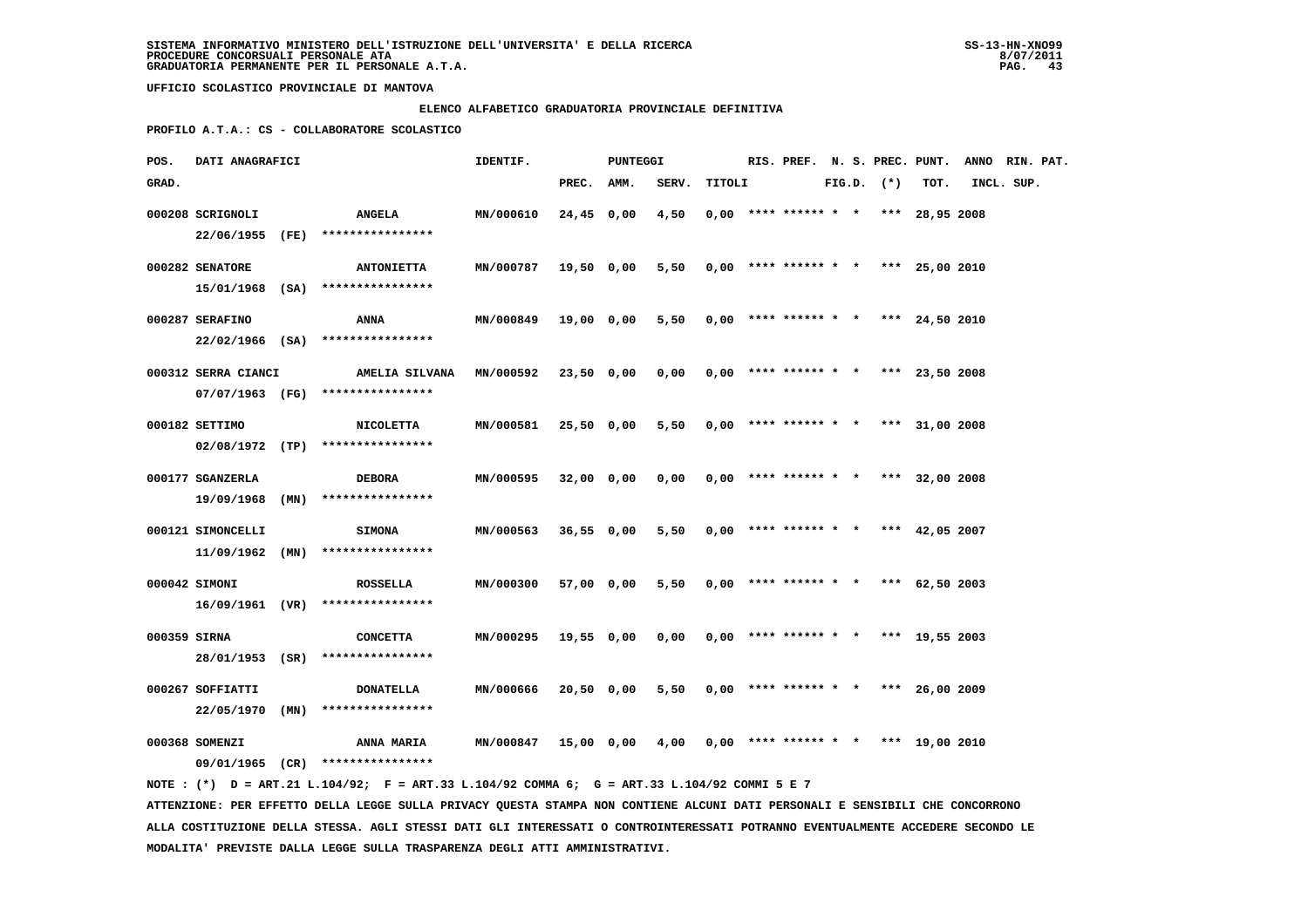# **ELENCO ALFABETICO GRADUATORIA PROVINCIALE DEFINITIVA**

 **PROFILO A.T.A.: CS - COLLABORATORE SCOLASTICO**

| POS.         | DATI ANAGRAFICI   |      |                                                                                                                               | IDENTIF.         |              | <b>PUNTEGGI</b> |       |        |  |                                       |  |                |                  | RIS. PREF. N. S. PREC. PUNT. ANNO RIN. PAT. |  |
|--------------|-------------------|------|-------------------------------------------------------------------------------------------------------------------------------|------------------|--------------|-----------------|-------|--------|--|---------------------------------------|--|----------------|------------------|---------------------------------------------|--|
| GRAD.        |                   |      |                                                                                                                               |                  | PREC. AMM.   |                 | SERV. | TITOLI |  |                                       |  | $FIG.D.$ $(*)$ | TOT.             | INCL. SUP.                                  |  |
|              | 000327 SONCINI    |      | <b>RITA</b>                                                                                                                   | <b>MN/000771</b> | 18,00 0,00   |                 | 4,00  |        |  | $0.00$ **** ****** * * *** 22.00 2010 |  |                |                  |                                             |  |
|              | 24/10/1960 (MN)   |      | ****************                                                                                                              |                  |              |                 |       |        |  |                                       |  |                |                  |                                             |  |
|              | 000147 SORRENTINO |      | <b>ROSA MARIA</b>                                                                                                             | MN/000564        | 31,98 0,00   |                 | 5,50  |        |  | $0,00$ **** ****** * * *** 37,48 2007 |  |                |                  |                                             |  |
|              | 10/10/1958        | (KR) | ****************                                                                                                              |                  |              |                 |       |        |  |                                       |  |                |                  |                                             |  |
|              |                   |      |                                                                                                                               |                  |              |                 |       |        |  |                                       |  |                |                  |                                             |  |
|              | 000169 SPAGNOLO   |      | FRANCESCA GIUSEP MN/000602                                                                                                    |                  | 27,00 0,00   |                 | 5,50  |        |  | $0,00$ **** ****** * * *** 32,50 2008 |  |                |                  |                                             |  |
|              | $02/12/1968$ (RC) |      | ****************                                                                                                              |                  |              |                 |       |        |  |                                       |  |                |                  |                                             |  |
|              | 000262 SPAGNUOLO  |      | LUCIA                                                                                                                         | MN/000735        | 20,65 0,00   |                 | 5,50  |        |  | $0,00$ **** ****** * * *** 26,15 2009 |  |                |                  |                                             |  |
|              | $10/12/1967$ (AV) |      | ****************                                                                                                              |                  |              |                 |       |        |  |                                       |  |                |                  |                                             |  |
| 000150 SPANO |                   |      | VINCENZA MARIA                                                                                                                | MN/000608        | 31,50 0,00   |                 | 5,50  |        |  | $0,00$ **** ****** * * *** 37,00 2008 |  |                |                  |                                             |  |
|              |                   |      | 29/12/1966 (TP) ****************                                                                                              |                  |              |                 |       |        |  |                                       |  |                |                  |                                             |  |
|              | 000109 SPERANZA   |      | <b>GIOVANNI</b>                                                                                                               | MN/000511        | 42,10 0,00   |                 | 5,50  |        |  | $0,00$ **** ****** * *                |  |                | *** $47,60$ 2006 |                                             |  |
|              |                   |      | 25/06/1973 (CS) ****************                                                                                              |                  |              |                 |       |        |  |                                       |  |                |                  |                                             |  |
|              |                   |      |                                                                                                                               |                  |              |                 |       |        |  |                                       |  |                |                  |                                             |  |
| 000141 SPINA |                   |      | <b>ELEONORA</b><br>28/04/1972 (CT) ****************                                                                           | MN/000565        | $32,00$ 0,00 |                 | 6,50  |        |  | $0,00$ **** ****** * * *** 38,50 2007 |  |                |                  |                                             |  |
|              |                   |      |                                                                                                                               |                  |              |                 |       |        |  |                                       |  |                |                  |                                             |  |
| 000189 SPOTO |                   |      | <b>LAURA</b>                                                                                                                  | MN/000673        | 24,50 0,00   |                 | 5,50  |        |  | $0,00$ **** ****** * * *** 30,00 2009 |  |                |                  |                                             |  |
|              |                   |      | $04/11/1982$ (CR) ****************                                                                                            |                  |              |                 |       |        |  |                                       |  |                |                  |                                             |  |
|              | 000383 SOUILLACI  |      | PIETRO ANTONIO                                                                                                                | MN/000850        | 15,60 0,00   |                 | 0,50  |        |  | $0.00$ **** ****** * * *** 16.10 2010 |  |                |                  |                                             |  |
|              | $02/02/1983$ (RC) |      | ****************                                                                                                              |                  |              |                 |       |        |  |                                       |  |                |                  |                                             |  |
|              | 000084 STEFANI    |      | <b>ROSANNA</b>                                                                                                                | MN/000459        | 51,50 0,00   |                 | 5,50  |        |  | $0,00$ **** ****** * * *** 57,00 2004 |  |                |                  |                                             |  |
|              | 25/10/1964 (MN)   |      | ****************                                                                                                              |                  |              |                 |       |        |  |                                       |  |                |                  |                                             |  |
|              |                   |      |                                                                                                                               |                  |              |                 |       |        |  |                                       |  |                |                  |                                             |  |
|              | 000044 SURACE     |      | <b>GABRIELLA</b><br>$12/01/1974$ (RC) ****************                                                                        | MN/000423        |              | 56,60 0,00      | 5,50  |        |  | $0,00$ **** ****** * * *** 62,10 2003 |  |                |                  |                                             |  |
|              |                   |      | NOTE : (*) D = ART.21 L.104/92; F = ART.33 L.104/92 COMMA 6; G = ART.33 L.104/92 COMMI 5 E 7                                  |                  |              |                 |       |        |  |                                       |  |                |                  |                                             |  |
|              |                   |      | ATTENZIONE: PER EFFETTO DELLA LEGGE SULLA PRIVACY QUESTA STAMPA NON CONTIENE ALCUNI DATI PERSONALI E SENSIBILI CHE CONCORRONO |                  |              |                 |       |        |  |                                       |  |                |                  |                                             |  |

 **ALLA COSTITUZIONE DELLA STESSA. AGLI STESSI DATI GLI INTERESSATI O CONTROINTERESSATI POTRANNO EVENTUALMENTE ACCEDERE SECONDO LE MODALITA' PREVISTE DALLA LEGGE SULLA TRASPARENZA DEGLI ATTI AMMINISTRATIVI.**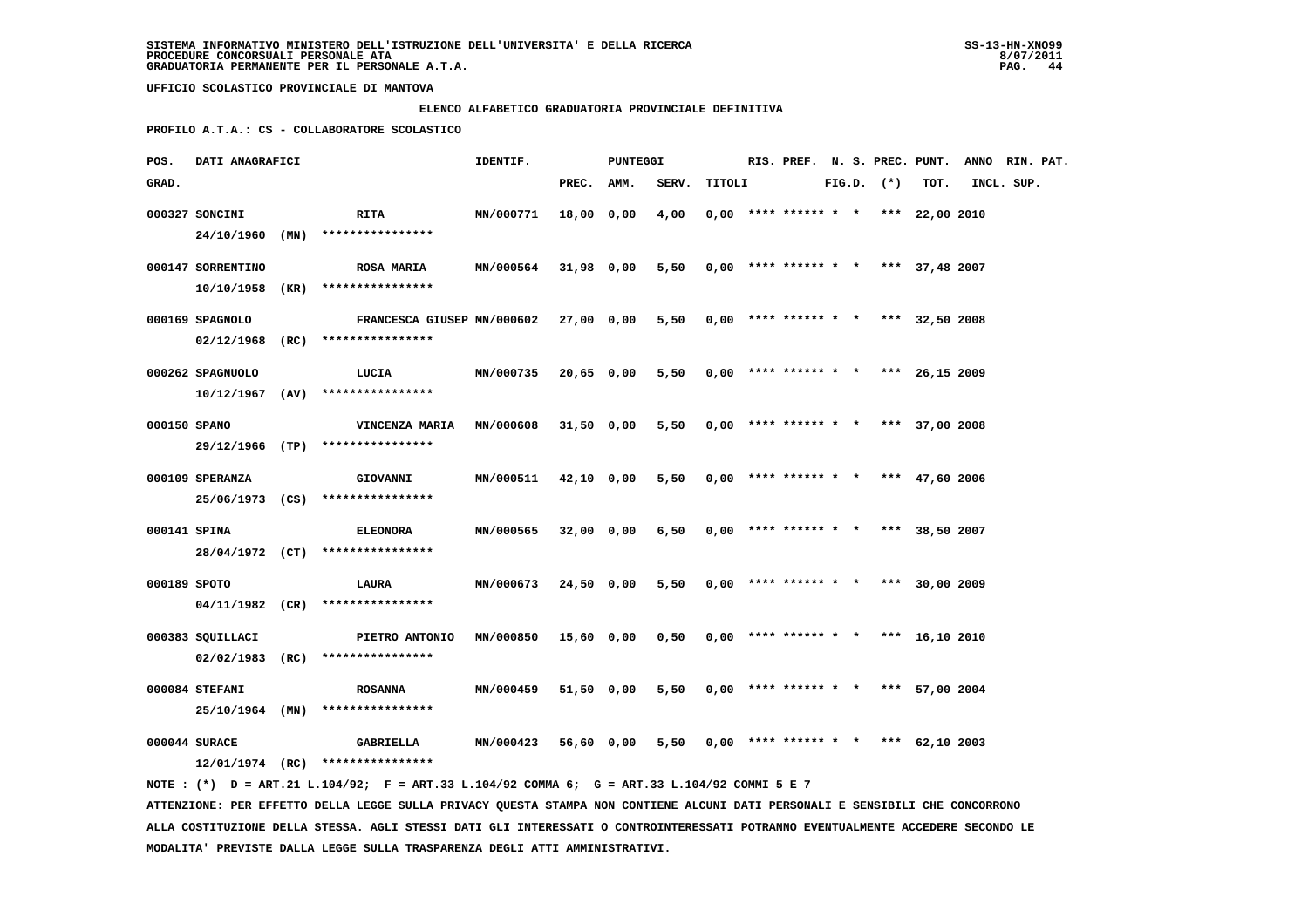### **ELENCO ALFABETICO GRADUATORIA PROVINCIALE DEFINITIVA**

 **PROFILO A.T.A.: CS - COLLABORATORE SCOLASTICO**

| POS.         | DATI ANAGRAFICI                        |      |                                                    | IDENTIF.         |            | <b>PUNTEGGI</b> |                 |        |                                       |  |                |      | RIS. PREF. N. S. PREC. PUNT. ANNO RIN. PAT. |  |
|--------------|----------------------------------------|------|----------------------------------------------------|------------------|------------|-----------------|-----------------|--------|---------------------------------------|--|----------------|------|---------------------------------------------|--|
| GRAD.        |                                        |      |                                                    |                  | PREC. AMM. |                 | SERV.           | TITOLI |                                       |  | $FIG.D.$ $(*)$ | TOT. | INCL. SUP.                                  |  |
|              | 000220 TABARELLI<br>25/05/1955 (MN)    |      | <b>MARIA IDA</b><br>****************               | MN/000633        | 22,70 0,00 |                 | 5,50            |        | $0,00$ **** ****** * * *** 28,20 2009 |  |                |      |                                             |  |
|              | 000381 TAFFURELLI                      |      | <b>MICHELA</b><br>20/08/1967 (CR) **************** | MN/000851        |            |                 | 15,05 0,00 1,50 |        | $0.00$ **** ****** * * *** 16.55 2010 |  |                |      |                                             |  |
|              | 000136 TAMPELLINI<br>$06/08/1957$ (MN) |      | <b>ANTONELLA</b><br>****************               | MN/000566        | 33,00 0,00 |                 | 6,50            |        | $0.00$ **** ****** * * *** 39,50 2007 |  |                |      |                                             |  |
|              | 000334 TASINATO<br>23/08/1958          | (MN) | <b>MARIA ROSA</b><br>****************              | <b>MN/000793</b> | 17,50 0,00 |                 | 4,00            |        | $0,00$ **** ****** * * *** 21,50 2010 |  |                |      |                                             |  |
|              | 000107 TIRALONGO<br>22/05/1964 (SR)    |      | RITA<br>****************                           | MN/000490        | 43,25 0,00 |                 | 5,50            |        | $0.00$ **** ****** * * *** 48.75 2005 |  |                |      |                                             |  |
|              | 000207 TOGNETTI<br>03/09/1969 (PA)     |      | <b>VINCENZA</b><br>****************                | MN/000632        | 22,45 0,00 |                 | 6,50            |        | $0,00$ **** ****** * * *** 28,95 2009 |  |                |      |                                             |  |
|              | 000008 TOLLIO<br>06/04/1965            | (MN) | <b>GIORGIO</b><br>****************                 | MN/000291        | 58,50 0,00 |                 | 5,50            |        | $0.00$ **** ****** * * *** 64.00 2003 |  |                |      |                                             |  |
|              | 000194 TOMIROTTI<br>25/02/1959 (MN)    |      | MONICA<br>****************                         | MN/000705        | 24,50 0,00 |                 | 5,50            |        | $0,00$ **** ****** * * *** 30,00 2009 |  |                |      |                                             |  |
|              | 000390 TRAZZI                          |      | RITA<br>$13/12/1954$ (MN) ****************         | MN/000879        |            |                 | 0,00 0,00 12,00 |        | $3,50$ **** ****** * * *** 15,50 2011 |  |                |      |                                             |  |
| 000162 TUCCI | 12/07/1968 (NA)                        |      | <b>IRENE</b><br>****************                   | MN/000460        | 29,50 0,00 |                 | 4,50            |        | $0,00$ **** ****** * * *** 34,00 2004 |  |                |      |                                             |  |
| 000100 TUCCI | $10/06/1969$ (NA)                      |      | TERESA<br>****************                         | <b>MN/000491</b> | 44,75 0,00 |                 | 5,50            |        | $0,00$ **** ****** * * *** 50,25 2005 |  |                |      |                                             |  |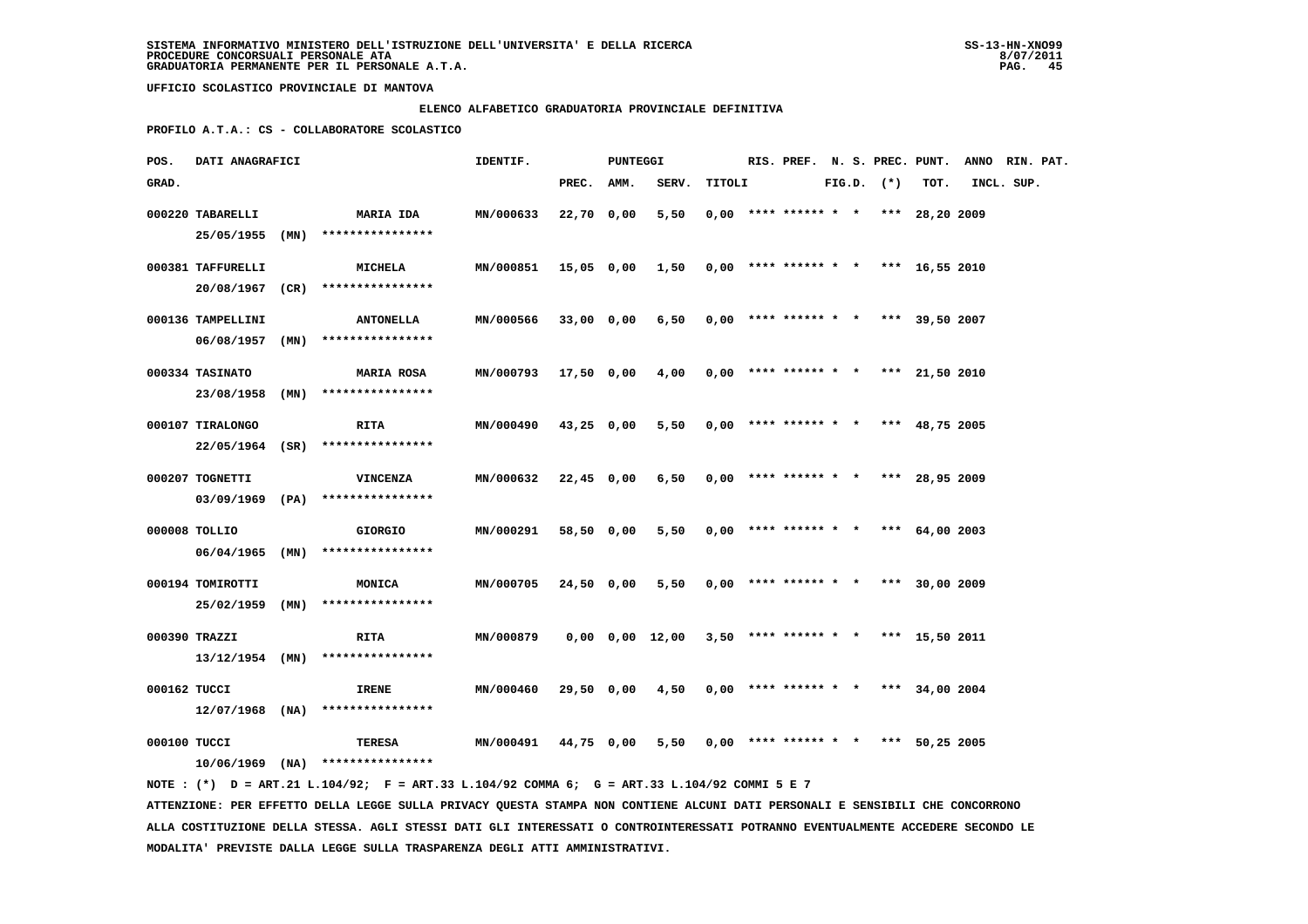### **ELENCO ALFABETICO GRADUATORIA PROVINCIALE DEFINITIVA**

 **PROFILO A.T.A.: CS - COLLABORATORE SCOLASTICO**

| POS.         | DATI ANAGRAFICI                      |                                                                                             | IDENTIF.  |            | PUNTEGGI   |       |        |  |                                       |  |                |      | RIS. PREF. N. S. PREC. PUNT. ANNO RIN. PAT. |  |
|--------------|--------------------------------------|---------------------------------------------------------------------------------------------|-----------|------------|------------|-------|--------|--|---------------------------------------|--|----------------|------|---------------------------------------------|--|
| GRAD.        |                                      |                                                                                             |           | PREC. AMM. |            | SERV. | TITOLI |  |                                       |  | $FIG.D.$ $(*)$ | TOT. | INCL. SUP.                                  |  |
|              | 000037 VACCAMOZZI<br>11/02/1973 (MN) | NICOLETTA<br>****************                                                               | MN/000289 | 57,00 0,00 |            | 5,50  |        |  | $0.00$ **** ****** * * *** 62,50 2003 |  |                |      |                                             |  |
|              | 000198 VACCARO                       | <b>ANTONELLA</b><br>$11/10/1976$ (NA) ****************                                      | MN/000740 | 24,00 0,00 |            | 5,50  |        |  | $0,00$ **** ****** * * *** 29,50 2009 |  |                |      |                                             |  |
|              | 000106 VALERIO                       | <b>MARIA ROSARIA</b><br>09/10/1969 (RE) ****************                                    | MN/000512 |            | 43,30 0,00 | 5,50  |        |  | $0,00$ **** ****** * * *** 48,80 2006 |  |                |      |                                             |  |
|              | 000137 VANZELLI                      | LAURA<br>$05/02/1963$ (MN) ****************                                                 | MN/000567 | 33,75 0,00 |            | 5,50  |        |  | $0.00$ **** ****** * * *** 39,25 2007 |  |                |      |                                             |  |
|              | 000139 VELTRI                        | <b>MARIA</b><br>23/08/1967 (CS) ****************                                            | MN/000569 | 33,50 0,00 |            | 5,50  |        |  | $0.00$ **** ****** * * *** 39,00 2007 |  |                |      |                                             |  |
|              | 000103 VESENTINI                     | <b>ANTONELLA</b><br>$03/07/1961$ (VR) ****************                                      | MN/000492 | 44,00 0,00 |            | 5,50  |        |  | $0,00$ **** ****** * * *** 49,50 2005 |  |                |      |                                             |  |
|              | 000253 VESPOLI                       | <b>MARGHERITA</b><br>25/01/1964 (NA) ****************                                       | MN/000772 | 22,00 0,00 |            | 4,50  |        |  | $0,00$ **** ****** * * *** 26,50 2010 |  |                |      |                                             |  |
|              | 000024 VICENZI                       | <b>ROSANNA</b>                                                                              | MN/000285 | 57,50 0,00 |            | 5,50  |        |  | $0.00$ **** ****** * * *** 63.00 2003 |  |                |      |                                             |  |
|              | 13/07/1952 (MN)<br>000348 VICENZONI  | ****************<br>PAOLA AURELIA                                                           | MN/000848 | 16,50 0,00 |            | 4,00  |        |  | $0,00$ **** ****** * * *** 20,50 2010 |  |                |      |                                             |  |
|              | 25/03/1966 (MN)<br>000145 VICINI     | ****************<br>ERIKA                                                                   | MN/000570 |            | 32,00 0,00 | 5,50  |        |  | $0,00$ **** ****** * * *** 37,50 2007 |  |                |      |                                             |  |
| 000260 VIGNA |                                      | 28/08/1976 (MN) ****************<br><b>IVANA</b>                                            | MN/000631 |            | 22,00 0,00 | 4,50  |        |  | $0,00$ **** ****** * * *** 26,50 2009 |  |                |      |                                             |  |
|              |                                      | $12/11/1956$ (MN) ****************                                                          |           |            |            |       |        |  |                                       |  |                |      |                                             |  |
|              |                                      | NOTE: (*) D = ART.21 L.104/92; F = ART.33 L.104/92 COMMA 6; G = ART.33 L.104/92 COMMI 5 E 7 |           |            |            |       |        |  |                                       |  |                |      |                                             |  |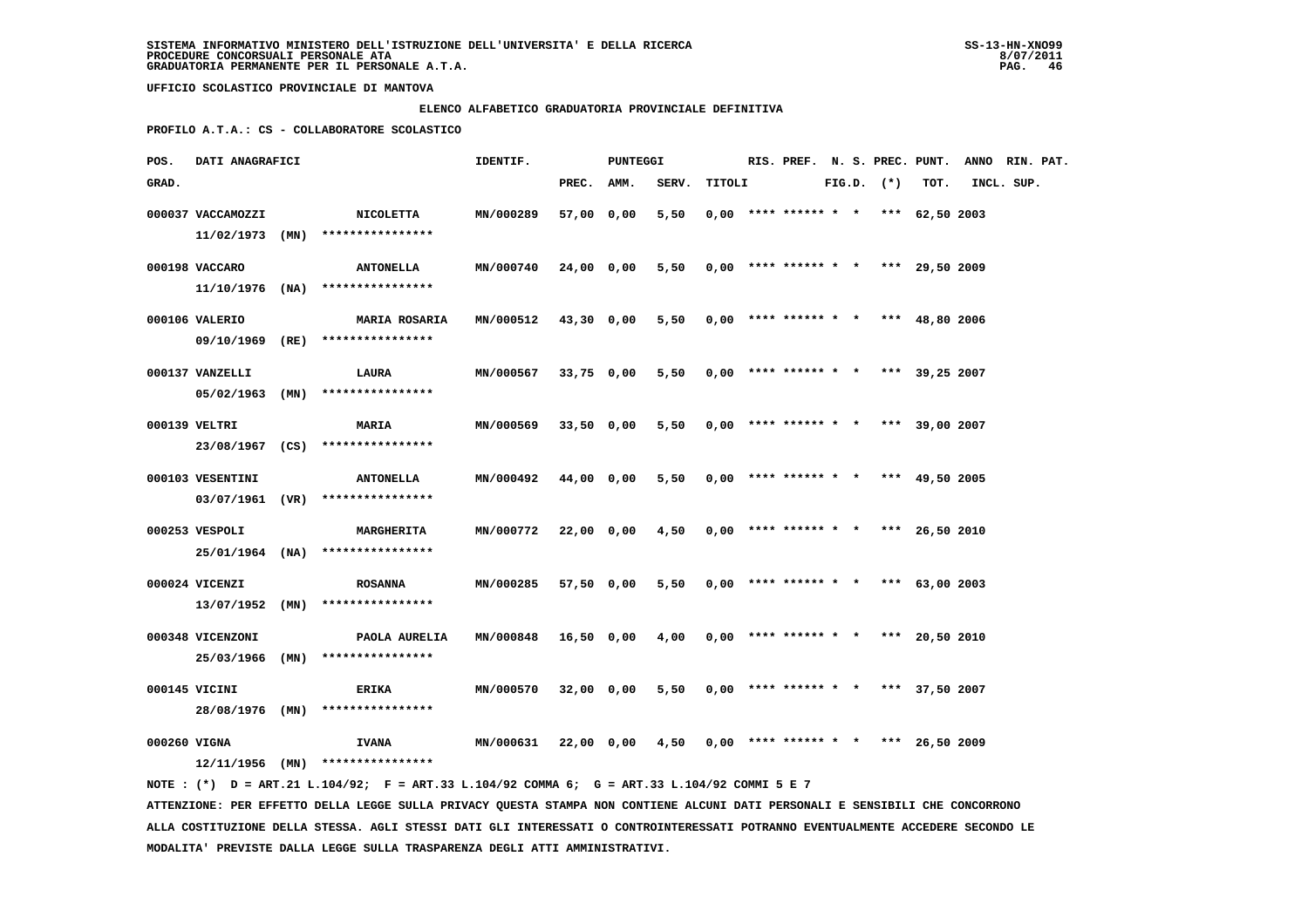### **ELENCO ALFABETICO GRADUATORIA PROVINCIALE DEFINITIVA**

 **PROFILO A.T.A.: CS - COLLABORATORE SCOLASTICO**

| POS.         | DATI ANAGRAFICI   |      |                                                                                             | IDENTIF.         |            | PUNTEGGI   |       |        |  | RIS. PREF. N. S. PREC. PUNT.          |  |              |                | ANNO RIN. PAT. |  |
|--------------|-------------------|------|---------------------------------------------------------------------------------------------|------------------|------------|------------|-------|--------|--|---------------------------------------|--|--------------|----------------|----------------|--|
| GRAD.        |                   |      |                                                                                             |                  | PREC.      | AMM.       | SERV. | TITOLI |  |                                       |  | FIG.D. $(*)$ | TOT.           | INCL. SUP.     |  |
|              | 000054 VIGNALI    |      | <b>VINCENZA</b>                                                                             | MN/000282        | 56,00      | 0,00       | 5,50  |        |  | $0,00$ **** ****** * * *** 61,50 2003 |  |              |                |                |  |
|              | 28/11/1950        | (MN) | ****************                                                                            |                  |            |            |       |        |  |                                       |  |              |                |                |  |
|              | 000092 VIGORELLI  |      |                                                                                             | MN/000513        |            |            | 5,50  |        |  | $0,00$ **** ****** * * *** 53,85 2006 |  |              |                |                |  |
|              | 12/10/1966 (BS)   |      | <b>SIMONA</b><br>****************                                                           |                  | 48,35 0,00 |            |       |        |  |                                       |  |              |                |                |  |
|              |                   |      |                                                                                             |                  |            |            |       |        |  |                                       |  |              |                |                |  |
|              | 000258 VILLIRILLO |      | <b>GIUSEPPINA</b>                                                                           | <b>MN/000724</b> |            | 22,00 0,00 | 4,50  |        |  | $0,00$ **** ****** * * *** 26,50 2009 |  |              |                |                |  |
|              | 20/01/1980 (KR)   |      | ****************                                                                            |                  |            |            |       |        |  |                                       |  |              |                |                |  |
|              | 000283 VISANI     |      | ELENA                                                                                       | MN/000696        | 19,50 0,00 |            | 5,50  |        |  | $0,00$ **** ****** * * *** 25,00 2009 |  |              |                |                |  |
|              |                   |      | 20/02/1964 (BS) ****************                                                            |                  |            |            |       |        |  |                                       |  |              |                |                |  |
|              |                   |      |                                                                                             |                  |            |            |       |        |  |                                       |  |              |                |                |  |
|              | 000032 VISANI     |      | <b>MARTINA</b>                                                                              | MN/000281        | 57,50 0,00 |            | 5,50  |        |  | $0,00$ **** ****** * *                |  |              | *** 63,00 2003 |                |  |
|              |                   |      | 20/12/1959 (BS) ****************                                                            |                  |            |            |       |        |  |                                       |  |              |                |                |  |
|              | 000238 VITIELLO   |      | <b>FILOMENA</b>                                                                             | MN/000747        | 22,00 0,00 |            | 5,50  |        |  | $0,00$ **** ****** * * *** 27,50 2009 |  |              |                |                |  |
|              |                   |      | $21/02/1953$ (NA) ****************                                                          |                  |            |            |       |        |  |                                       |  |              |                |                |  |
|              | 000239 VITIELLO   |      | <b>ROSALBA</b>                                                                              | MN/000742        | 22,00 0,00 |            | 5,50  |        |  | $0,00$ **** ****** * * *** 27,50 2009 |  |              |                |                |  |
|              | 31/07/1961 (NA)   |      | ****************                                                                            |                  |            |            |       |        |  |                                       |  |              |                |                |  |
|              |                   |      |                                                                                             |                  |            |            |       |        |  |                                       |  |              |                |                |  |
| 000281 VOZZA |                   |      | PATRIZIA                                                                                    | MN/000685        | 20,50 0,00 |            | 4,50  |        |  | $0,00$ **** ****** * * *** 25,00 2009 |  |              |                |                |  |
|              | 29/01/1966 (LE)   |      | ****************                                                                            |                  |            |            |       |        |  |                                       |  |              |                |                |  |
|              | 000388 ZAFFANELLA |      | <b>SANDRA</b>                                                                               | MN/000461        | 15,94 0,00 |            | 0,00  |        |  | $0,00$ **** ****** * * *** 15,94 2004 |  |              |                |                |  |
|              | $16/09/1965$ (MN) |      | ****************                                                                            |                  |            |            |       |        |  |                                       |  |              |                |                |  |
|              |                   |      |                                                                                             |                  |            |            |       |        |  |                                       |  |              |                |                |  |
|              | 000102 ZANINI     |      | <b>DEBORA</b>                                                                               | MN/000487        | 44,50 0,00 |            | 5,50  |        |  | $0,00$ **** ****** * *                |  |              | *** 50,00 2005 |                |  |
|              | 08/03/1975 (MN)   |      | ****************                                                                            |                  |            |            |       |        |  |                                       |  |              |                |                |  |
| 000276 ZANON |                   |      | <b>LAURA</b>                                                                                | MN/000736        | 25,50 0,00 |            | 0,00  |        |  | $0.00$ **** ****** * *                |  |              | *** 25,50 2009 |                |  |
|              |                   |      | $31/07/1964$ (MN) ****************                                                          |                  |            |            |       |        |  |                                       |  |              |                |                |  |
|              |                   |      | NOTE: (*) D = ART.21 L.104/92; F = ART.33 L.104/92 COMMA 6; G = ART.33 L.104/92 COMMI 5 E 7 |                  |            |            |       |        |  |                                       |  |              |                |                |  |